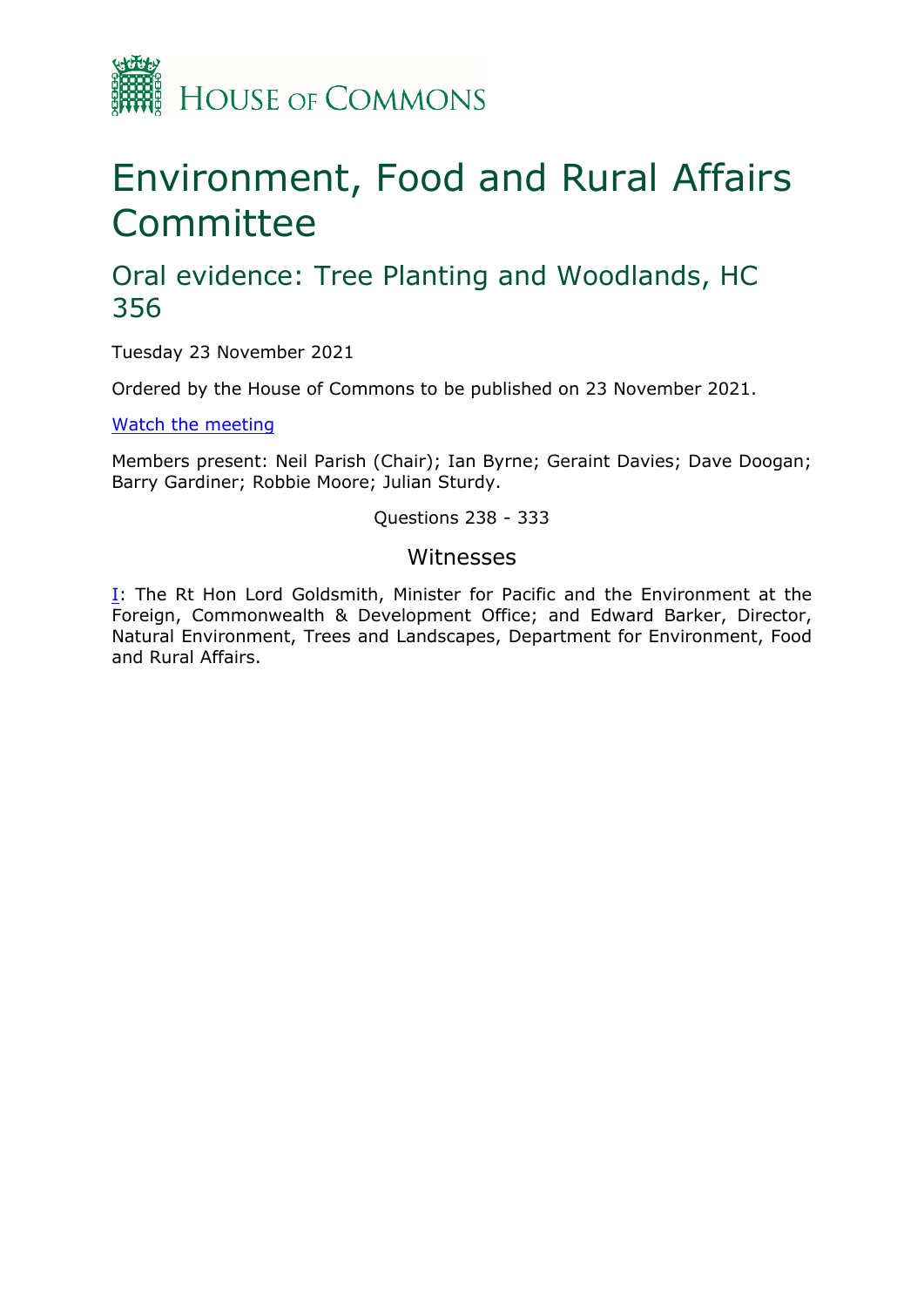### <span id="page-1-0"></span>Examination of witnesses

Witnesses: The Rt Hon Lord Goldsmith and Edward Barker.

Q238 **Chair:** Welcome to the EFRA Select Committee. This is our final session looking at forests and planting trees. It is a great pleasure to have Lord Goldsmith with us and also Edward Barker. Lord Goldsmith, and then Edward, would you like to introduce yourself briefly for the record please, and then we will continue?

*Lord Goldsmith:* Thank you for having me. I am keen to talk about our England Woodland Creation Offer plans and I hope also to be able to, at least partially, put that in the context of international events that culminated in agreements around forests and land use at COP.

*Edward Barker:* I am the director of Natural Environment, Trees and Landscapes in the Department for Environment, Food and Rural Affairs and also the senior responsible officer for the Nature for Climate Fund.

**Chair:** Do you work with Natural England as well?

*Edward Barker:* We work with Natural England, the Forestry Commission and a range of partners.

Q239 **Chair:** I shall start off with the first question. Will the Government set a clear target for England's contribution to the UK goal of planting 30,000 hectares of new trees every year? Will you also set an annual milestone for how you will reach this target? At the moment, I suspect, I am not sure—do you know how many trees we planted in the last year? How are we to go forward on this target? Are you going to set yearly targets? Are you just going to say we will plant them over a five-year period and try to plant them all at the end of that five-year period?

*Lord Goldsmith:* Somewhere in the middle. I would prefer it if we did not have a year-on-year target because we are trying new things and I think having year-on-year targets would require greater courage than Government often has when it comes to innovating. In the last 12 months, for instance, we have introduced schemes that have never been tried before, not least the riparian schemes, which I know you have followed. Having the freedom to innovate, but within the context of having to meet the overall UK target by the end of this Parliament will, I think, deliver the best results. I hope this is not just internal, but our view is that the England share of the 30,000, given Scotland's dominance on this issue, is that we would be planting at least 7,000 hectares per year in England, or naturally regenerating whatever the best approach is, but hopefully closer to 10,000 hectares.

Q240 **Chair:** What has been planted over the last year? Do you know?

*Lord Goldsmith:* We cannot talk about the season we are in at the moment because a lot of stuff is not certain yet; it is looking good, but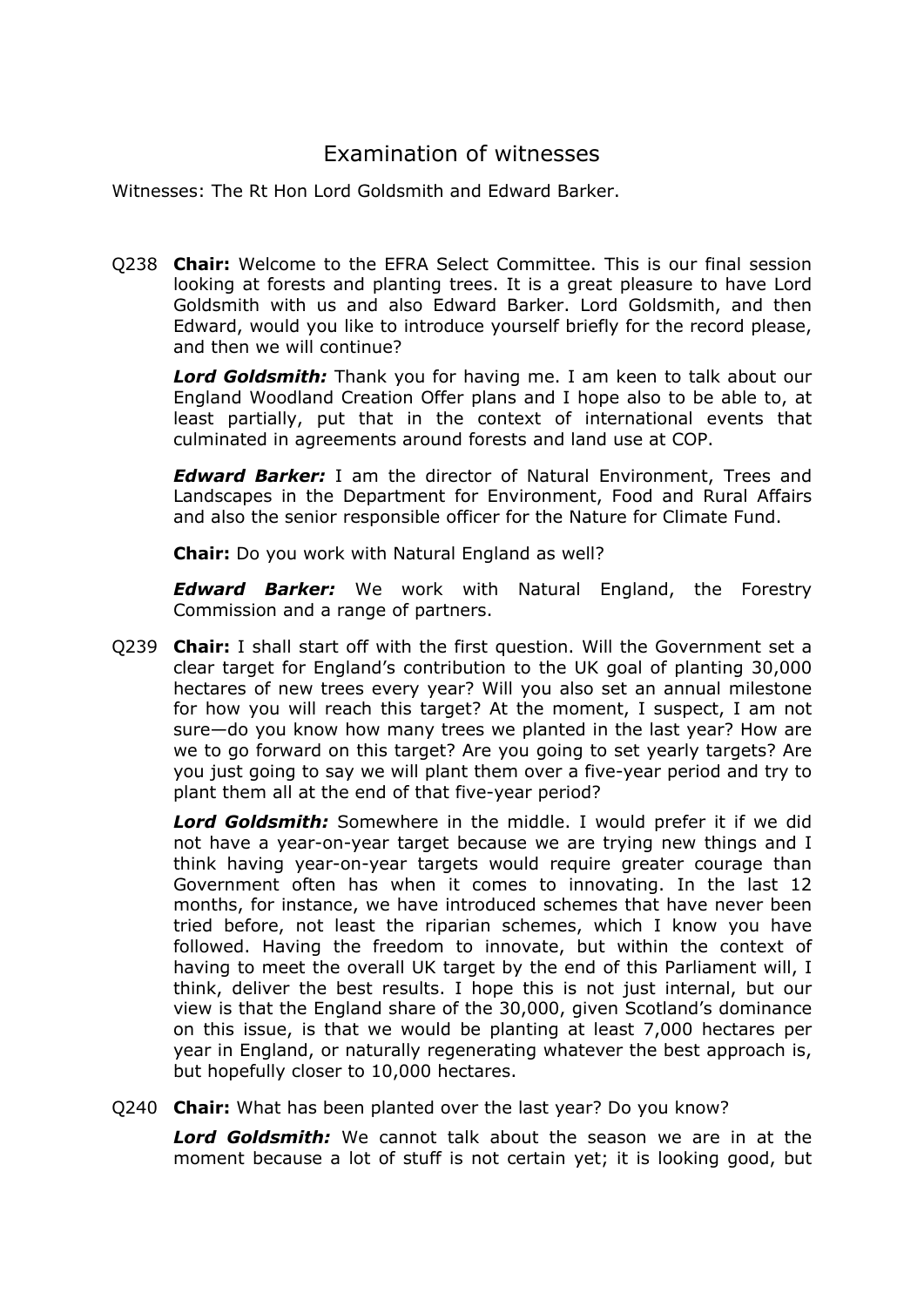we don't have the numbers. For last year, I believe the figure is 2,000 hectares. Is that right?

*Edward Barker:* Thereabouts.

*Lord Goldsmith:* Good. So, around 2,000 hectares, which is less than we had hoped for but I think for obvious reasons; things were pretty heavily disrupted as a consequence of Covid.

Q241 **Chair:** It is a slight understatement, isn't it—less than you had hoped for. You are saying you want 7,000 to 8,000 hectares of trees. By my arithmetic, 2,000 hectares is one quarter. I hope it will speed up but I feel we are talking a lot about tree planting at the moment but I am not sure we are planting many trees.

*Lord Goldsmith:* I can sense you want to come in, Edward, and please do in a second.

The way in which we are going to get trees planted is by getting the incentives right for private landowners, big and small, and institutional.

**Chair:** Yes, we will talk about the grant scheme.

*Lord Goldsmith:* But it is all about those incentives. If you get the incentives wrong, it will not happen; if you get the incentives right, it should happen, but you cannot force it. In the old days, there was a lot of purchase of land by the Forestry Commission. In my view, and the Secretary of State's view, that is not a good use of money. It is very expensive and quite often that land is not the best land for planting trees. It might be better used for farming, for example, so we are not going down that route. We have created the incentives and the market is now responding. If, as we hope and believe, this year, where people have had a chance to see, study and understand the incentives, the response of the market is not what we need it to be in order to get to the trajectory, we will have to tweak the incentives. The intel we have at the moment, however, is that we have more or less got it right. I am confident that will—

Q242 **Chair:** Edward, are you absolutely certain that your Minister has it absolutely right, that we are going to plant all these trees, and that we could have you back in a year's time if you have not planted all these trees? Is that the case?

*Edward Barker:* I am feeling increasingly confident about our ability to plant these trees, but if I could just add a little bit to what the Minister has already said, we are indeed aiming to reach at least 7,000 hectares and I hope up to 10,000 by the end of the period. Bear in mind, however, that the fund was launched only about a year and a half ago. It was topped up in the Budget, so we now have over £650 million of new money, which will be available for trees and peat. We have spent quite a lot of the past year designing the programme and talking to stakeholders. We published the England Tree Action Plan this spring and we launched the programmes over the spring and summer so a lot of this is very new,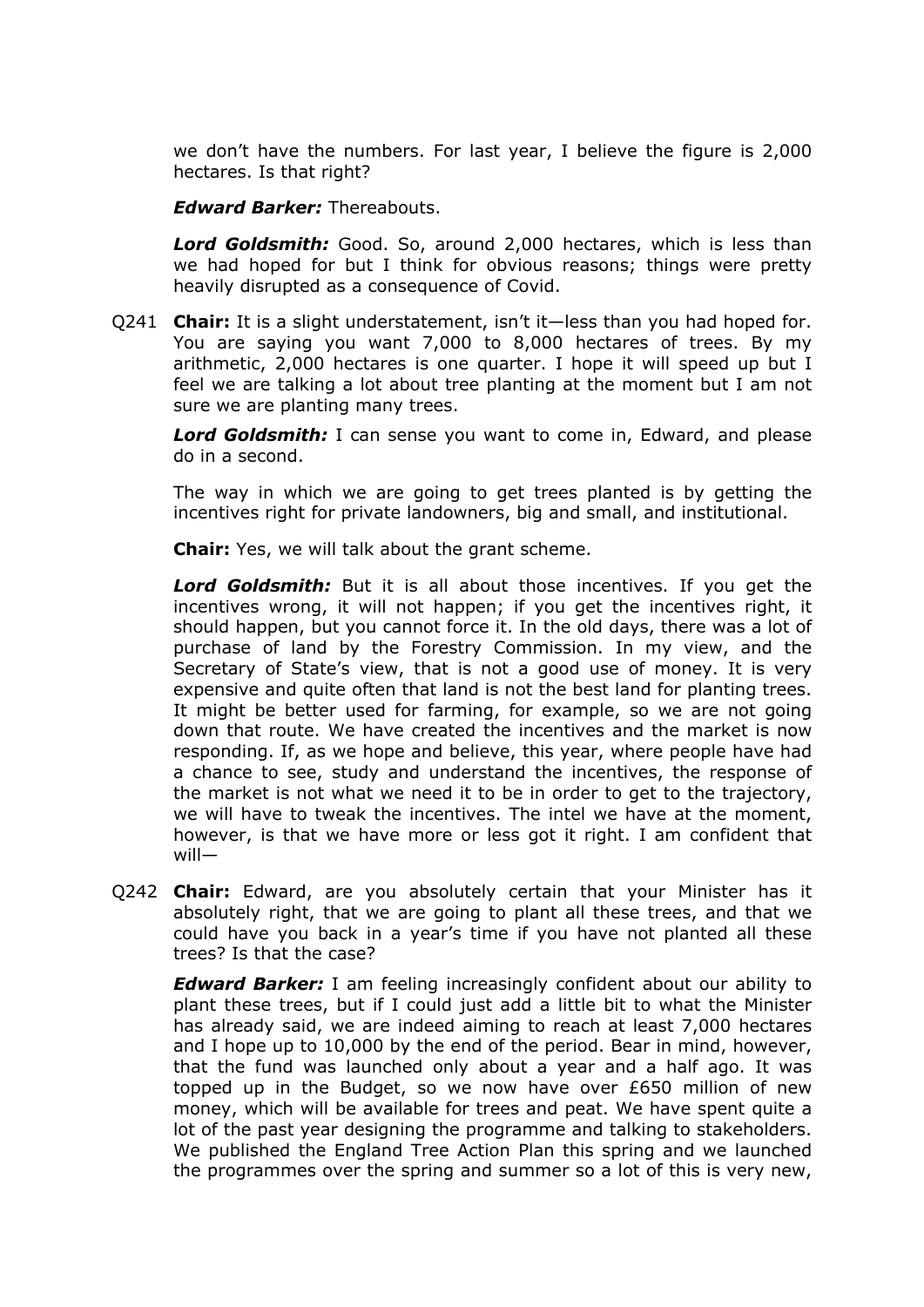which is why although the signs are very encouraging at the moment, we do need to see what happens with the first proper planting season with the fund in effect.

Q243 **Chair:** I have a figure here of £500 million over five years to fund tree planting. Is that enough to go round if your ambition is to plant say 7,000 hectares of trees?

*Lord Goldsmith:* We have an additional £124 million that is going to be used for tree planting but some of that will be used for peatland restoration, so the figure is more than £500 million. We would always want more, clearly, and we will continue to ask for more, but we are confident that the volume of money from that incentive, combined with the transition to ELM schemes, which will have a big role to play, and combined with the private-sector money, which we know will result from things like biodiversity net gain—

Q244 **Chair:** Do you see private money coming in under the carbon capture as well?

*Lord Goldsmith:* It should. I cannot tell you how much money is going to come in from the market, but I can tell you that if you look at the number of UK businesses that made big commitments at COP going nature positive—companies that cannot go nature positive themselves without an element of offset at least in the initial years—there will be a lot of money flowing into the market, alongside things like biodiversity net gain.

Q245 **Chair:** We will ask questions in a minute about the details of the level of planting and the grants that go with it but what I am interested in is whether you have done a calculation on the back of a piece of paper—I had better not say cigarette packet these days—of roughly how much you believe it costs to plant a hectare of trees? It is not too difficult to work that out, multiply that by 7,000 and we will get to a figure. Will it be £100 million? I suspect it will be quite a lot more. I don't know

*Lord Goldsmith:* It depends on how you are doing it, where it is, and the value of the land. If you go down the land-purchase route, it will cost much more than we can afford. Going down the incentive route, which we are, the money will go much further. Within incentives that are being set is a gradient. Edward is better placed than I am to discuss that, but they go from £10,000 plus, plus, plus, depending on the other public benefits being provided within the scheme. The full thing, the English native woodland with a big emphasis on biodiversity, with the impact on water retention or flood prevention or whatever—the more you add on, the more money you get, but £10,000 is the starting point.

Q246 **Chair:** So the £500 million, or £100 million a year, is just the upfront cost—we will talk about the details later—but then you will roll the cost of managing the land, the payments that go with the land, over other payments, such as ELMs and the like, will you? Or what? How many times are you counting the £100 million?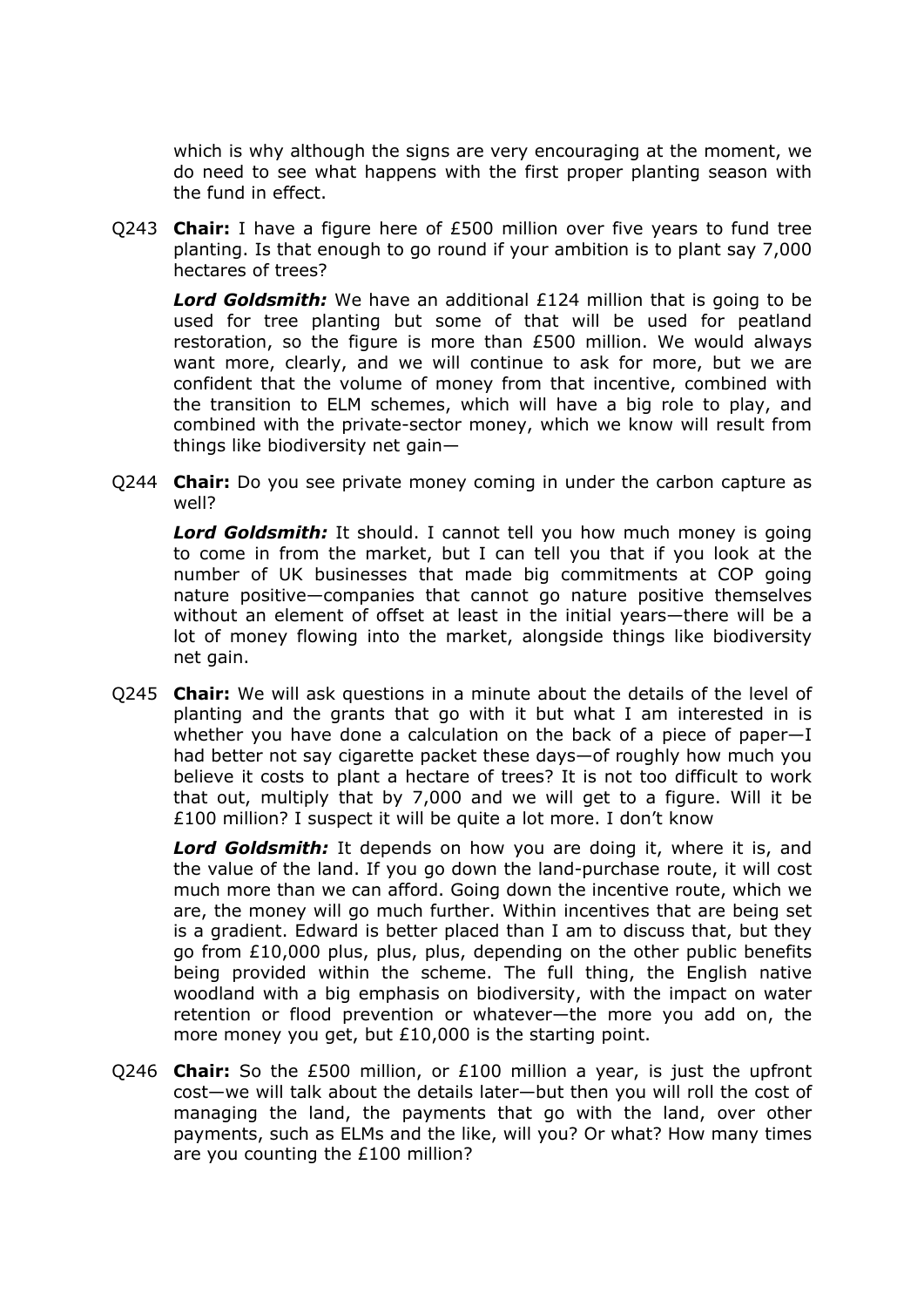*Lord Goldsmith:* I am going to ask you again. What do you mean by the £100 million?

**Chair:** I have a figure here of £500 million over five years to plant trees; that is £100 million a year, isn't it, I would have thought? You said earlier that your ambition is to plant up to 7,000 hectares of trees a year.

*Lord Goldsmith:* The commitment we have, which is based as I understand it on the Climate Change Committee, is not 7,000 hectares this year, next year, the year after and so on. It is a trajectory that will build up. I hope it will be closer to 10,000 than 7,000 but we are saying 7,000 to give ourselves a bit of wiggle room. You will find much of the money, the £500 million, will be spent towards the end. It will not be £100 million a year.

Q247 **Chair:** Okay. I am conscious that the figures will need to be calculated and I ask Edward this. Have you got figures? You must have some rough idea.

*Edward Barker:* We have done a lot of work on what it will cost and on the different costs for different kinds of incentives, depending on the benefits that will be delivered, because of course the benefits are not only carbon but also and importantly, biodiversity, access and the like, and also where the land is, because some land will be more readily planted. We have done a lot of work on it. We have a very good idea of the cost of the different schemes out there and as the Minister said, the trajectory is rising steeply in the later years. We certainly hope it will reach more towards the 10,000 than the 7,000.

Q248 **Chair:** When you say "later years", it sounds like Government-speak. What is "later years"? When is that?

*Lord Goldsmith:* The end of this Parliament is the last year.

Q249 **Chair:** So by 2024 we will have planted four times 7,000—28,000 hectares of trees in England, will we?

*Lord Goldsmith:* No. By the end of this Parliament, we will be planting a minimum of 7,000 hectares a year.

**Chair:** Right. Okay.

*Lord Goldsmith:* I don't want to be legalistic. We want to plant as many trees as possible and get as much money as we can from the Treasury.

**Chair:** I get that but I think you need to be clear on the ambition.

*Lord Goldsmith:* Just to be really clear, the commitment is that by the end of this Parliament, we are hitting that 7,000 a year. You can interpret that in any way you choose. I hope that the line will go up as quickly and as high as possible and remain there, but that is the commitment that has been made on the basis of which we got the money from Treasury. Having said that, however, of course since that commitment was made, other commitments have been made around biodiversity, not least in the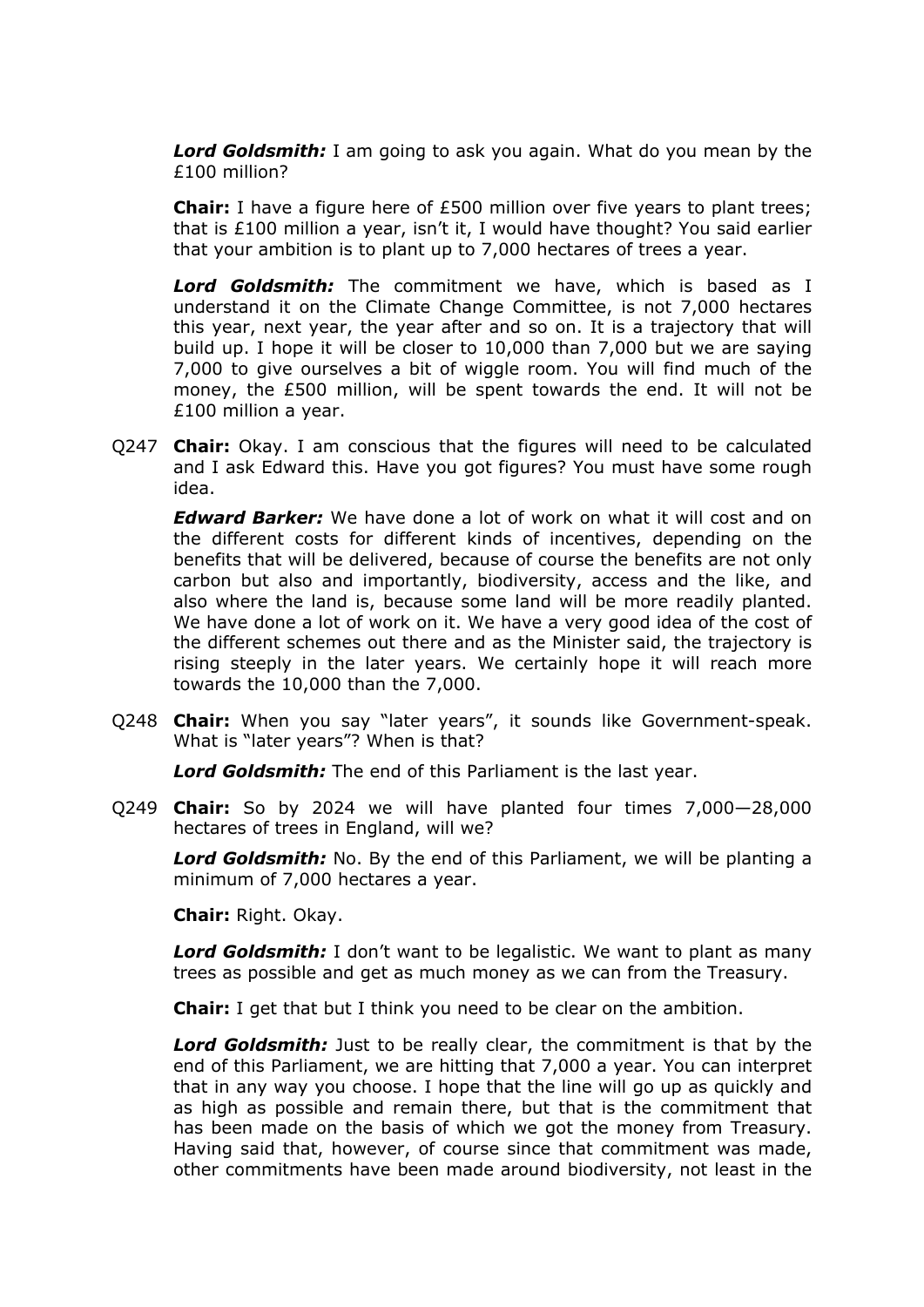Environment Act, which will also require more money and therefore those discussions are happening.

Q250 **Chair:** A final question from me and Geraint Davies has a supplementary.

You say we are only at roughly about 2,000 hectares a year. How are you going to increase that? Are you absolutely confident that you can multiply that by two and a half, nearly three times?

*Lord Goldsmith:* I speak to the team regularly to get an idea of how the market is reacting to the incentives that we have created. My fear has always been that we are going to get the incentives wrong. I don't want to overpay—it is public money—but equally, we have to pay enough so that people respond. The response I have so far, which is not a scientific one but is based on intel coming in, not all of which will be realised, is that we are on track. We think that we probably have to get a minimum of 2,500 hectares this year in order to feel confident that we are on the right trajectory. That is the figure we are using internally and we are confident.

Q251 **Chair:** So getting from now, you are saying 2,500 this year, how many are you saying for next year? Is it 3,500? Then 5,000 to 7,000, is it? Where is it? We are in 2021. We will be in 2022 in not much more than a month's time.

*Lord Goldsmith:* I cannot give you exact figures on what is planned for next year and the year after. We know we need to get from 2,000—

**Chair:** You started telling me that you had the idea of 2,500 next year so you must have some figure in your head if not down on paper, Lord Goldsmith.

*Lord Goldsmith:* No doubt and I am probably over-sharing with you. But look, we know we need to get from 2,000 last year to 7,000 in three or four years. That we know, so the trajectory is what it is. We think that in order to be on track, this season we are in at the moment, I would be very disappointed if we had fewer than 2,500 hectares. If we have 2,500, we can be confident, I think, that we are on the right trajectory. If we have more than that, great. The reason why I am not that concerned about the fact that we are starting at a much lower level than the 7,000 is that we are trying new things, such as the riparian programme, which I think is going to be a runaway success across the country. I think it will deliver a lot of our tree aspirations, but also deliver on our biodiversity and water-related issues.

**Chair:** We will go into the details of the schemes.

*Lord Goldsmith:* We haven't sold it yet to the public. My point is that this is the first year of this scheme and we have a lot of work to do.

**Chair:** All right. I am going to bring Geraint Davies in with a supplementary question, then Barry Gardiner and then, I think, Dave Doogan wants to come in. I am conscious that we have votes at 4.30, so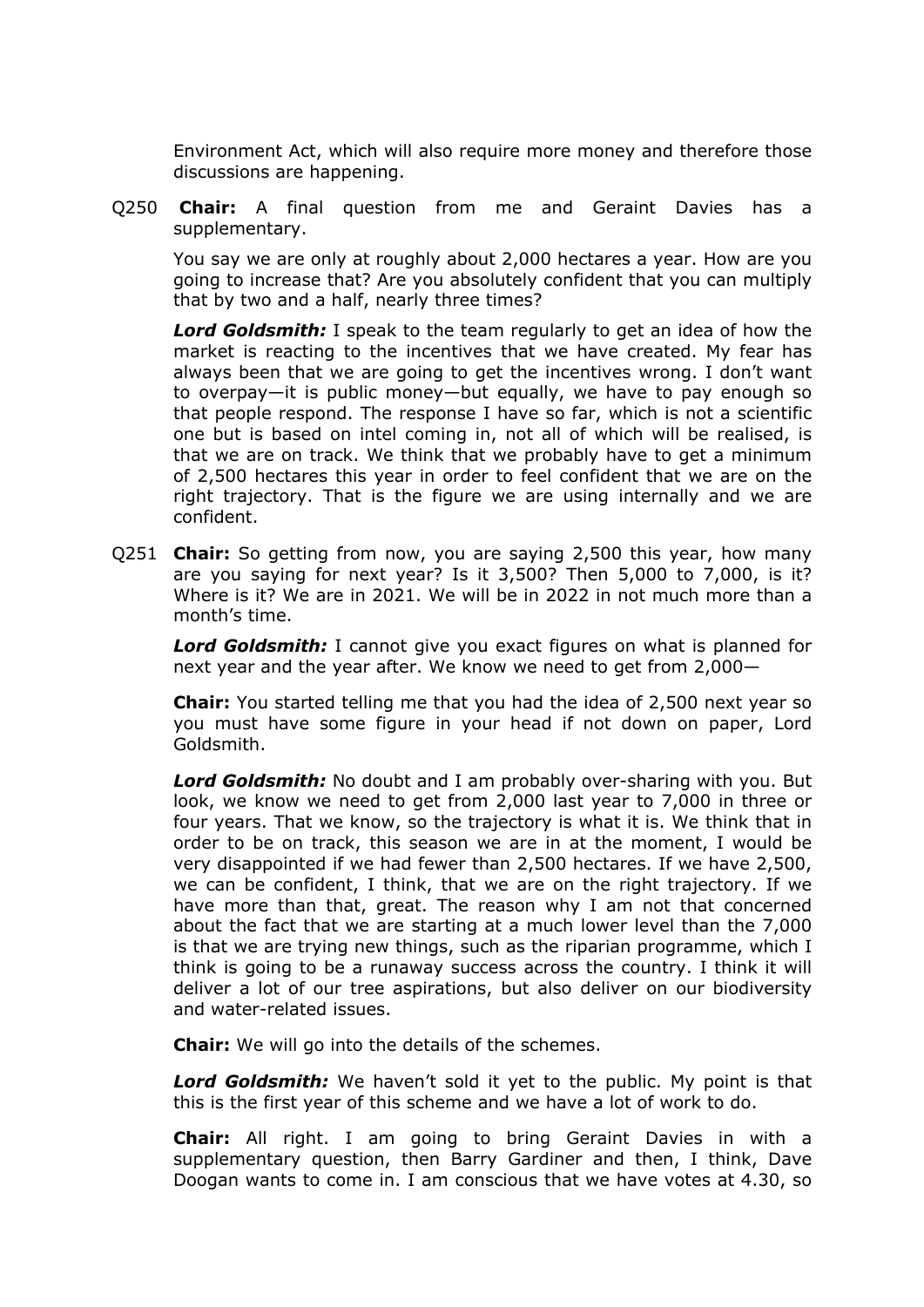we only want to keep you for the two hours that you have allotted us. We might want to keep you here for three hours, but we will try not to.

Q252 **Geraint Davies:** Lord Goldsmith, as we speak, there are plans to rip up thousands of trees for HS2 and other developments. Is there a plan that the net supply of oxygen from trees would increase? It seems to me that we are chopping down thousands of mature trees, in the case of HS2 to burn in the Drax power station, and planting hectares of saplings. On my calculation, 2,500 hectares is only 4,000 football pitches, so we are not really planting much and these are small trees but we are destroying big trees. Is there a commitment to increase the net amount of oxygen from trees in Britain year on year or not?

*Lord Goldsmith:* The answer is yes. We are growing our woodlands, net growing; in real terms, growing the amount of land that is covered by woodlands. The main emphasis is on English native broadleaf trees, so we are talking about nature as well carbon, and that will continue for the foreseeable future. If we, or subsequent Governments, continue to listen to the Climate Change Committee, our 30,000 hectares is probably going to end up looking more like 50,000 hectares. This is a continuous programme.

I recognise what you are saying about ancient trees. I don't want to see any ancient trees removed. They are irreplaceable. You can plant any number of saplings and it will not match the value of an ancient woodland.

On the back of decisions that have been made recently, not on HS2 but other decisions, we are looking at how we can strengthen meaningful protection for ancient woodlands and we are doing that through the national planning policy framework. On paper, there is already quite a lot of protection. In reality, those protections have not proven to be sufficient, so we currently working on tightening up on definitions, raising the bar. We are working with MHCLG to do that.

Q253 **Geraint Davies:** After accounting for imports of trees that we are burning in Drax power station, it is the case, however, that as a country and in terms of wood, we are a net consumer and a producer of  $CO<sub>2</sub>$  and not of oxygen, and that trajectory is going in the wrong direction. Isn't that right?

*Lord Goldsmith:* We are the second biggest importer of timber?

*Edward Barker:* I don't know.

*Lord Goldsmith:* I think we are the second biggest importer of timber and have been for a very long time. We are one the most naturedenuded countries on earth, so we are starting from a pretty low point, and we do import a lot of our timber. We hope that we are going to find ways in which our own woodland will have more commercial value but without having to create massive conifer monocultures, which are environmentally not so beneficial. We want to see more mixed continuous woodlands of the sort that we already have. I went to see one in the New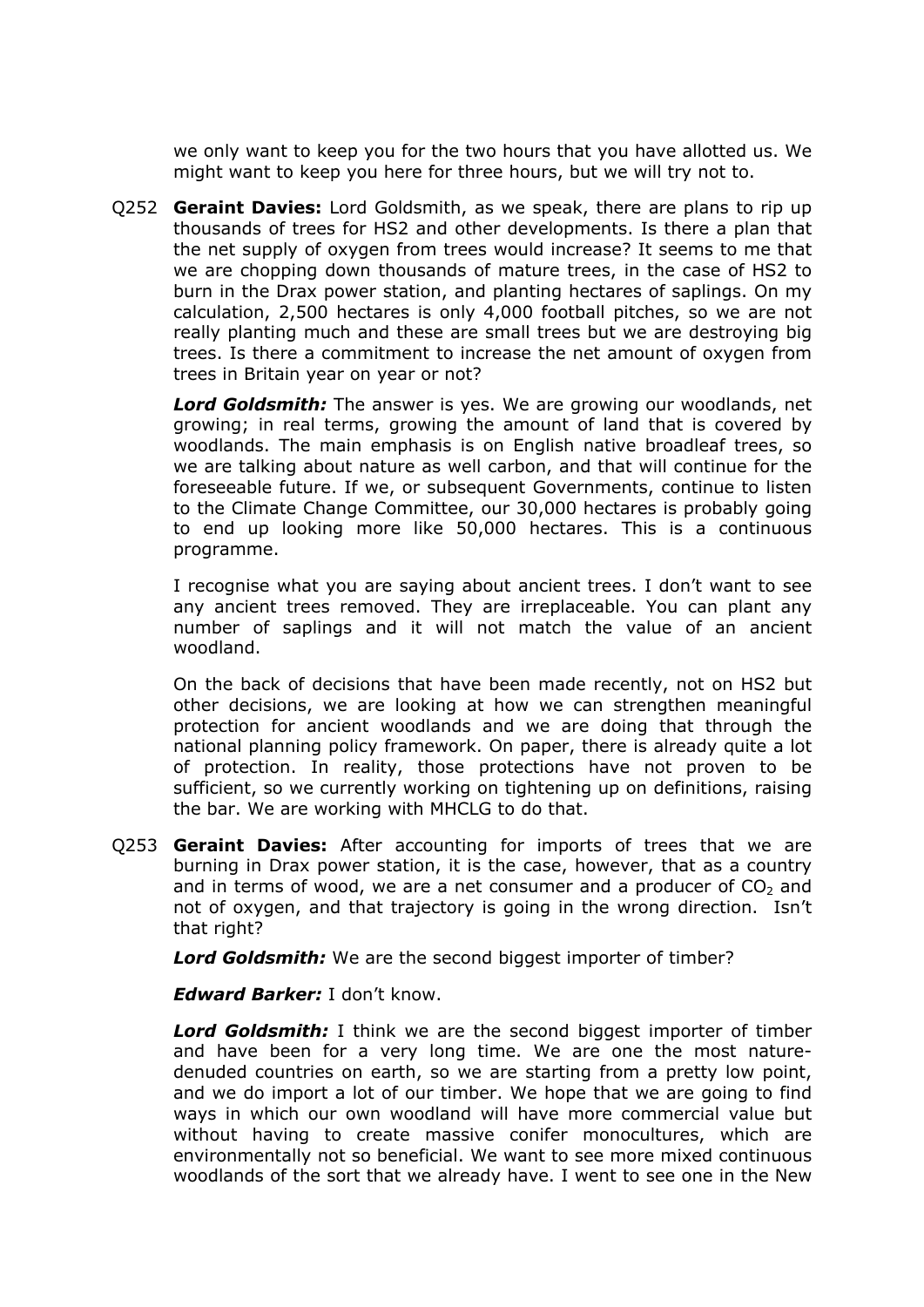Forest recently. We want to see more coppicing, and coppice woodlands, and we hope to see the emergence of a market, which does not exist at the moment, for UK hardwoods, but it is difficult to try to add value to English-grown or UK-grown wood. It is well beyond the remit of DEFRA. I am talking to counterparts in MHCLG to see what we can do around building regulations to get more use of timber in houses, for example. We use much less timber even than Scotland. I think that in Scotland, about 80% of homes have timber frames—is that correct?—and we are at about 18% to 19%. We are starting from a position where there is a lot of upside, a lot of opportunity. If we can encourage the construction sector to make more use of timber, that will add value to the timber we are producing. To make sure we get it right, I am chairing a round table next week with people in the sector, including fire safety experts. There is a lot of concern about fire safety, not least because of Grenfell. We know that there are things that can be done within building regulations that would add value. We also know there are things that can be done around biomass, not down the Drax line, which is obviously on a huge scale, but more in terms of localised use of biomass, which again provides opportunities for adding value to English woodland.

**Chair:** Geraint, I think we have some more supplementaries. You can come back in later.

*Edward Barker:* I wanted to come back in for an answer on oxygen.

**Chair:** Okay, but then we will park this one. I am conscious that we are still on question no. 1.

*Edward Barker:* I wanted to add something briefly on protecting existing woodland. In addition to protecting ancient woodlands we are also planning to increase protection for long-established woodlands. They are not as old, not going back to the 1600s, but going back to 1840. We will be consulting on that but it is extending protection for our existing woodlands.

Q254 **Barry Gardiner:** The Climate Change Committee said their recommendation was to increase from 13% of cover to 17% to 19% of cover to meet the net zero target. Your UK Government target is for 30,000 hectares of new woodland being created every year by 2025. Should we not stop talking about new woodland created and start talking about additional woodland created? It is not simply about HS2. It could be about forest fires, it could be about all sorts of things, but the key thing, if we are going to meet the CCC target is that we talk about additional woodland. I know you were reluctant to give figures to the Chair because the targets for England have not been set yet, but fortunately the targets in relation to the 30,000 hectares for the other parts of the United Kingdom have been set. Could you tell us what their targets are and then, by extrapolation, the Chair would be able to work out what is left for England to do, even though you have not yet set it as a target.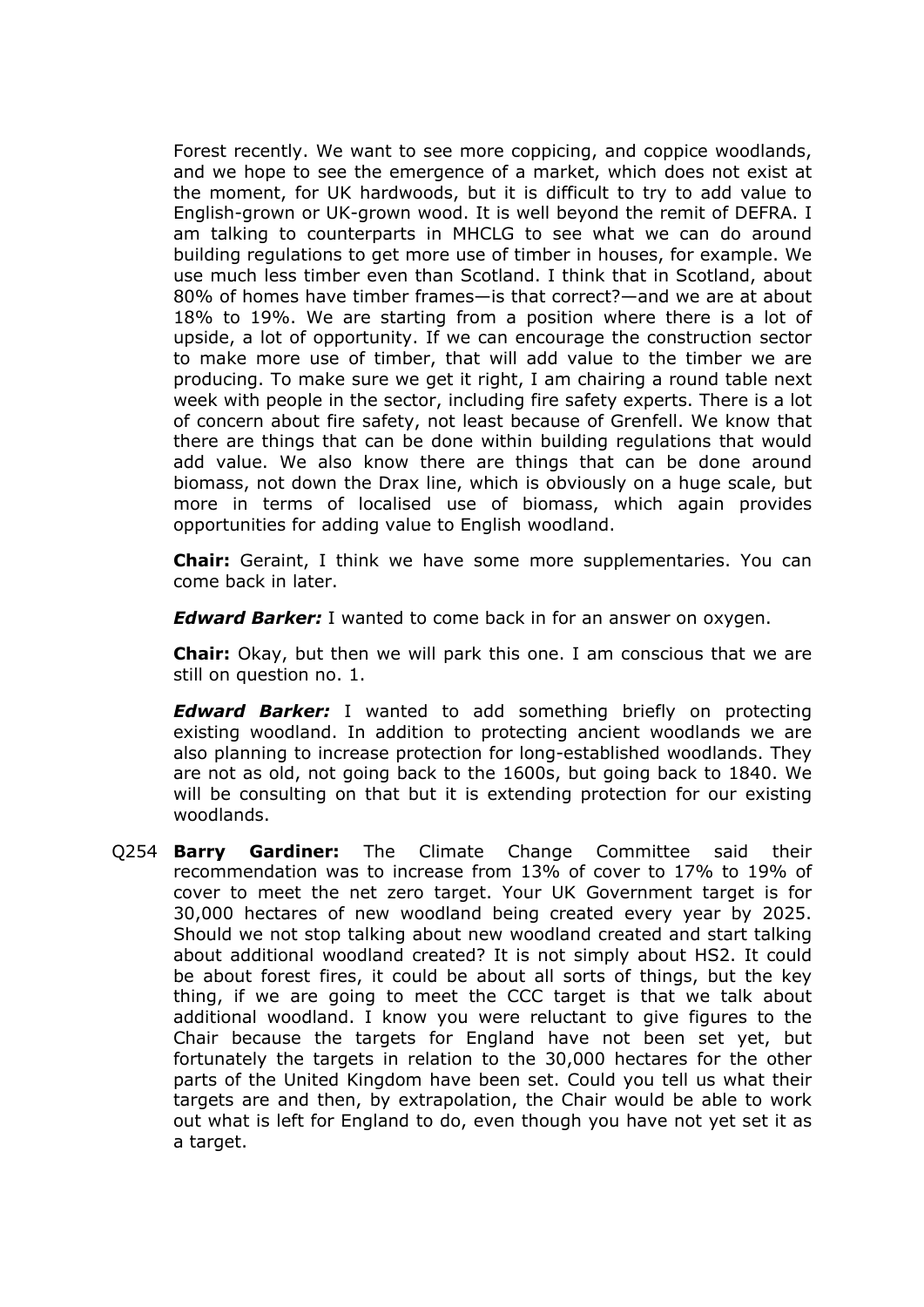*Lord Goldsmith:* On the first point, you make a very good point. The questions are about what we as a Government are committed to and that is one thing. That is the low bar. That is the least we need to do in order to meet the commitments that we have made. The reality is that we need to go further, not least for the reasons you cited from the Climate Change Committee, but also because of subsequent things that we now are committed to in relation to biodiversity in nature. Our big focus or commitment, which you have been a cheerleader for for many years, is on nature-based solutions to basic issues that we face in this country where the traditional answer is concrete but where the better answer might be nature. There are lots of things that we could do, and I very much hope we will go much beyond the bottom-line commitments that the Government have made. On that basis, I would agree very strongly with the premise of your first question.

Edward, what are the devolved Administration's commitments?

*Edward Barker:* Also, of course, we will be consulting on a long-term trees target as announced in the net zero strategy. On the breakdown across the devolved Administrations: currently Scotland has said they are aiming to plant 18,000 per year; Wales has said they are aiming to plant 4,000 per year; Northern Ireland has said 9,000 over 10 years, so just under 1,000 a year on average.

Q255 *Chair:* So there is a gap of 7,000, isn't there?

*Edward Barker:* Exactly. As we have said many times, we are aiming to plant 7,000.

Q256 **Chair:** So, Lord Goldsmith, you didn't pluck 7,000 out of the air, did you? No. Right.

*Lord Goldsmith:* No, I did not.

**Chair:** No. Right

*Lord Goldsmith:* The 7,000 is likely to be what we need to do in order to meet our target, but we want to go further.

**Chair:** I understand that. Dave Doogan and then Barry Gardiner on the next question.

Q257 **Dave Doogan:** Minister, I understand that you cannot speak with authority for all Departments, but with Drax receiving £800-odd million a year in UK Government subsidies to burn trees, and the same Government investing £100 million a year to plant trees in the interests of the climate, does that seem like competent government to you?

*Lord Goldsmith:* We are straying into the areas of other Departments, but there is not a problem with burning trees to create energy. In my view, it is not a bad thing on principle to do. The question is where do the trees come from, what kind of trees are they, how were they produced and how did they get them? As I see it, the problem with Drax is that it is such a huge beast that requires feeding that it requires the importation of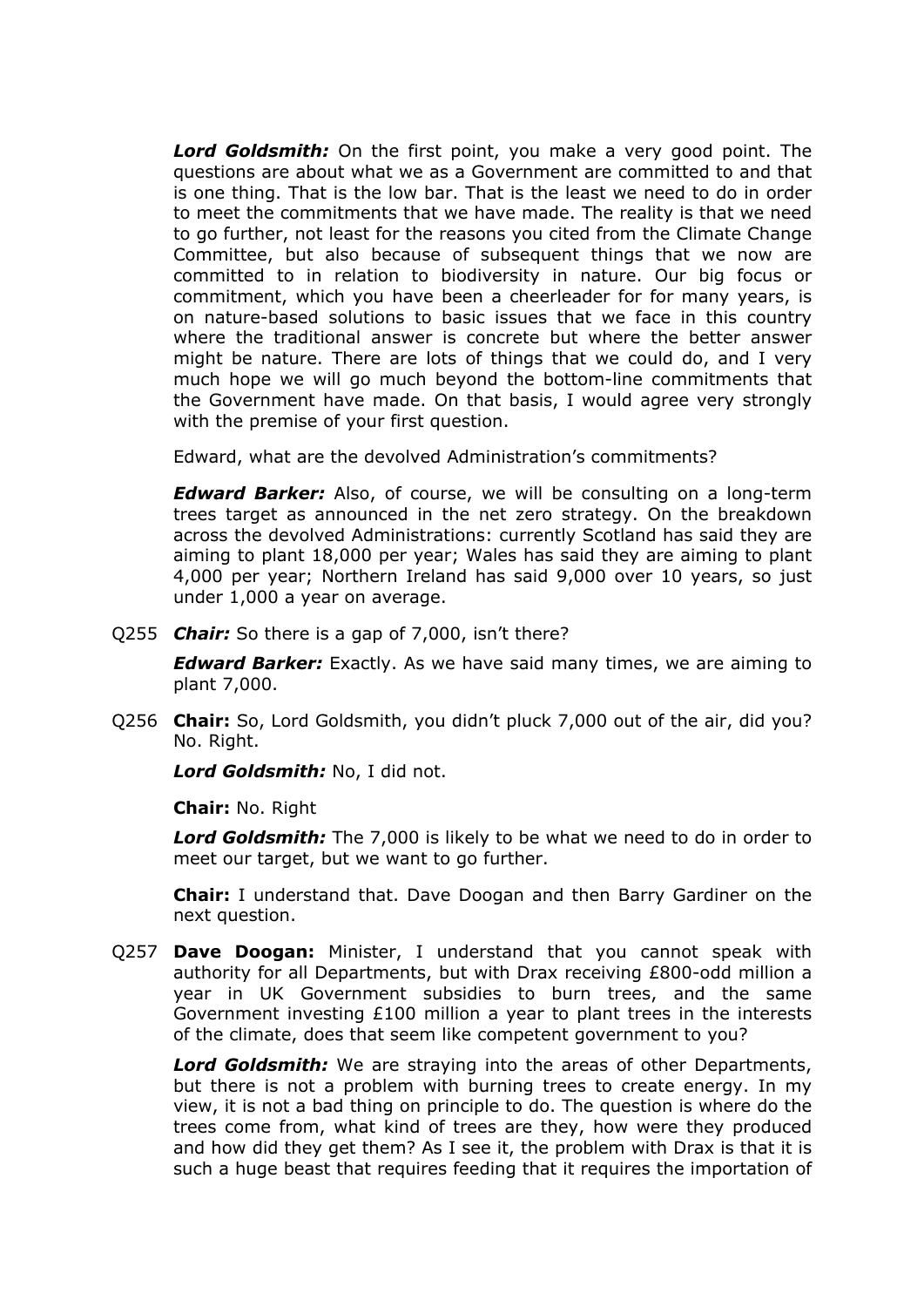a very large amount of timber. From a carbon point of view, the question then is whether you are negating the value of moving away from coal, for example, to something like biomass, if the production of that biomass comes with its own carbon cost. I don't pretend to know all the details of it but I think that work certainly needs to be done and to be done robustly, honestly and transparently.

Q258 **Dave Doogan:** It that a yes, it is competent; or a no, it is not?

*Lord Goldsmith:* I don't know all the numbers. I don't know the details. I would question a model that relies on the import of vast amounts of timber if that model is supposed to be one of sustainability and one that is consistent with our broader goals. The idea that it is somehow wrong to be planting trees on the one hand and burning trees on the other—I don't think that is wrong. I think there are lots of ways in which we can use biomass, wood, in a completely sustainable and environmentallyfriendly way but there are also other ways you can do it that are not environmentally friendly. That is the question.

Q259 **Dave Doogan:** It cannot be cogent to burn more trees than you are planting. It doesn't really matter where the trees are.

*Lord Goldsmith:* That is the basic premise of sustainability. You want to have a balance, yes. But we are net importers of timber, on a massive scale. We are starting from a position of 10.5% to 11%—is it 11%?

#### *Edward Barker:* It is 13%.

*Lord Goldsmith:* We are going to get to 13%; anyway, a tiny percentage of land. Because of our history, we have grubbed up a lot of our woodlands, our forests, so whether it is timber in construction or timber for biomass, we are dependent on imports. That is the nature of the case. It is not a consequence of this Government or the last Government or the one before that; it is a consequence of successive Governments. I don't think competence is the issue.

I would also say, however, that if you look at this Government's approach in relation to trees and forests, I don't think you can honestly look at it by only looking at one tiny aspect of the issue. I don't think there is a country in the world that has done anything like as much as this individual Government, this current Government, to try to raise the profile of forests and nature, and I think that will have real-world impact in a very short period of time.

**Chair:** I need to suspend for a minute or so because there is a problem with the cameras. At the moment, Lord Goldsmith, the camera is fixed entirely on you. You probably appreciate that, but we are just going to break for a moment to try to get a little local technical difficulty sorted out. Thank you very much. Patience, everybody.

*Sitting suspended.*

*On resuming*—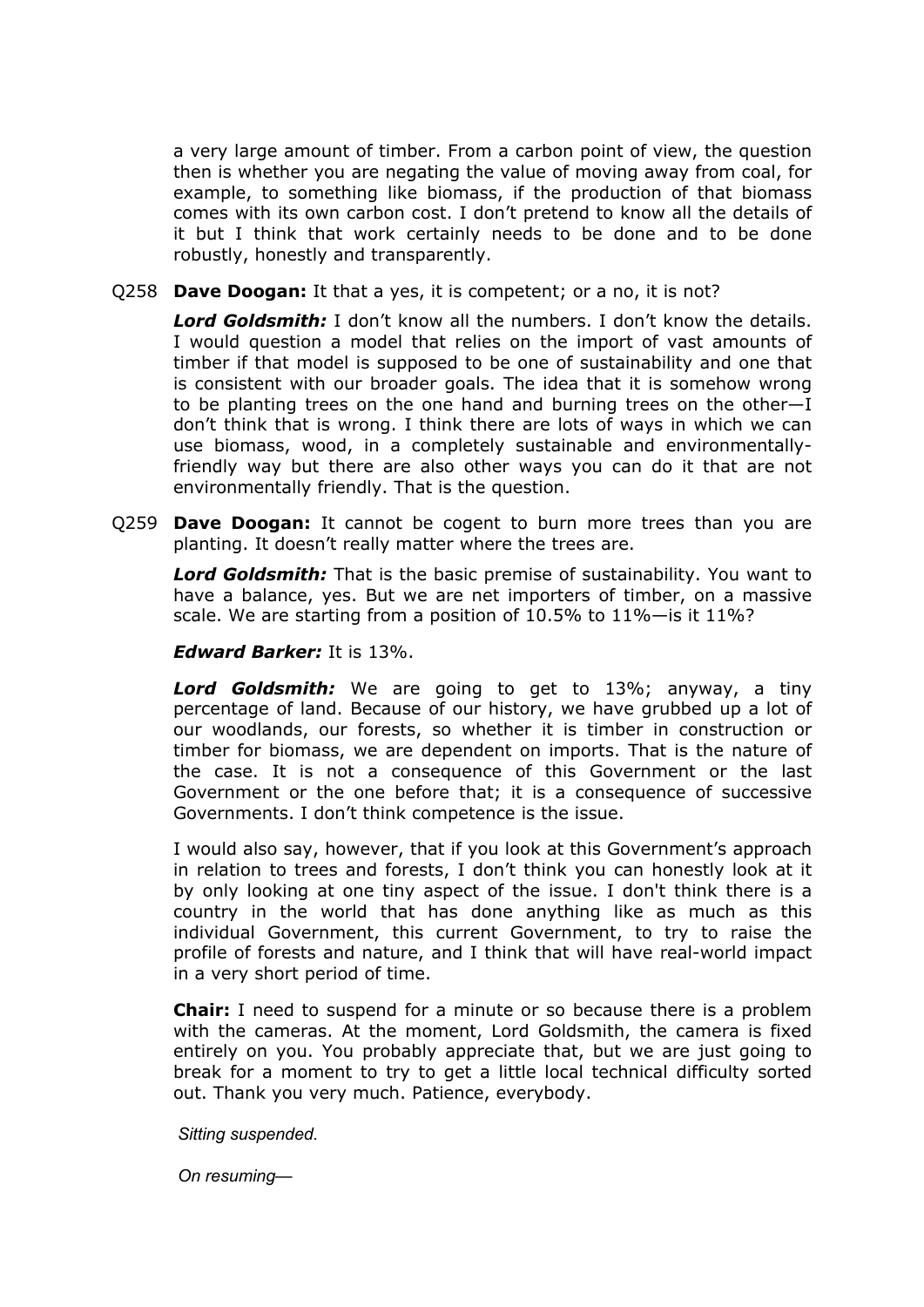**Chair:** Welcome back to the EFRA Select Committee. We are now going to move straight on to question no. 2.

Q260 **Barry Gardiner:** Natural England has said there is a lack of up-to-date and comprehensive mapping of their locations. The UK Environmental Law Association has said that the Local Nature Recovery Strategies require new mapping tools with standard principles. I get the fact that you are getting Natural England and the Forestry Commission to do an overview mapping and the Local Nature Recovery Strategies are slotting in underneath that to do the detailed mapping. Given that both of them are saying that the mapping tools that they have are inadequate, how are you going to make sure that you get the right tree in the right place?

*Lord Goldsmith:* Do you want to come in on this, Ed?

*Edward Barker:* Happy to.

*Lord Goldsmith:* I will provide a high-level view, if that is okay. This is a live issue and it is one that is being discussed in DEFRA by Ministers. We recognise that a lot of what we want to do, a lot of what we are legally committed to do now that the Environment Bill has become an Act, requires us to have a base understanding of the situation as it is today, if only to measure improvements that we are committed to delivering but we which we cannot, at the moment, because we do not know enough about the existing—

**Barry Gardiner:** The baseline.

*Lord Goldsmith:* The baselines, yes. This is recognised. A lot of work needs to be done to provide the kind of audit that is required to know where we are. I will now hand over to Edward Barker to give us an update, if he is able to.

*Edward Barker:* I will say a little bit around that and your question about making sure we get the right trees in the right place, which is only partly about mapping, but setting that in the framework of the UK Forestry Standard, which is where we start to make sure the right trees are going into the right place. Tree planting needs to follow a series of requirements and best practices. If it is in designated landscapes or protected sites, environmental impact assessments may also be relevant. We are seeking to improve the data and mapping. The Forestry Commission already maintains a low-risk map and is trying to enhance it. We also have a wider project to improve the mapping of our natural capital across the country, which should in time also improve the available data. The Local Nature Recovery Strategies will be able to draw on both of those to inform where trees are planted.

Q261 **Barry Gardiner:** You have not given me a date by when you believe that there will be adequate mapping tools that both parties can use at the high level and at the local level. You said these are things that exist but the people who have to use the tools have said that they are inadequate so we need to know by what date they are going to be telling this Committee, "It was great that we said that to your Committee because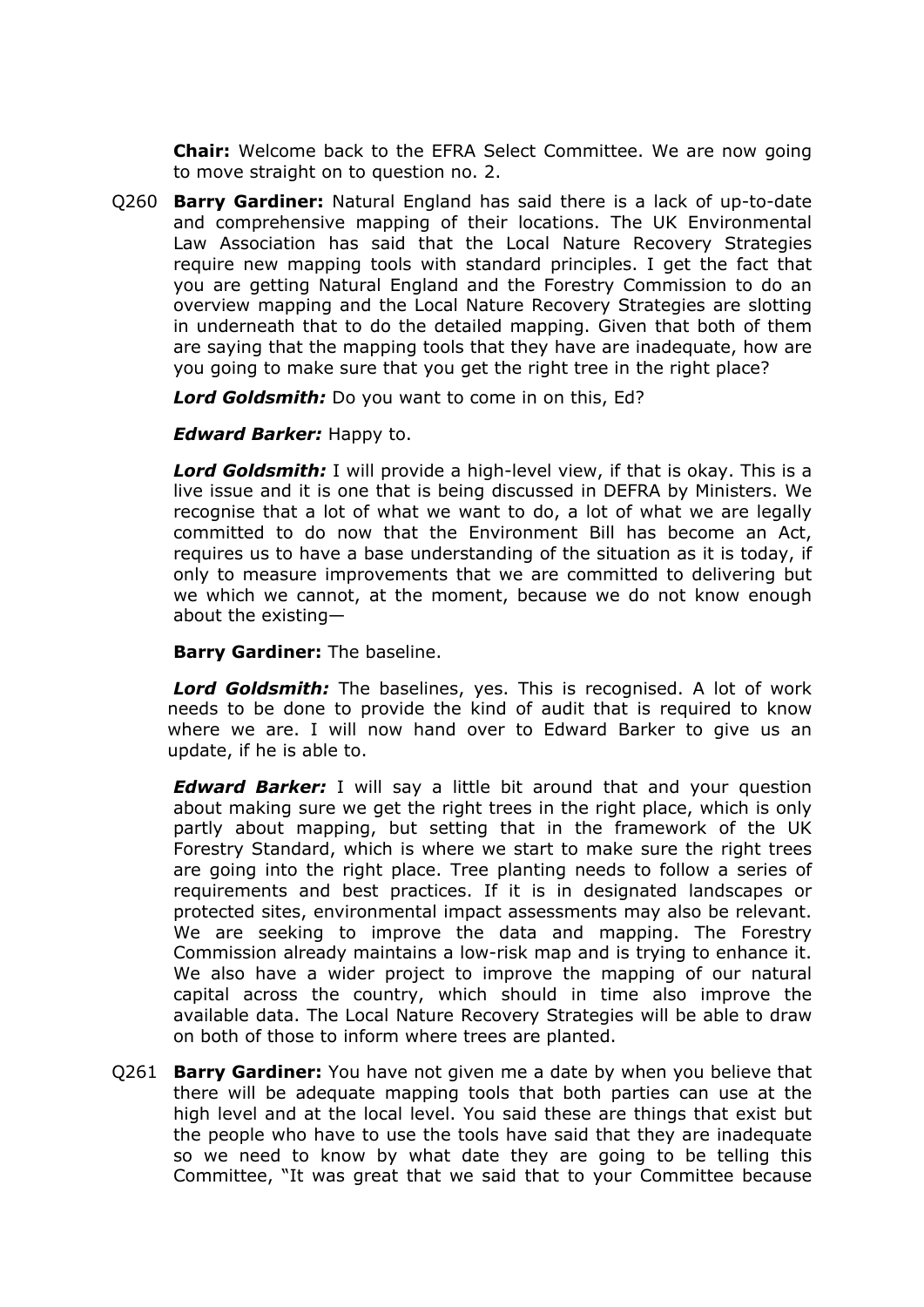you asked the Minister about it and we then got the resources we needed in order to get the right tools".

*Edward Barker:* Both Natural England and the Forestry Commission are part of the programme that is delivering this. We are working with them, day by day. They have not said that we cannot, at least for this year, meet the trajectory because of this problem but we are investing in improving the mapping tools.

Q262 **Barry Gardiner:** That is a different question, I am sorry. They have not said that they cannot meet the targets, the hectarage planted, but that is a very different question from whether they can ensure that they are getting the right trees in the right places. You will know what has happened with the planting that has gone in peatlands, because they did not have those mapping tools, where you are despoiling the landscape rather than adding value to it. That is not an adequate answer.

*Lord Goldsmith:* Can I answer it? I take your point. The job becomes harder over time, for obvious reasons. Lots of land lends itself quite easily to being planted up or naturally regenerated with assisted colonisation now, but there will come a time when we get into a grey area where whether or not land can be planted is less straightforward. The view of the Forestry Commission and Natural England at the moment—it is certainly the view of DEFRA and I believe it is also the view of those two Departments—is that we have already identified over 3 million hectares of what they regard as low-risk land that lends itself to deforestation. That is a lot of land and it will take some time for us to plant our way through it. One of the problems, which I am sure you have heard evidence about from land managers, is that it is quite a bureaucratic process to get permission to plant trees and to qualify for the grants that exist.

**Chair:** We will go into that detail in a minute.

*Lord Goldsmith:* It is very much linked to this answer, but I will come back to it.

Q263 **Barry Gardiner:** Let me pursue the natural capital aspect of this. One of the issues here is that if we simply have a quantitative target, either of hectares or numbers of trees, what we are not doing is ensuring that we are getting maximum value and of course Professor Bateman's maps in, I think, Natural Capital reports nos. 2 and 3, or 3 and 4, I can't remember which, showed very clearly the added value to the stock of natural capital from planting in different locations. It is critically important that we know that where we are planting is going to be giving us maximum natural capital value, not just in terms of leisure facilities and so on for the public but also in terms of biodiversity as well as in sequestration, flood relief and all the other things you mentioned earlier, Minister.

What I am keen to see here is that the targets do not become so numeric that we lose the quality that we can achieve. What I want to probe with you is how you are ensuring that this is going to give maximum natural capital value and not simply maximum numbers of hectares.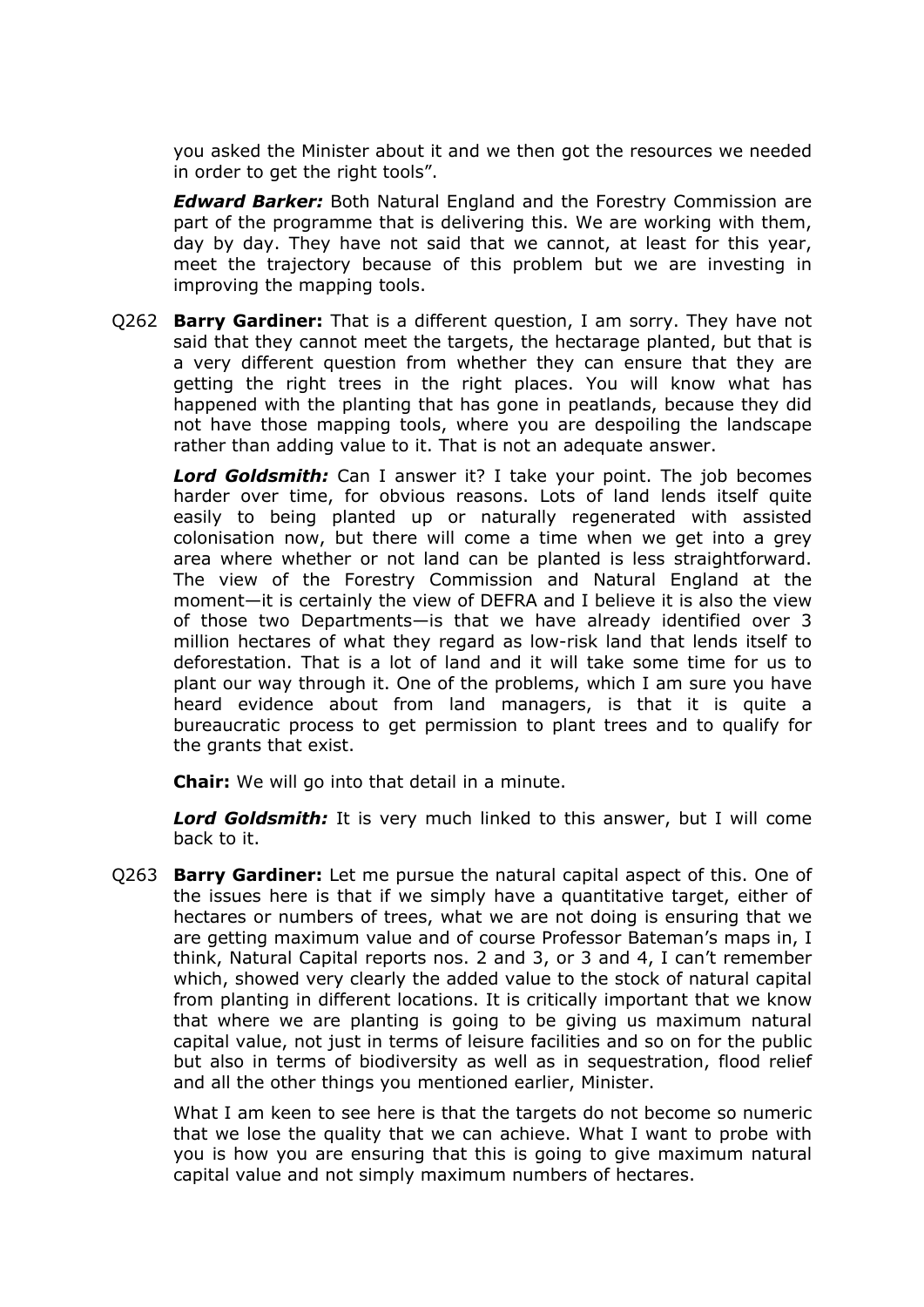*Lord Goldsmith:* I am going to answer first but, Edward, do feel free to jump in.

First, I totally agree. This is public money. We have a limited amount of land. We need to buy as much solution as we possibly can, and that is not just carbon and not just amenity value. It is not even just biodiversity. It goes far beyond. I completely agree with the premise. That is one of the reasons why, when we were doing the manifesto, a number of us insisted on moving away from a tree target towards a land target. That already relaxes things a bit. For example, it means that you might have lower density but higher biodiversity values through natural colonisation or natural regeneration, or assisted colonisation, or something in between. If you have a tree target, you are not going to do that kind of stuff. We are very keen and in the design of EWCO, the England Woodland Creation Offer, there is a very clear premium—

**Chair:** You are bordering on question no. 3. I don't want to take it all away from Dave Doogan.

*Lord Goldsmith:* I make just one point, if I could, Chair, without going into details. The design of all the incentives, whether EWCO or the upcoming environment land management scheme, they are all about delivering public good and we understand the public good to mean what you just described in your question. If we get it right, we will maximise biodiversity.

*Edward Barker:* I completely agree with all of that, naturally, but just to add—

**Chair:** You don't have to agree with the Minister. It's not compulsory

*Edward Barker:* I know, but I do.

**Chair:** It probably is

*Lord Goldsmith:* It is.

*Edward Barker:* Certainly on this occasion, I completely agree. My programme is tracking all those wider benefits, not only tracking the hectarage but also tracking every other objective that we are pursuing through this programme. I am pleased to say that Professor Bateman is part of my scientific advisory group and he is helping us to improve—

Q264 **Barry Gardiner:** I understand that he is working with the Met Office on a new project that preaches looking at adapting to potential climate change in terms of not just where is the right tree in the right place now but where is the right tree in the right place in 10, 15, maybe 30 years. When do you expect that body of work to be completed?

*Edward Barker:* I think you would have to ask Professor Bateman when his piece of work will be completed. We could certainly come back to the question of climate resilience later if you would like to because it is clearly very important to this.

**Chair:** Perhaps you could give us some information about that in writing?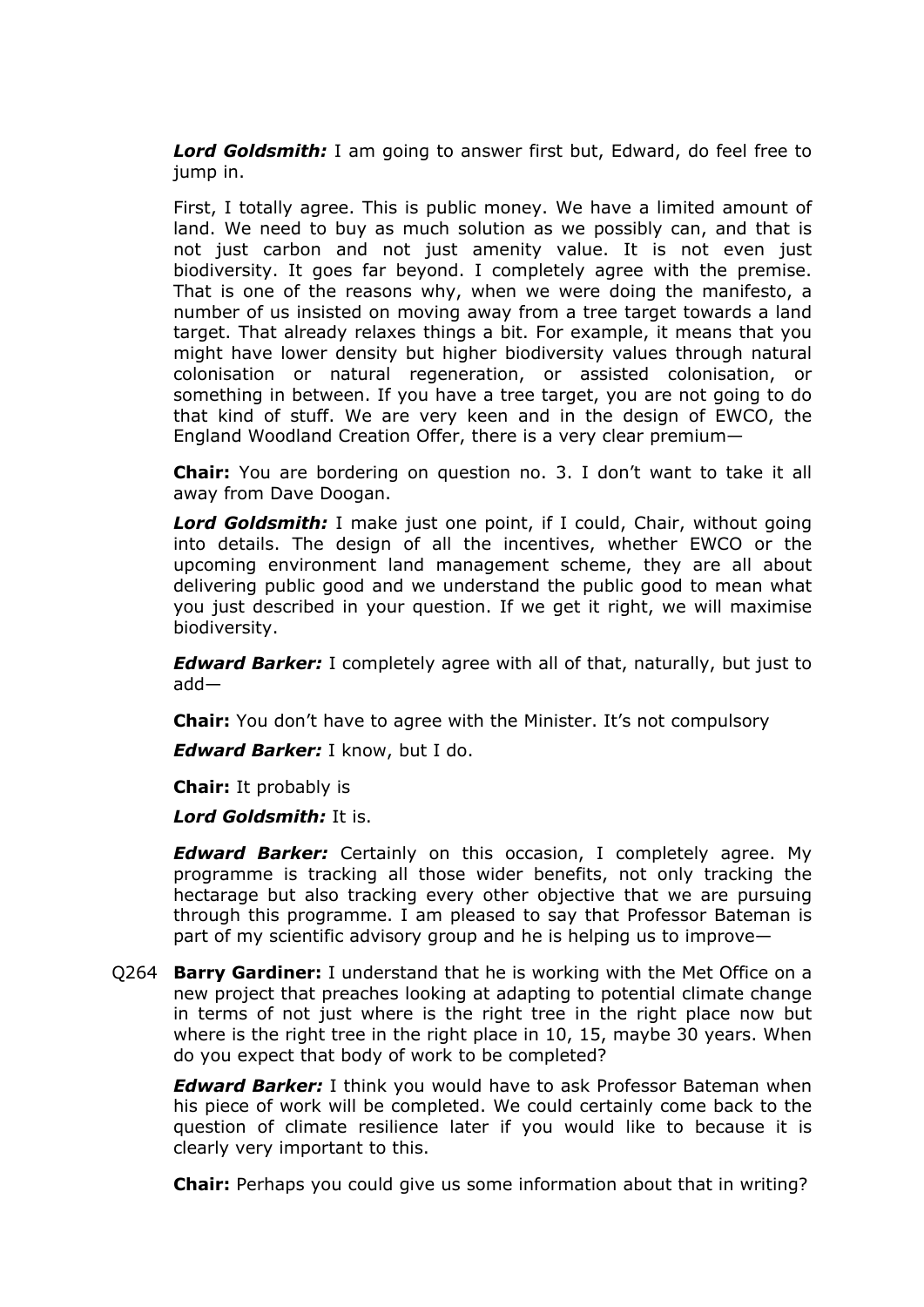*Edward Barker:* I would be very happy to do that. The other thing that I wanted to come back on directly was peat; you alluded to peat and trees in conflict which, as you say, can be an issue. We now have some agreed draft guidance and NE and FC, Natural England and the Forestry Commission, have put it out to help make sure that we are not planting trees where we shouldn't, on peat.

*Lord Goldsmith:* Can I make one very quick point on the climate thing? One of the reasons why we want to have corridors and make sure we do not have islands of nature but a connected network across the country is precisely because we cannot properly map out what the world is going to be like in 10, 15, 20, 30 years, but the more ability nature has to flow, move and migrate, including trees and not just animals, the more nature will be able to solve these problems herself, with a bit of support from us.

**Barry Gardiner:** Geographically and in altitude.

*Lord Goldsmith:* Exactly right.

Q265 **Barry Gardiner:** Briefly, when will the national habitat map and the LNRS be completed? Will it be in time for the 30,000 target?

*Edward Barker:* I would hope so. The consultation on the Local Nature Recovery Strategies has recently closed.

**Chair:** Barry, will you allow me to intervene here? This mapping worries me. I have the scars on my back, as many farmers have, from various mapping systems that have gone through DEFRA over the years under successive Governments and they have all been very difficult to start with, you just about get them right and then you change the system. The Rural Payments Agency does have maps that tell me where my hedges are, where my trees are, where the ponds are, where everything is. Are you going to start reinventing another wheel? I know there is a little bit of conflict going on, dare I say it, in DEFRA. Are you going to start a new scheme or are you going to use what you have?

**Barry Gardiner:** Chair, this is a different map.

**Chair:** I know it's slightly different.

**Barry Gardiner:** This is a habitat map.

**Chair:** I know it is a habitat map, but what I am conscious of, Barry, is that they don't start making something that is so horribly complicated that it does not work.

*Lord Goldsmith:* We definitely do not want to do that.

Q266 **Chair:** No. So you are confident that that is the case, are you? Is it going to be a new system? Or what? What is it going to be?

*Lord Goldsmith:* I cannot give you an authoritative answer. The process of creating that map crosses well beyond my portfolio and I have to admit to you that I am not heavily involved in that process. But the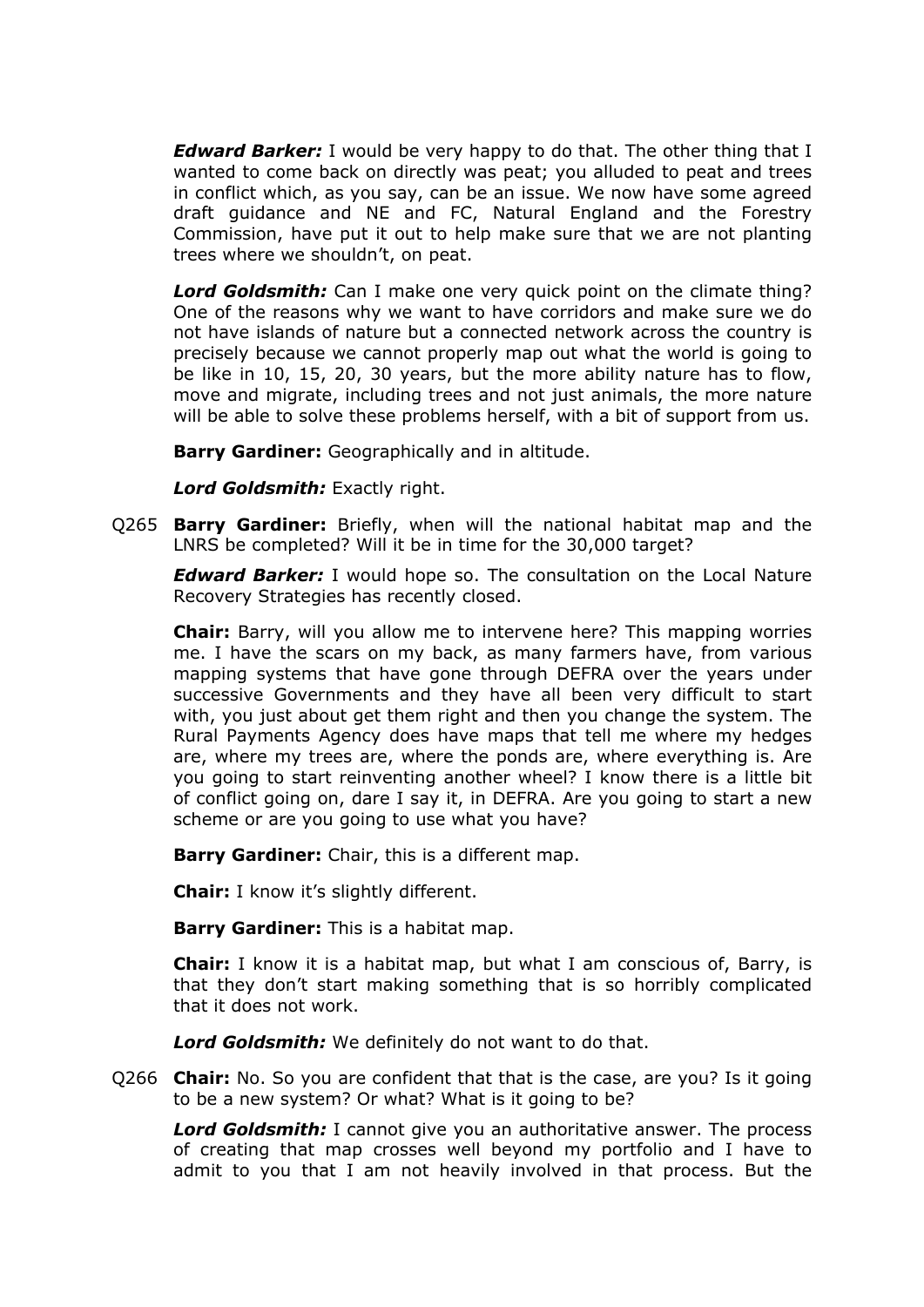message you have just delivered to us is exactly the same as the message we have heard from many landowners, farmers and otherwise. It is not in our interests to create something complicated. Much of this is about avoiding problems of the sort that have been well documented over the years when it comes to tree planting, but it is also about understanding where the opportunities are. Where do you need that connectivity that we were talking about in the last answer? Where are the opportunities to create connectivity? Where should we be planting trees? Geraint Davies is going to be talking about food security. A lot of tradeoffs are going to be required in this process and the mapping will help us to achieve success, avoid the problems and tap into the opportunities. I am afraid I am going to have to get back to you on the process.

Q267 **Chair:** I am going to ask Edward the same question then. Are you talking to the Rural Payments Agency about the existing maps and trying to adapt them, if that would work—and I take Barry's point that it is a different system, but those maps are pretty accurate and pretty farreaching? Or are you going to go for something totally different? God help us all if you do.

*Edward Barker:* We are working very closely with the Rural Payments Agency. The NCA will give us something we don't currently have in the RPA maps but we look to use existing mapping capability where it exists.

**Chair:** So it is going to be a new one?

*Edward Barker:* The NCA does something quite different from the RPA maps.

Q268 **Barry Gardiner:** Perhaps it would help if you could expand on what those differences will consist of. I understand the Chair's concern, that we are talking about a very detailed map of planting that is currently in situ and what you are trying to create is a much broader habitat by area, but could you cash out exactly what that is going to look like?

*Lord Goldsmith:* You have made a very, very important point. We will not be able to provide you with an adequate answer now. It is a useful question to have asked because it prompts us and we will send you a note describing the difference in approaches and also how we will avoid the pitfalls that the Chair has just alerted us to.

**Chair:** I look forward to this note, as Barry does, and we will look at it in great detail, Lord Goldsmith, so thank you. Right. Dave Doogan, please, with question no. 3. I think some of the question is left for you.

Q269 **Dave Doogan:** The financial incentives and the requirement for them to be economically viable for all the stakeholders in the enterprise—that is quite clear. It is explicit. We have heard evidence, however, that argues that the ELMs process is slow and there is lack of clarity about how it will operate. What are the Government going to do to resolve that and what will they do to resolve it in the context of needing landowners to get on board with this priority more than the landowners needing the Government? What are you doing to uphold their position and bring them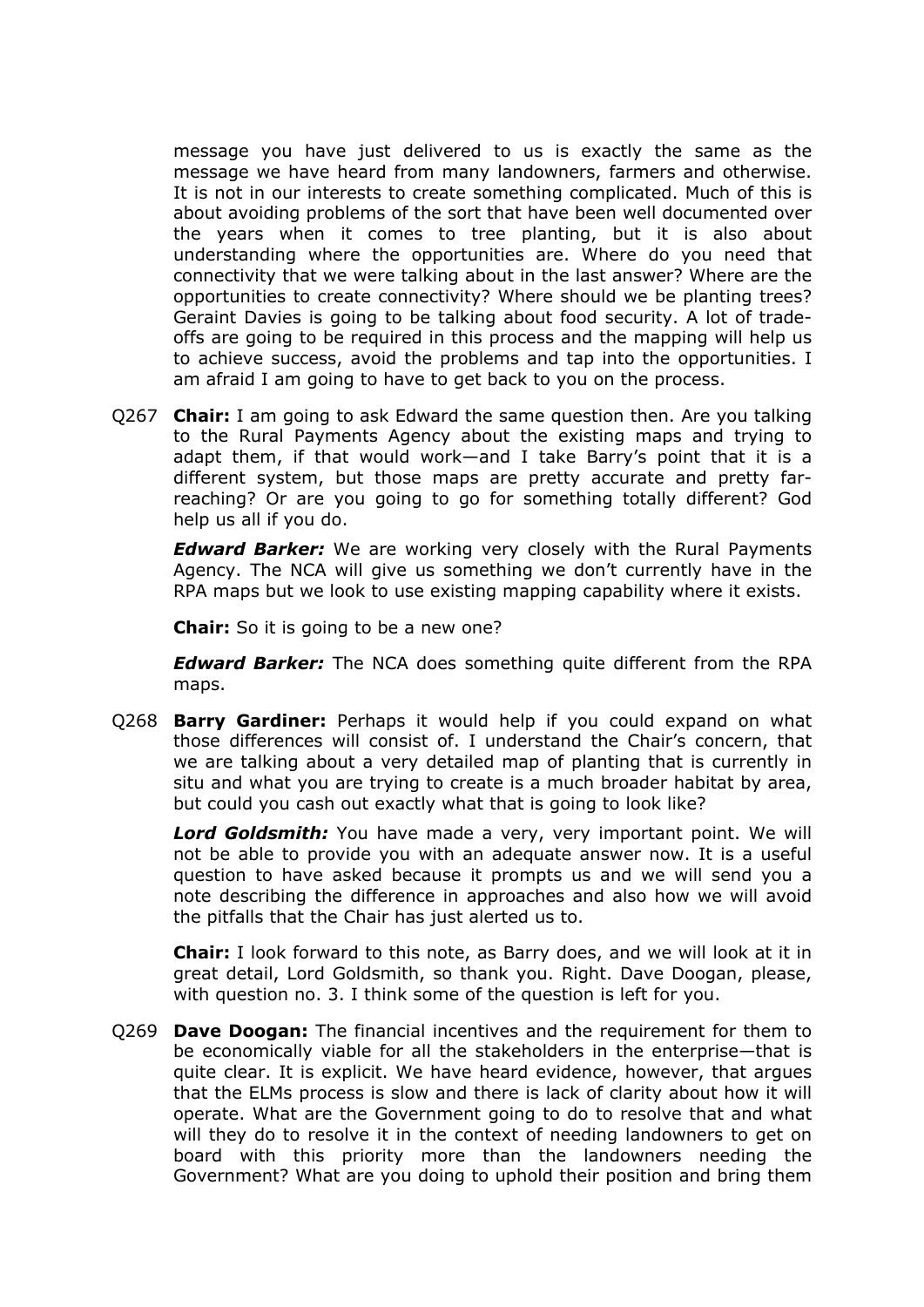on board in as large a number as possible?

*Lord Goldsmith:* We have done a lot of consultation and I have done a lot of roundtables to try to understand how we can improve the system and get the incentives right, and so on. One of the issues that has come back, in addition to those that I have already mentioned, is landowners' concern that because there is not enough clarity around ELM, by making commitments about woodland now based on EWCO they might be worse off or they might be better off if they waited for ELM to kick in. These are big decisions. Deciding to commit an area of your land to woodland is a very long-term decision; it is one that people do not take lightly and there is concern about imbalance. What we have done in an attempt to reassure landowners is commit—and commit in writing many times now that if landowners commit today under the existing, current incentives, and then it turns out that ELM is more generous, that difference will be made up to them. In other words, no one will be worse off by making a decision today than they would be if they had waited for ELM to kick in.

That was a very clumsy answer but I hope I was clear enough for you to understand what I was saying. That is the message. I cannot guarantee that this message has gone out loud and clear enough, but we are attempting to do that so I am grateful to you for asking the question.

**Dave Doogan:** Did you want to come in?

*Edward Barker:* Yes, just to add a little bit. Because that relationship between Nature for Climate, the tree planting programme and Environmental Land Management is so key, they are also part of our programme. We work very closely together. I hope that to some extent we can trial in the Nature for Climate Fund tree planting programme some aspects that might be picked up in Environmental Land Management. Part of this programme is the capability in the Forestry Commission to proactively go out and work with landowners who are interested in taking up our offer if it is the first time they are coming to tree planting to help them to access the programme and see how it might work on their land.

Q270 **Dave Doogan:** Getting back to some facts and figures, 2,500 hectares is pedestrian. We have heard some of the reasons why it is at that figure now and we know what you are going for, you are heading for 7,000 hectares, but £0.5 billion over five years is also not exactly much. It pales into insignificance compared with the £1.7 billion the UK wants to put into nuclear energy. That is what a priority looks like. Compared with £1.7 billion, £0.5 billion over five years doesn't look like much of a priority. Given that England is at the back end of performance across these islands, why the reluctance to have some stretching targets for DEFRA to adhere to?

*Lord Goldsmith:* It depends what you mean by targets. We have our 30,000-hectare target. We have made that commitment. We have said that England's contribution will be around 7,000 hectares. We have been quite open about it. We know very well that stakeholders and voters will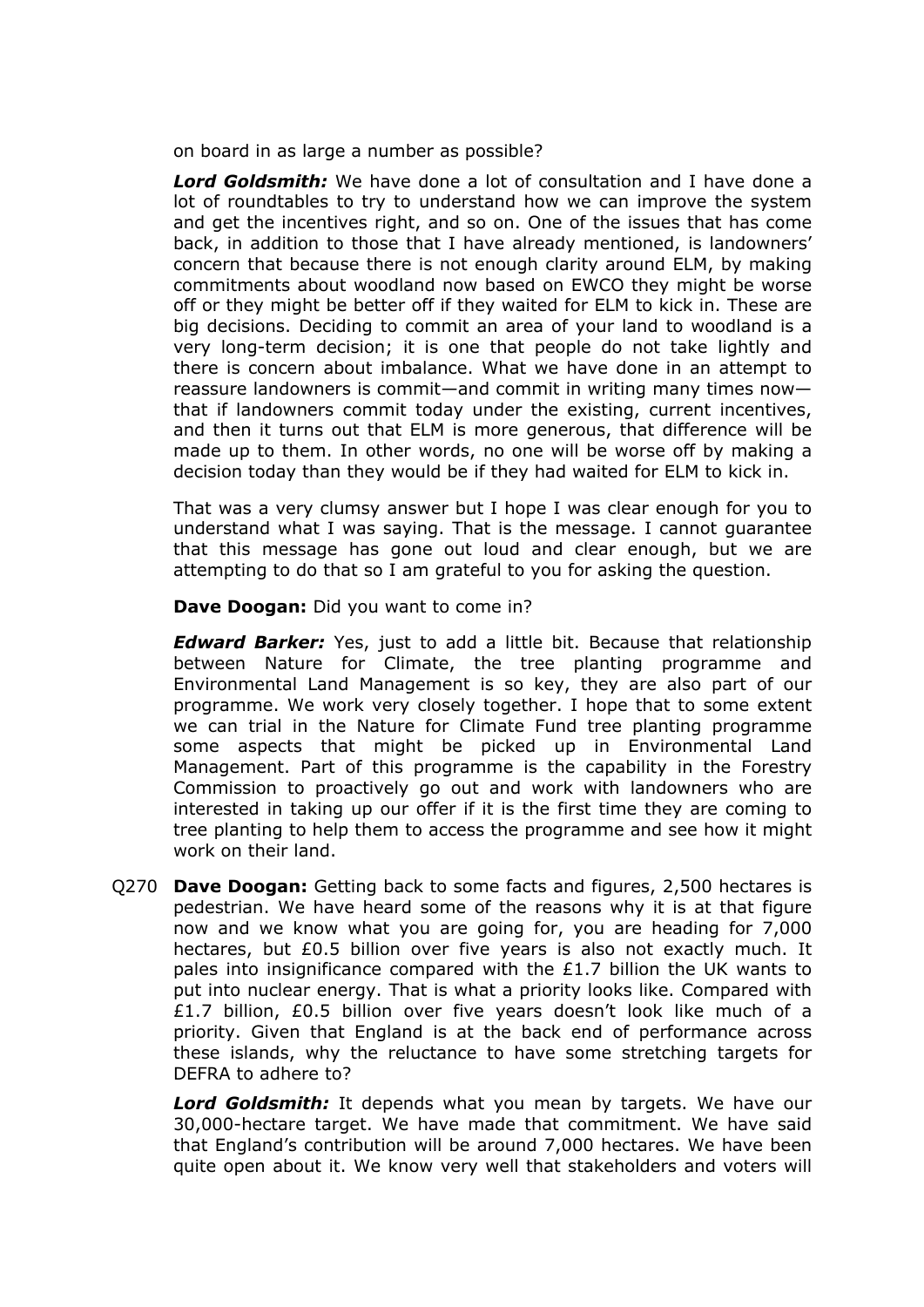hold us to account if this is an issue that matters to them, so whether it is a target or not, it is a stated ambition and it is a minimum bar as well. We will be expected to exceed the 7,000 hectares.

Q271 **Dave Doogan:** Is DEFRA not concerned that it is the other nations of the United Kingdom that are doing all the heavy lifting on this?

*Lord Goldsmith:* This is a UK-wide approach. Our approach is very different from Scotland's. Scotland historically has planted many more trees. For obvious reasons, it is easier in Scotland to plant trees.

Q272 **Dave Doogan:** It is quite convenient to say that it is easier in Scotland.

*Lord Goldsmith:* It is not to diminish Scotland's efforts. Our job is made easier by the fact that Scotland is doing a great job of planting trees but equally, there is a much lower human density in the land mass of Scotland and land is cheaper. There is land in Scotland that lends itself more readily to tree planting. For many different reasons, the job is more strenuous here in England where the population is much more dense, land values are higher and for all the other reasons we are talking about. I do not want to diminish in any way the contribution that Scotland has made because it is fantastic and I am personally very grateful to Scotland, but the job in England is difficult and that is why we have this trajectory, which we think is realistic but which is nevertheless challenging.

Q273 **Dave Doogan:** Finally, existing woodland is also an important piece of the puzzle and the maintenance of existing woodland is not what it could be. How will the Government ensure that it is economically viable to manage woodland in the long term? How will you recognise the inherent short-termism of Government cycles between elections and the intrinsic long-term nature of forestry as a discipline and as a profession?

*Lord Goldsmith:* First, you are right that managed woodland tends to be better for biodiversity, nature and the commercial point of view than nonmanaged woodland. One of the ways in which we hope that we can shift the balance is by adding value to those woodlands by creating more economic opportunities for woodland owners to make money from managing their woodlands well. I mentioned some of that earlier. I think there is a lot of opportunity there, which is currently not sufficiently tapped into. Also, as part of the England Tree Action Plan, we have put a lot of emphasis on woodland management as opposed to just planting new woodland. I will ask Edward—I am sorry, Edward, to put you on the spot—because I cannot remember how much of the budget was put aside specifically to encourage better management of woodland. Can you fill in the gap?

*Edward Barker:* I cannot give you the precise figure for that but as the Minister said—

**Chair:** I think perhaps we need that in writing. It is very important because we undermanage our woodlands at the moment and I suspect it is not a very big figure and that is why you do not have it, but I might be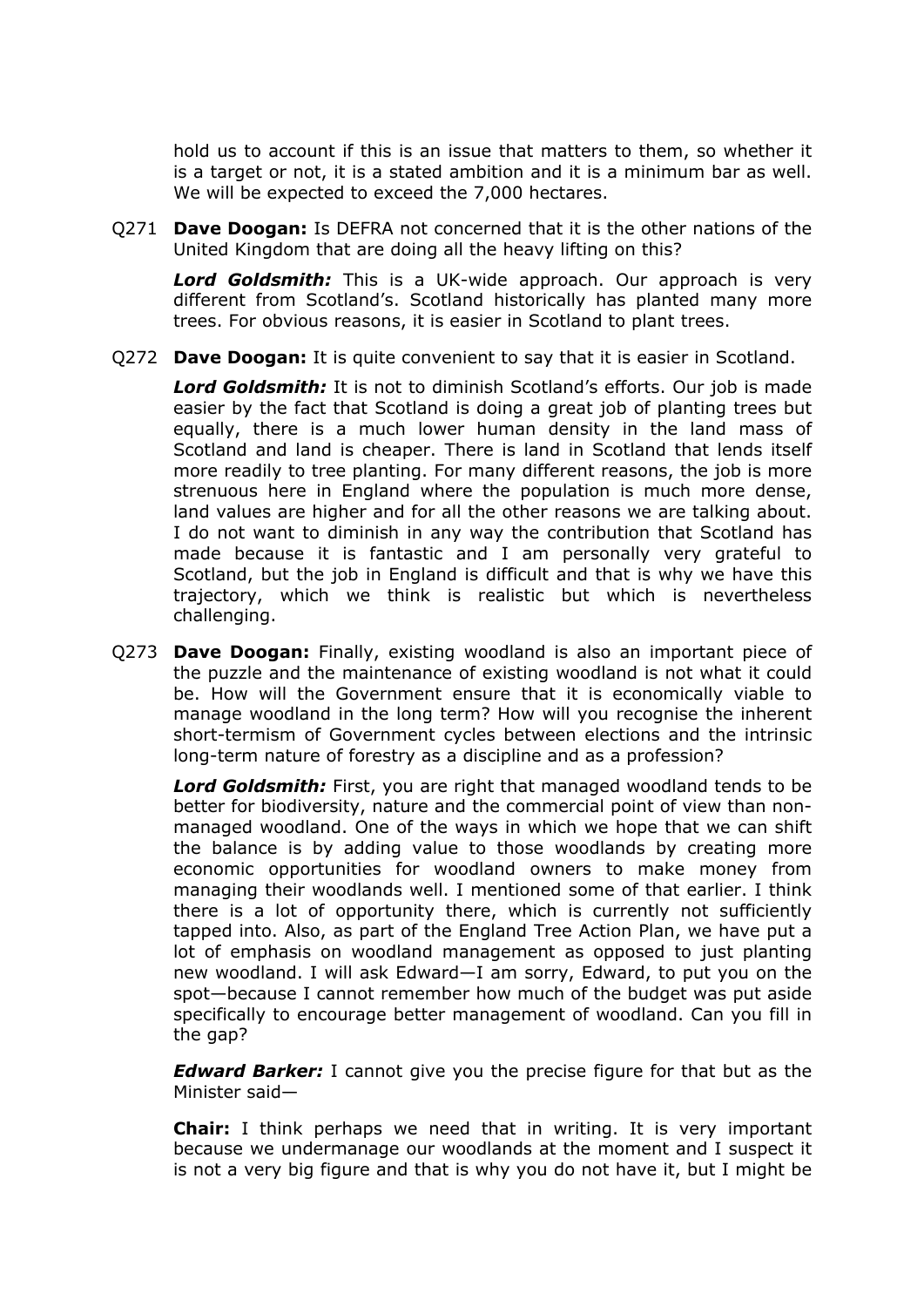being suspicious.

*Lord Goldsmith:* There was one part of the question that I didn't answer, which was about the £500 million and how that appears in relation to Government priorities. The answer is that we have our targets, our goals, in relation to tree cover, land management and biodiversity and we are going to have to meet those targets one way or another. We will squeeze everything we can out of the £500 million, but clearly we are going to need more than that to realise all the ambitions that the Government are now committed to, including those ambitions that were recommitted to or strengthened as part of the COP process. So £500 million is not the extent of the money that is going to be needed or even that is available for the task at hand but it is the money that we currently have available because it is money that we secured from Treasury. In fact, it is more than £500 million, as I mentioned earlier.

Q274 **Dave Doogan:** Finally from me, Chair, if that is okay, are you content, Minister—stop me, Chair, if I am straying into somebody else's territory that the right degree of urgency has been applied by DEFRA in England? I hear the very valid points that Mr Gardiner is making about biodiversity, about utility, about not displacing food production. All these things are very important. However, there is a climate emergency and we are humming and hawing over what colour of hosepipe to use as the house is burning down.

*Lord Goldsmith:* I don't think you can separate climate from biodiversity and other concerns. A solution to climate change, which does not take into account nature and biodiversity, is a solution that is just not going to pass the test of time. We will end up creating more problems for ourselves. I think it is right that when we spend public money or commit ourselves to solving a problem, we try to do it in a way that solves as many problems as possible and does not create problems. It goes back to the point made by Barry Gardiner. We want to maximise investment in those projects that deliver as much solution as possible and that means getting it right. History, even recent history shows—

**Chair:** These are great answers but they are going to have to be a bit shorter. We are not going to get anywhere at this rate.

*Lord Goldsmith:* I am so sorry.

**Chair:** Quickly, please, Robbie Moore and Geraint Davies very quickly. It will have to be because I am indulging you.

Q275 **Robbie Moore:** Lord Goldsmith, I want to pick up on a point that was made very early on about tree planting and land management, making the decision very early on to plant trees—a long-term decision—and how it fits into the ELM process, which is slow to roll out. If you own land and you are thinking about planting trees you need to think about the whole mosaic that you are creating, whether it is food production or how it links into hedgerows and field corner management and so on. I want to make the point that it is okay to say that the Government are recognising that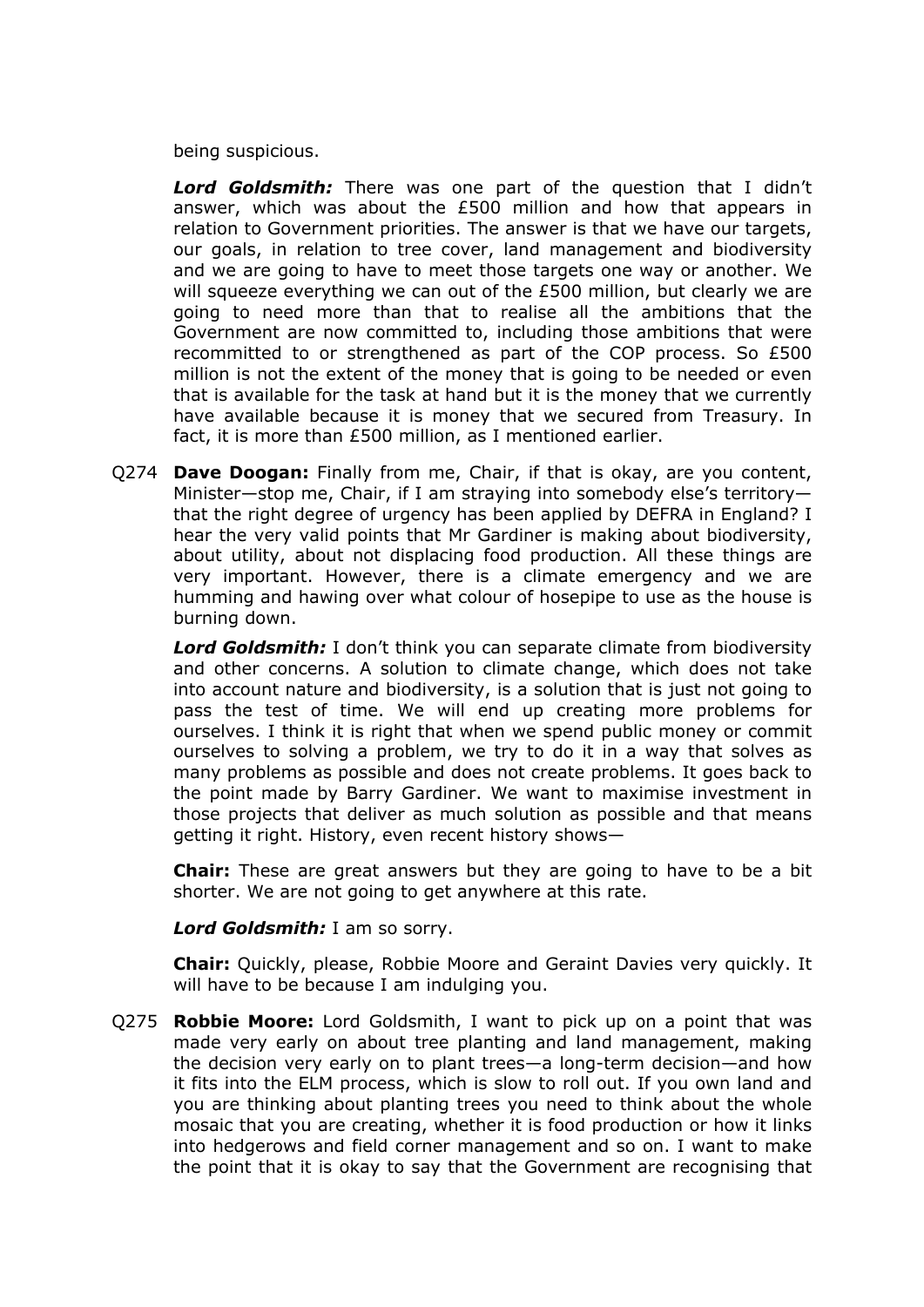there will be a top-up payment if ELM ends up being more generous, but the problem that I think most landowners are having at the moment is with making that long-term decision about tree planting and what backup mosaic measures ELM will provide, how tree planting fits into hedgerow planting, field corner management, ponds and so on. Without knowing how ELM will work, how can a land manager make proper decisions about how much land to allocate for tree planting and where it will be.

**Lord Goldsmith:** I can't push back on the question because you are right. Until there is absolute clarity about ELM and what is going to be paid for what, and what is valued and why, that uncertainty will always be there. I hope that we have addressed at least a chunk of that uncertainty by making the commitment we have made. The feedback we have had from land managers and agents representing lots of landowners is that it is a helpful thing to have done and that it is removing some of the jitters that some landowners have. I am not going to pretend that it is providing all the reassurance that is needed, and I don't think we can do that until we come out with a clear answer to the bigger question, which is what is ELM and what are you going to be paying for; what is a public good.

Q276 **Robbie Moore:** Would you agree that at the moment it is almost siloed policies that are coming out, rather than a combined strategy?

*Lord Goldsmith:* In a sense but I think that is unavoidable. We want to get as many—

Q277 **Chair:** If you are a landowner, you are not going to make a decision if it is going to be a 10-year scheme and then it finishes. I am afraid you are not going to get any income from the trees in 10 years, are you?

*Lord Goldsmith:* Look, it would be wonderful if ELM existed today and I was able to answer all those questions about exactly what it is going to pay, but it has to be worked out. It is revolutionary. We are the first country in the world to do this. We have to get it right. It will probably require editing over time to make sure that we do continuously improve it and get it right. As Dave Doogan has said, in the meantime there is an emergency; it is both a climate and biodiversity emergency and we have to start doing stuff now. We cannot wait. If there was no emergency, probably we would just wait until ELM came along and supplement it with the Nature for Climate Fund and make sure that we get everything right from day one but we do not have that luxury. In a sense, yes, but the Nature for Climate Fund itself is a stopgap measure. It is there in order to recognise its existence, recognise the fact that ELM is not up and running today. There is a gap and it attempts to help fill that gap.

Q278 **Chair:** Landowners are not going to go on a wish list on a wing and a prayer as to what the Government might come up with in a little while. I am not going to plant trees all over my farm and find out there is no payment on it after 10 years. You have devalued the land and you have no income. If you are going to get 30,000 hectares planted, you really do have to have a joined-up policy. At the moment, landowners have not got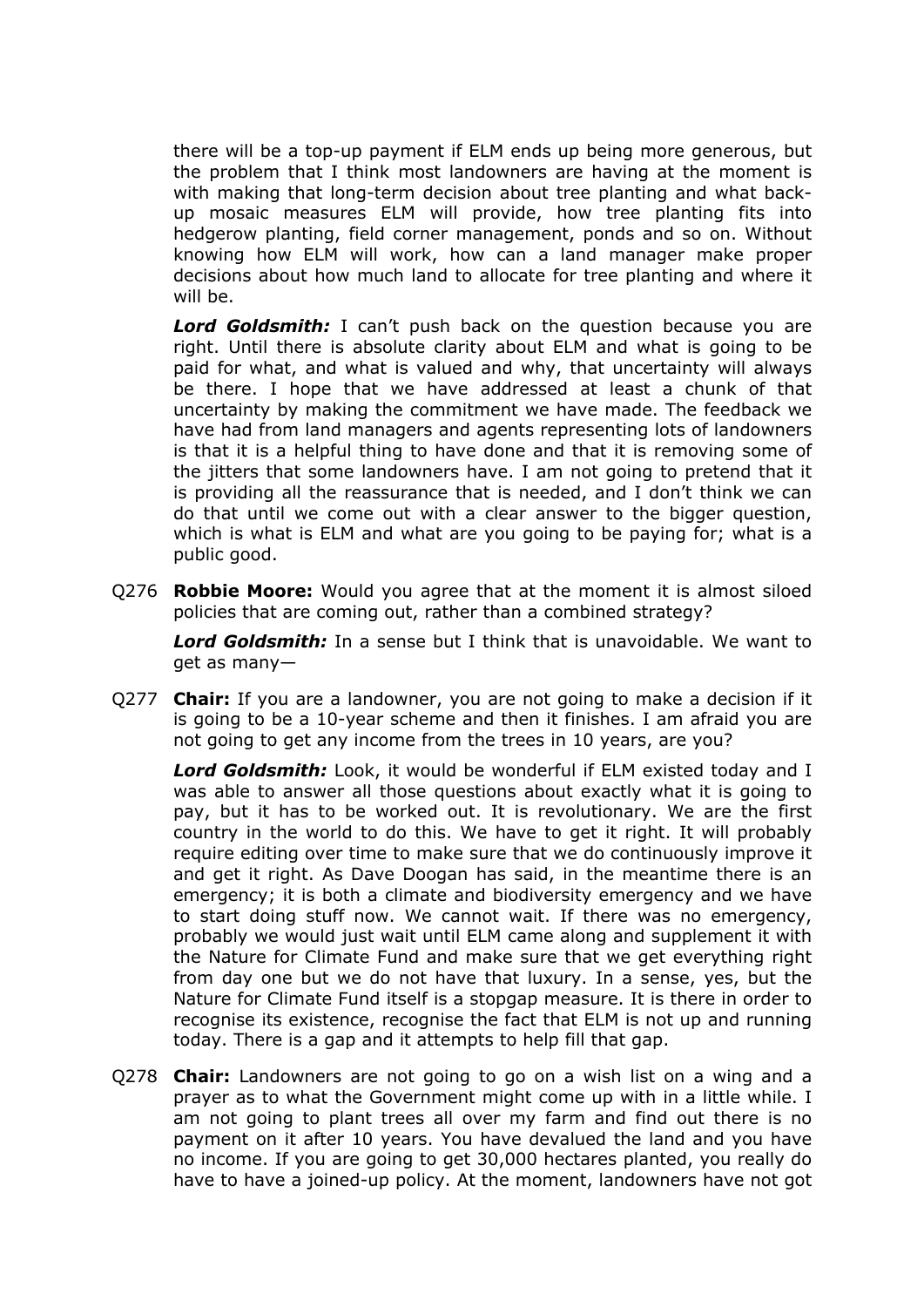a clue where they are.

*Edward Barker:* If I could come in briefly, the relationship between the Nature for Climate Fund and the ELM is critical to NCF working. You are absolutely right. Landowners and land managers need to know what the longer-term picture is. We are certainly not working in silos; we are working very closely with the ELM team. As the Minister has said, we have given public assurances to people who look to plant, not about how their investment will be protected in the long term. I know that our colleagues are looking to provide more clarity about ELM speedily so hopefully to the extent that this is putting people off—we are not seeing that in the figures so far; we are seeing a lot of interest in these programmes—but to the extent that it is putting people off, hopefully, as my colleagues rapidly clarify ELM, that issue will move to the background.

Q279 **Chair:** And the timescale of when ELM will be clear? A year after; 10 years? When is it?

*Edward Barker:* A lot sooner than that.

*Lord Goldsmith:* Imminent. I have asked my colleagues here to provide that so we will interrupt when we know.

**Chair:** We will have some information in writing. Geraint Davies, one supplementary, short question and then on to Ian Byrne's question. You have a supplementary on that as well so come on, get on with it.

Q280 **Geraint Davies:** I will simply ask how does it make sense, in terms of the climate crisis, for the Government to give money to British Airways to buy a sheep farm in Ceredigion, in Wales, in order that they can have a carbon offset to fly more planes and then we can import lamb from New Zealand and Australia in a new trade deal? How does that make any environmental sense?

*Lord Goldsmith:* I don't know anything about that. So, the Government paying British Airways? That is not a scheme that I am aware of. If you could send me information—

Q281 **Chair:** It is certainly happening.

*Lord Goldsmith:* The Government are paying British Airways to buy land?

**Chair:** I think they are buying with carbon credits.

Q282 **Barry Gardiner:** They will be planting trees on the land for which they will receive help from the Government, but of course they are using those trees to offset the carbon emissions from their flights and no doubt charge their passengers for offsetting in that way.

*Lord Goldsmith:* I see. So they are tapping into the existing schemes that we are talking about now, along with anyone else. The thing is the scheme is available to anyone who wants to tap into it.

**Geraint Davies:** I am just alerting you to it. Farmers in Wales are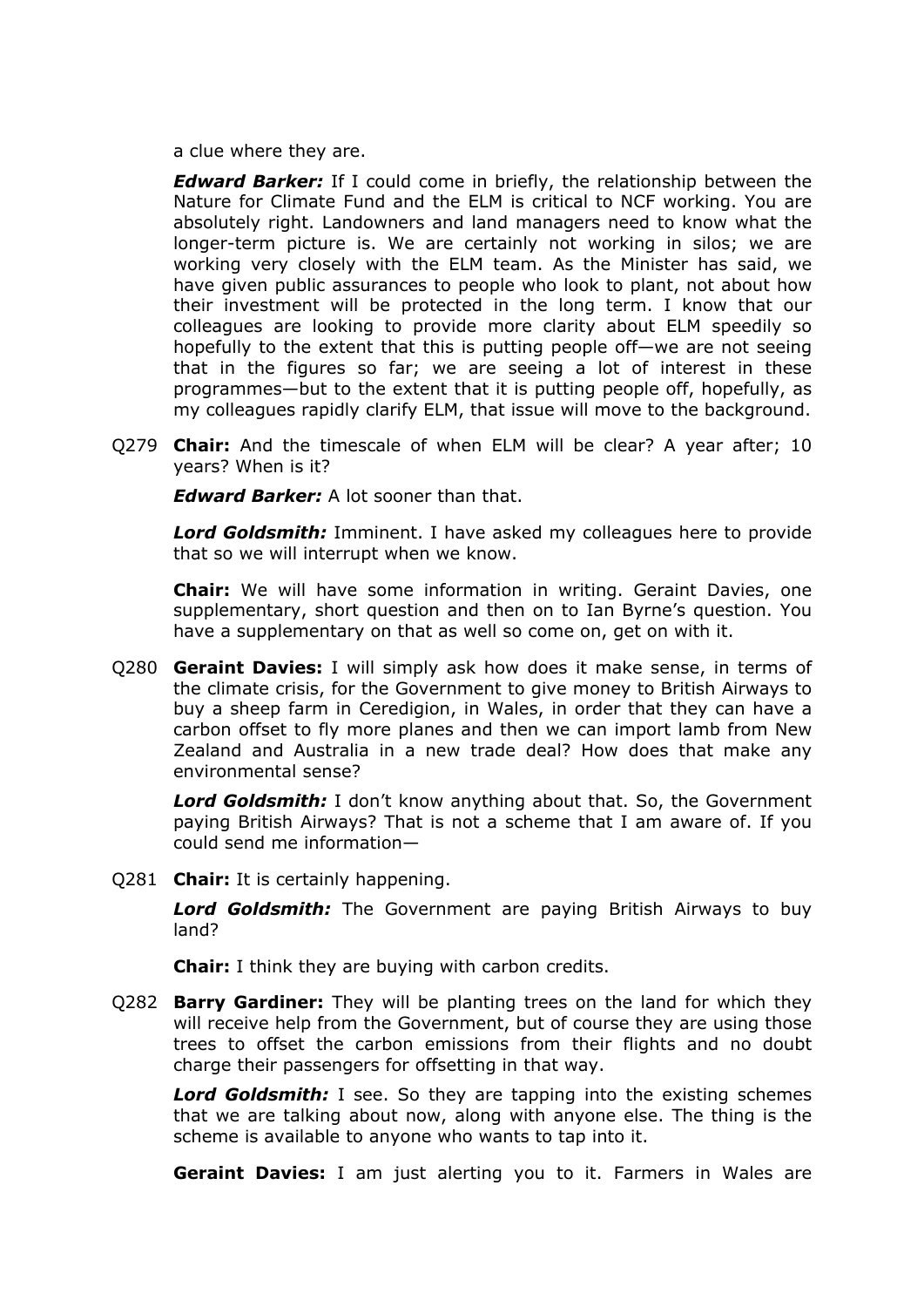concerned that they are being bought up—they want to continue their farms, continue producing sheep for local people—by British Airways and we are ending up with a situation where we will import lots of lamb from New Zealand and Australia, flying or shipping it across the world to eat in Wales. It does not seem to make environmental or economic sense.

#### *Lord Goldsmith:* Okay.

Q283 **Barry Gardiner:** This is about the interaction of the two schemes. The offsetting scheme and the tree planting scheme.

**Chair:** Again, it is about joining it all up.

*Lord Goldsmith:* I am going to separate what I am saying from the specific example you have given. I do not see how we are going to generate enough money to repair nature and tackle climate change through nature as well as tackling biodiversity without, broadly speaking, high-integrity offset schemes. I think they are going to be an important part. High integrity is not just about the projects you are investing in; the companies taking part have to exhibit high integrity.

Q284 **Chair:** What we will have to be conscious of is not only buying up the land but the quality of that scheme as well, not just to push the money in, buy the land, plant some trees and let's get the passengers to pay for a tree when they fly to Australia, or whatever.

*Lord Goldsmith:* That is what high integrity means.

**Chair:** That will be the key to it.

*Lord Goldsmith:* That is why high integrity matters and why we insisted, for example, with the LEAF programme, which I think we talked about when I appeared before, which has now raised \$1 billion and is growing rapidly. We are insisting on those companies taking part not just committing to net zero or being part of Race to Zero, but providing a pathway to achieve that. High integrity applies at both ends of the spectrum and I think that is the only way not to lose credibility around the offset principle.

**Chair:** Right. Ian Byrne, please

Q285 **Ian Byrne:** Lord Goldsmith, DEFRA estimates that meeting the 30,000 hectares a year target will require an extra 30 million tree seedlings a year. UK nurseries produce over 100 million trees for forestry, but the UK demand often outstrips supply. The Forestry Commission told us that the nursery sector may not be able to supply all the trees needed to treble tree planting in this Parliament. Can you explain what steps you are taking to support the nursery sector to expand supply and when do you expect that it will produce enough stocks to support the UK's annual planting target?

*Lord Goldsmith:* This is an important issue and it does require scaling up. It matters for lots of different reasons, not least biosecurity. We do not want to end up having to import huge numbers of saplings in order to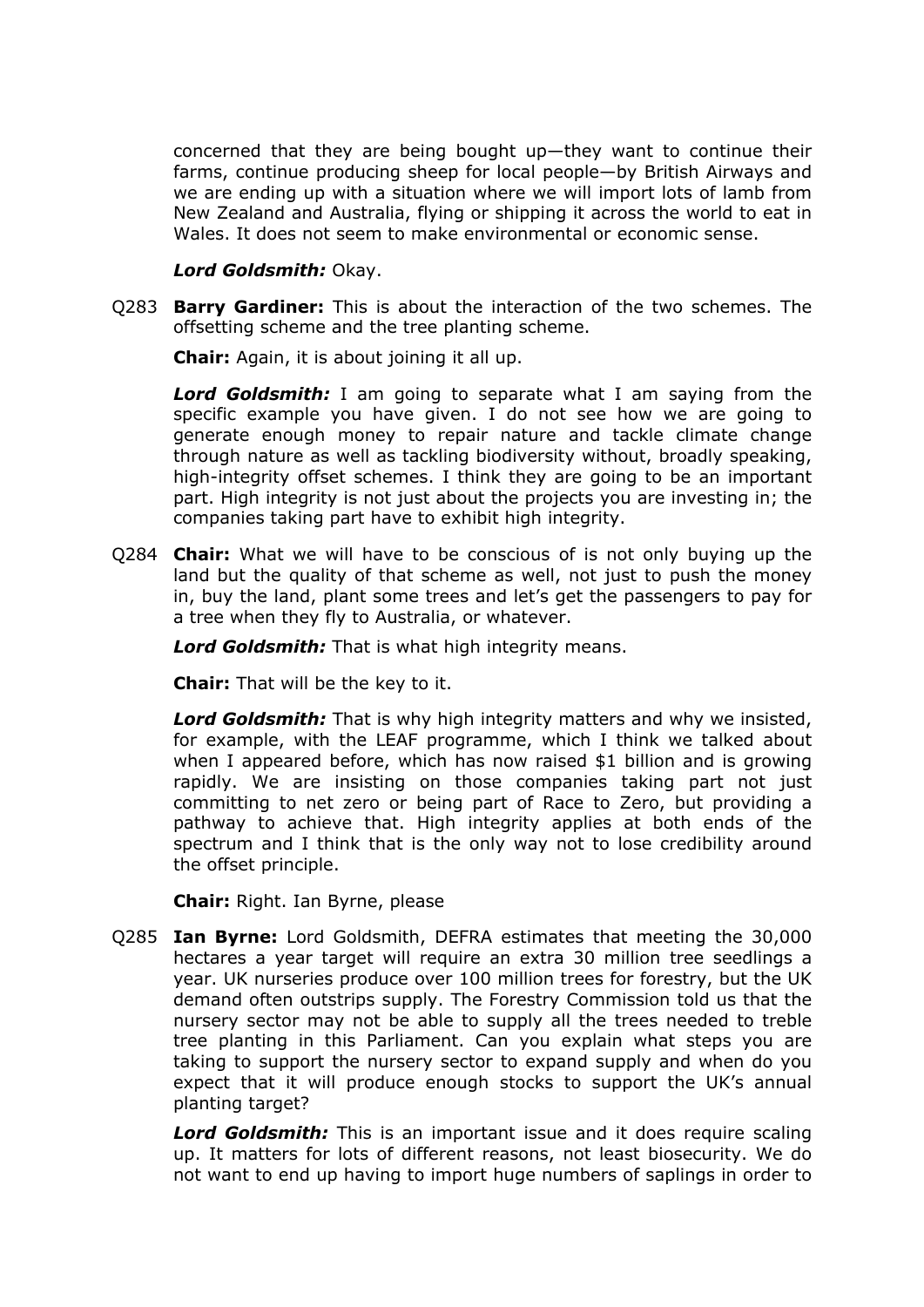fulfil the commitments that we have made on tree planting because we will end up importing problems and I think we know that. We want to bolster our own sector as much as possible. The conclusion of the Clegg report of last year was that the nursery sector would be able to meet demand. It requires an extra 40 million saplings a year.

*Edward Barker:* Yes, 30 to 40 million by the end of the period.

*Lord Goldsmith:* Correct; required annually by 2025. That is a big scaleup. The conclusion of the Clegg review was that that is possible. The barrier is not capacity, it is not the ability of the nurseries to scale up; it is the concern on the part of nurseries that they might get burnt as they have done in previous years when huge numbers of saplings have been prepared and planted only for them not to be bought. You then had enormous numbers of saplings being destroyed because the market demand wasn't there. Part of our job as Government is to convince the nursery sector that this is not just a political whim, that this is something that is going to continue, that we are committed to that 30,000, and that that 30,000 is likely to increase to 50,000 and that it does not matter who the next Government is, that the commitment will remain. The fact that at the last election all the main parties engaged in a kind of arms race around tree-planting targets was incredibly valuable from the point of view of our dealings with the nursery sector. We think they can step up; we think they can expand and meet that demand, the 40 million trees, by 2025. They can do so if they have the confidence that that number is real. We are doing everything we can to reassure them that that number is real. We have set up various initiatives working with the nursery sector to ensure that they are ready to do what needs to be done. Edward, I am going to ask you to come in, but I am going to ask you to also talk about their suggestion, which I hope we will be able to deliver to create a confidential information sharing system, so they know basically more about demand than they are currently able to find out through the market.

*Edward Barker:* Yes, just to add a few small points. That is absolutely one of the issues: the lack of information about the intentions of individual nurseries. We are looking at pooling that information to make it easier to balance supply and demand as well as giving confidence about the demand, as the Minister said. We are also investing in a tree production innovation fund to help improve the capacity and capability of nurseries that exist. This is all part of, for this year, a £10 million budget we are using to build the extra capability so there is some money behind this as well.

Q286 **Ian Byrne:** Lord Goldsmith, you said lack of information, so it is like a bit of a shot in the dark, which leads me to question why Wykeham nursery, a publicly owned nursery, is being closed next March with the loss of 6 million spruce and pine, which is guaranteed expertise. It is there. Why would that decision be taken when, as I said, we think we can reach capacity? Lack of information. It does not make any sense and when we spoke to the people from the nursery, again, they were mystified by it.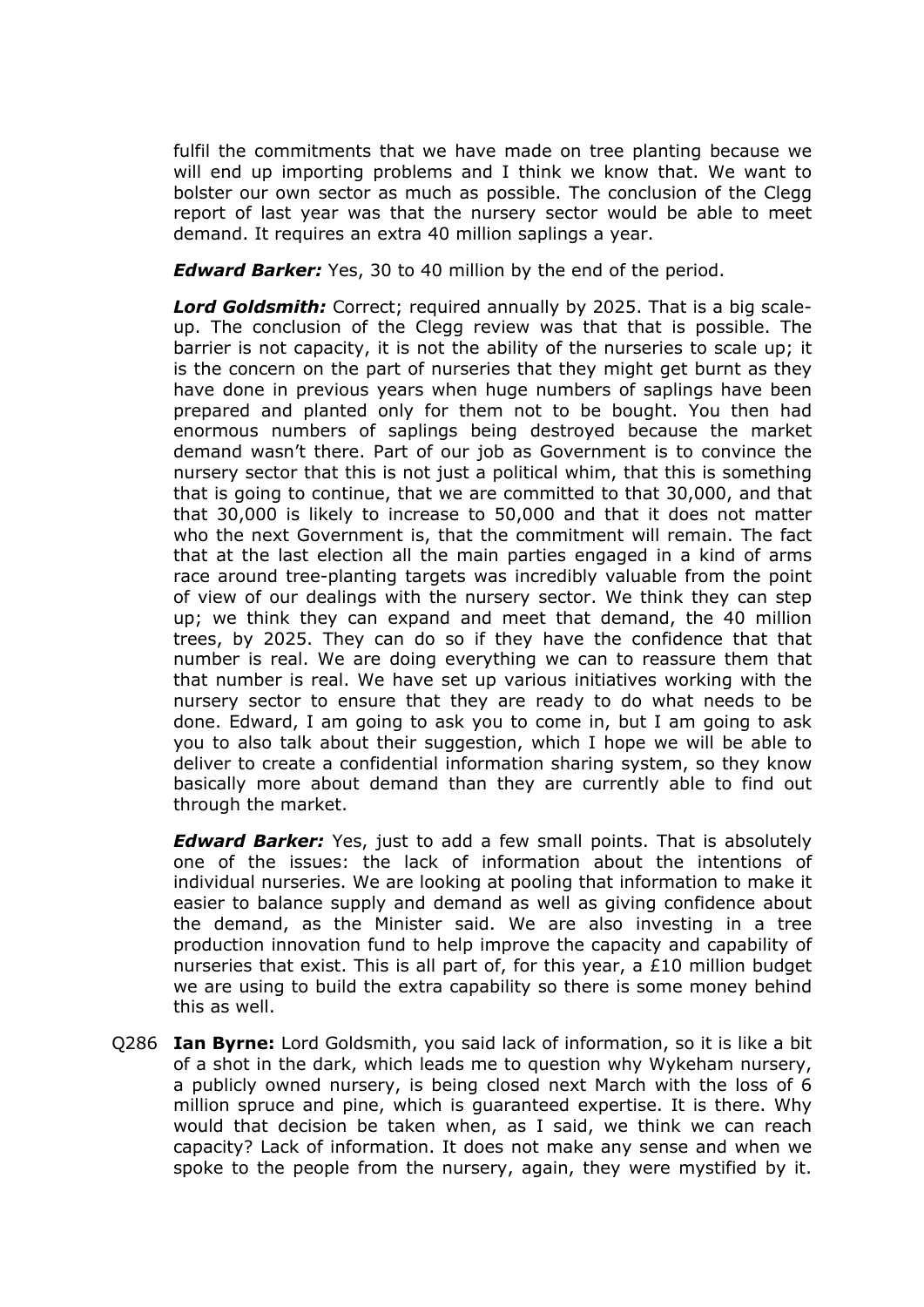They seem to think it is an ideological decision and not one done for the common good. Can I have an answer why Wykeham nursery is getting shut down?

*Lord Goldsmith:* I sought assurances at the time when the decision was being made that it would not have any impact on the availability of saplings and our broader tree planting ambitions. I think the general view across the Department and the non-departmental bodies, including Forestry England, is that it will not have an impact. We have had that assurance. Why was the decision taken? I do not know whether Edward wants to fill in any gaps there.

*Edward Barker:* I can say a little bit about that as well. As I understand, Forestry England has a number of sites where it produces saplings. It is a relatively small part of the market overall, but this was one that needed quite a lot of modernisation, and it decided to combine its activities and invest in one of its other sites. I believe Forestry England has given individuals who currently work at Wykeham the opportunity to move to the other site if they wish to.

Q287 **Ian Byrne:** They have done. It will be one single site now instead of the two sites, so again talking about biosecurity do you think that is possible?

*Edward Barker:* Forestry England believes it can increase its production of biosecure saplings by doing that.

Q288 **Ian Byrne:** When the private sector, which you have confidence in—I am sure Lord Goldsmith said he has had assurances of that from DEFRA.

*Lord Goldsmith:* DEFRA and Forestry England.

Q289 **Ian Byrne:** Will those trees be from the UK or will they be exported?

*Edward Barker:* Probably all of the seeds that Forest England produce are used in its own operations and this is a relatively small proportion of the total seed production in the UK.

**Chair:** Could you speak a bit more into the microphone, please, Edward?

*Edward Barker:* I am sorry.

**Chair:** I do not hear you very well. It could be my hearing, I don't know.

*Lord Goldsmith:* The other explanation that was provided to me was that Natural Resources Wales and Forestry and Land Scotland—who were a regular committed client of the nursery that you are talking about ceased to be. They now buy their saplings elsewhere, so the market for them has shrunk quite significantly, so that is another reason why it feels that it can manage demand from the one centre rather than two.

**Ian Byrne:** Colleagues may come in on that point.

Q290 **Chair:** Yes, just before Geraint comes in, you do not have the mapping system up. We are not quite sure what sort of trees are going to be planted where. Smart trees: right tree in the right place. How are these nurseries supposed to work out what trees they should grow, what they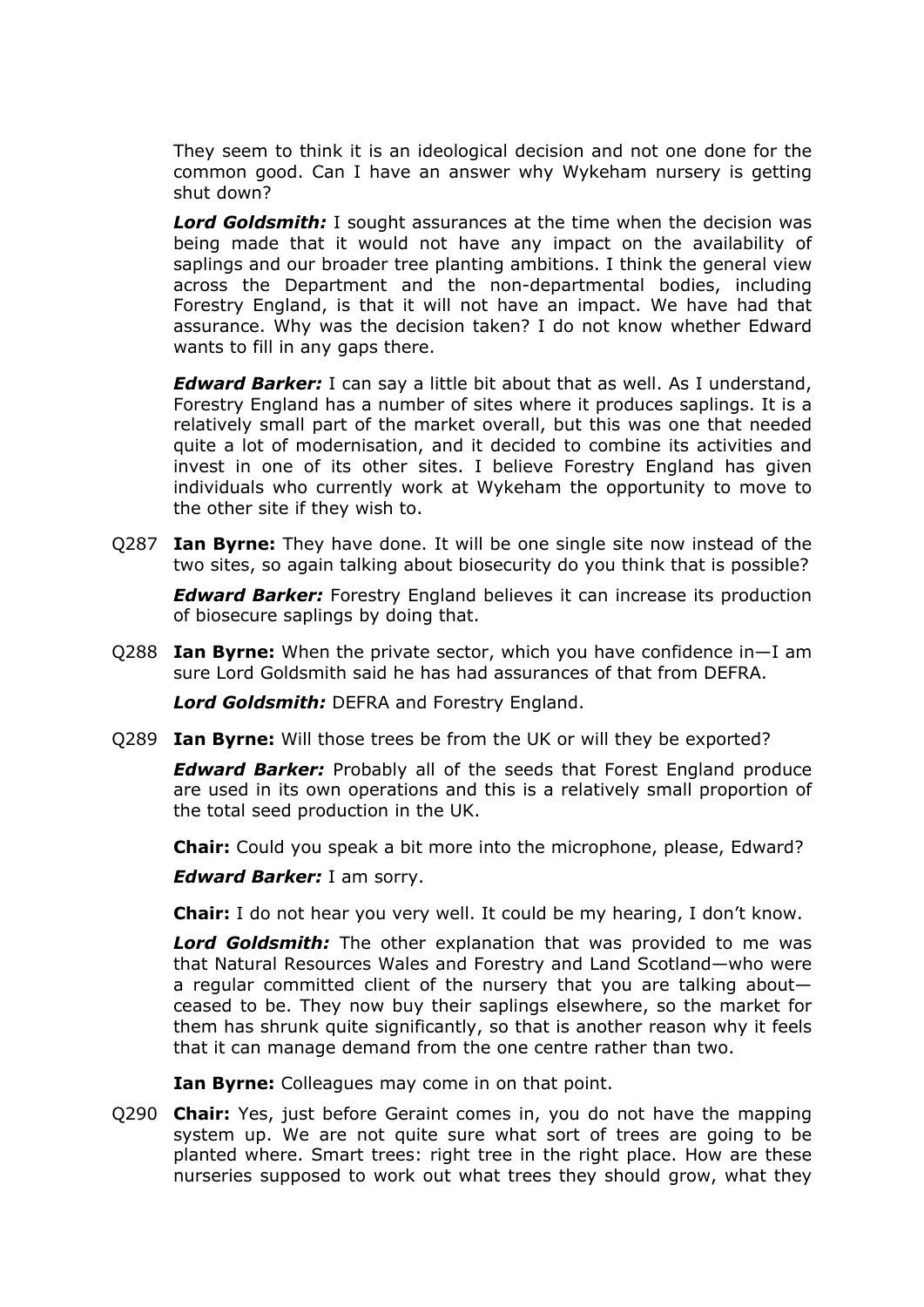should plant now in order to have trees in three or four years' time? They will not be ready and they cannot be expected to be ready. We have ash dieback, which largely came from the Netherlands, imported. The previous Secretary of State, who will remain nameless, was very keen to have us as a biosecure nation for trees. What are we doing about it? If I was a nursery I would not have a clue what to plant at the moment because I am not sure what the Government might want.

*Lord Goldsmith:* I disagree with that.

**Chair:** Do you, right.

*Lord Goldsmith:* I completely disagree with that.

Q291 **Chair:** Go on then, give me reassurance that, if I am a nursery, I know exactly what to plant in the way of seeds now.

*Lord Goldsmith:* There is no business in the world that knows exactly what the market is going to be like year-on-year into the future. If you are in the nursery sector, you have a pretty big signal from Government that there is going to be a rapidly escalating demand for the product that you provide; greater certainty than any other sector than I can think of where—

Q292 **Chair:** You are talking about area, but what about species? If you are going to grow a tree you have to provide the species.

*Lord Goldsmith:* There too we know the premium. We know that because of the incentives that have been created, which are public. From the last few years and from the demand this year, we know that the demand is for English native broadleaves. We cannot say how many oaks are going to be planted, exactly how many beech, but if you are in that sector you would not be taking a huge risk by knowing that you had a pretty good case for scaling up massively. First, there is a gap of 40 million saplings, so that is a market that can be filled by enterprising nurseries and, secondly, the market is for native broadleaf English trees of varying types. We cannot be—

Q293 **Chair:** That is fine, Lord Goldsmith. That is exactly what I wanted you to put on record.

*Lord Goldsmith:* I am thrilled. Thank you.

**Chair:** They might have some idea what they should plant. I had better leave that there because I am telling Geraint off for going on too long and I am doing the same, so over to you, Geraint, and then we must move on to question no. 5.

Q294 **Geraint Davies:** On the same point, Lord Goldsmith, we have seen the destruction of Dutch elm. We have seen ash dieback. We have now seen the London plane has a fungal attack. Yet we are now deciding to have nurseries outside Britain that can bring in pests at the same time as we are importing thousands and thousands of tonnes of pest-ridden wood to burn in Drax power stations. You mentioned that we want broadleaf British trees, but aren't we putting our native species—oak, beech and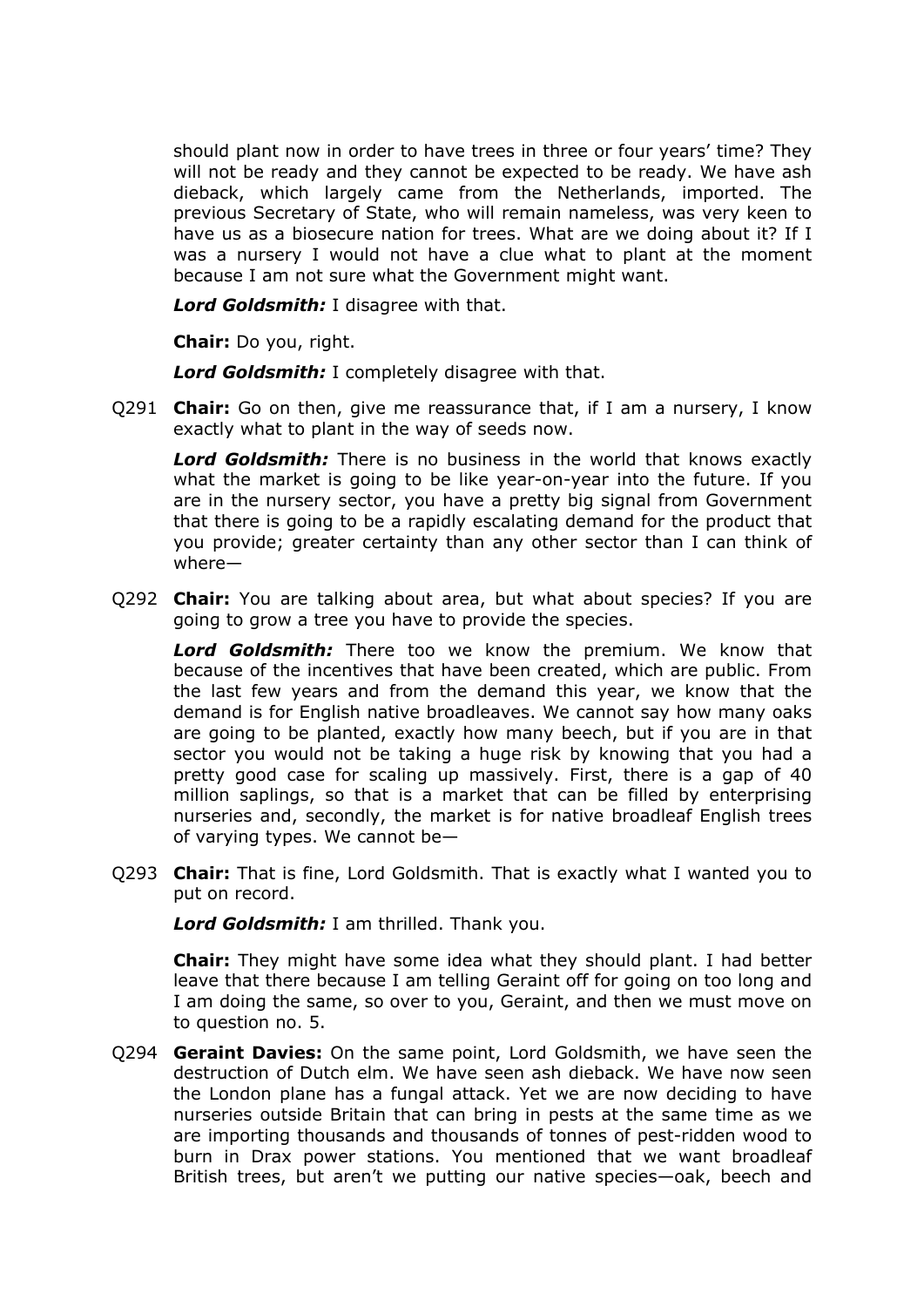the others you mentioned—at risk by not home growing and having home security in terms of producing our own next generation of trees?

*Lord Goldsmith:* I totally agree that importing live saplings is risky and the risk increases with the age of the tree, so you have these semimature trees with gigantic half-tonne root balls full of organisms about which we know nothing. It is a risk and I would rather we had a much tighter approach than we do. That is one of the reasons why we are putting so much emphasis on scaling up and boosting our home grown nursery sector.

Q295 **Geraint Davies:** It is detracting, isn't it? It is closing the nurseries. That is the whole point.

*Lord Goldsmith:* In terms of overall capacity, I do not believe that that closure will have any meaningful impact at all. On the contrary, it is clear to the nurseries that there is a big and growing market and they are getting ready to expand in order to tap into that market. That is the message we are hearing. My open invitation to them and discussions I have had—as I said, I had a roundtable with them quite recently—if there are problems, if there are concerns, I will do what I can to remove those concerns because we know we need them to scale up. We know there are concerns. We know some of those concerns are legitimate. If we can deal with them we will, but I think the market is only going in one direction. I agree with the premise of your question, but I think we are doing everything we can to ensure we move into a position where biosecurity becomes less of a concern.

Q296 **Geraint Davies:** Nurseries are closing, aren't they? We have heard about examples here.

*Lord Goldsmith:* There may be others that I am not aware of but we are aware of the one that was raised a few seconds ago by Mr Byrne. Based on the numbers and everything that we have heard, I do not believe that is going to have an impact on Forestry England's provision of saplings and I don't think it will have any meaningful impact in terms of national production of saplings. On the contrary—

Q297 **Chair:** The message goes out clear that native broadleaf, woodland and trees is what we need.

*Lord Goldsmith:* The vast majority of the trees are being—

**Chair:** Not from abroad. We are going to grow them here.

*Lord Goldsmith:* The vast majority of new trees that are being planted as a consequence of public demand will be native broadleaf trees.

**Chair:** Can we leave it there? I want to get question no. 8 in as well as we can. Over to you, Robbie.

Q298 **Robbie Moore:** Lord Goldsmith, I want to touch on workforce and skills. We have heard evidence that the lack of a skilled workforce is one of the most important barriers that needs to be overcome to achieve the targets that have been set out by the Government. To start off with, what are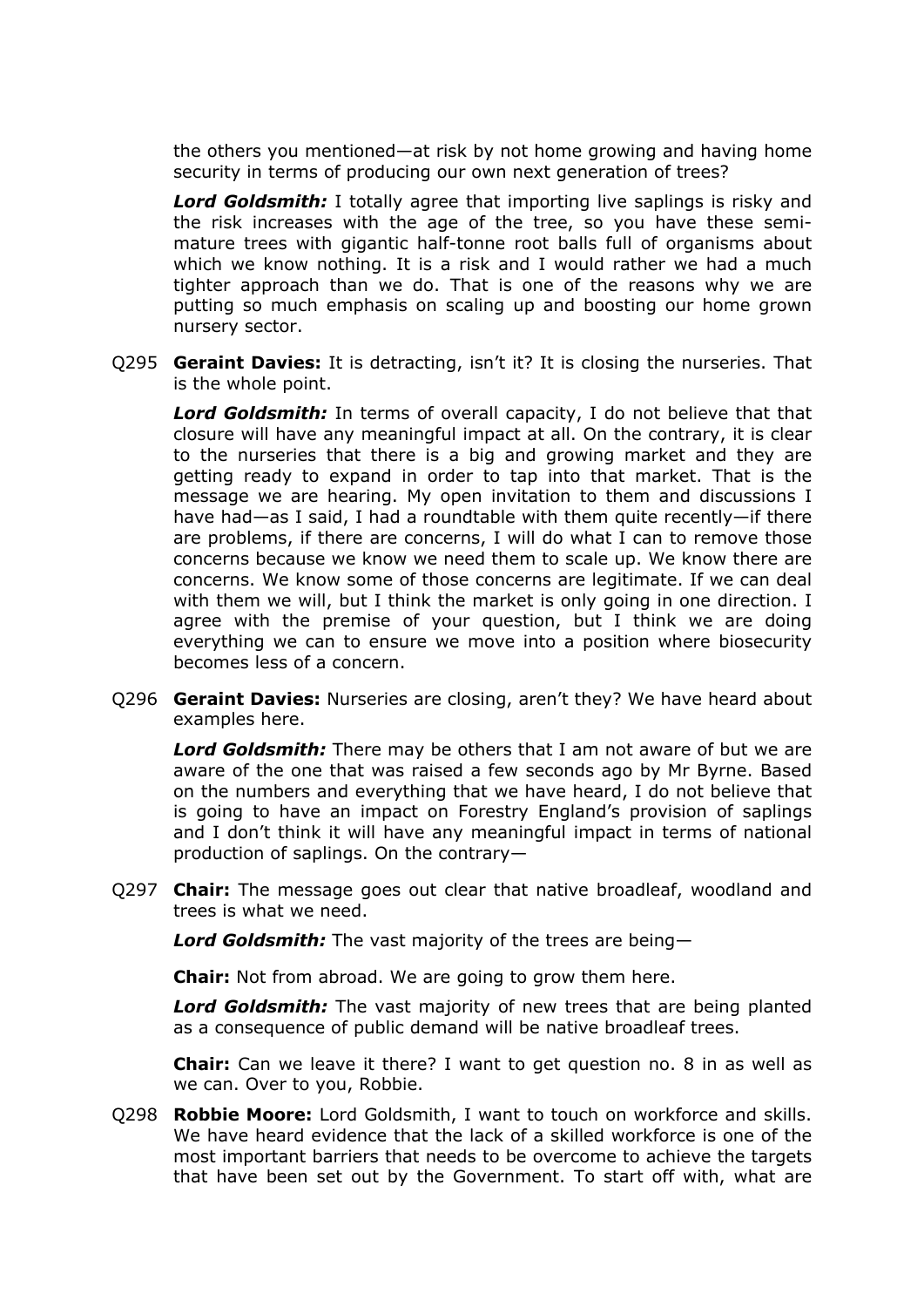the Government doing to address this shortfall in skills?

*Lord Goldsmith:* You are right, this is an issue and it comes up a lot in the discussions we have with the sector. In the immediate term we are working with other Departments. We are working with the Department for Education, we are working with BEIS, we are working with other Departments as well in order to ensure that we have a proper, meaningful cross-Whitehall delivery group, to ensure that we recognise the numbers, the needs, and that the Government are able to address them.

There is a labour issue, but the medium to longer-term problem is skills and training. One of the things we emphasised in the England Trees Action Plan was the need to skill up people for the sector, whether it is arboriculturists, foresters and so on, and for that we are talking to the Department for Education about making sure that there are enough further education facilities available for that future workforce. There are a lot of jobs to be potentially created in that sector. There is a huge opportunity. It is an important part of levelling up. The skills are not currently there in adequate supplies, but that is a problem the Government can address. Edward, do you want to come in on that?

*Edward Barker:* Yes. The only thing I was going to add is that we are working with the sector-led forestry sector forum, so we are working with the industry in how we do what the Minister has just described.

Q299 **Robbie Moore:** I would quite like to drill down on that. What I have heard is that we are having a lot of conversations with BEIS and with the Department for Education, but what traction is likely to happen on the ground so we can get these skills in place? My understanding is that by 2025, if we want to stay on track for delivering the plantation that meets Government targets, we need to increase the workforce within the forestry sector by three quarters. What is the strategy for getting FE colleges to provide more training and more courses to be able to help?

*Lord Goldsmith:* We are committed to, and have begun the process of, funding a forestry skills hub. The purpose of that hub—I don't know if Edward can come in after I have finished; apologies for putting you on the spot—is to bring together the education providers, the employers in the sector to ensure that we are not training people for jobs that do not exist, but that where jobs do exist people are aware of them and are trained up for them. It also requires a forward look to try to understand what the sector is going to look like in the next 10, 20, 30 years. Do you want to update on that?

*Edward Barker:* I will say a little more about that. We are looking to provide funding for apprenticeships and to deliver short-term training courses for new entrants. We are also looking at trying to make forestry a more appealing career for people to enter into as well, so in terms of careers advice. There are a range of other things as well, quite practical interventions.

Q300 **Robbie Moore:** One of the other things that has been identified as a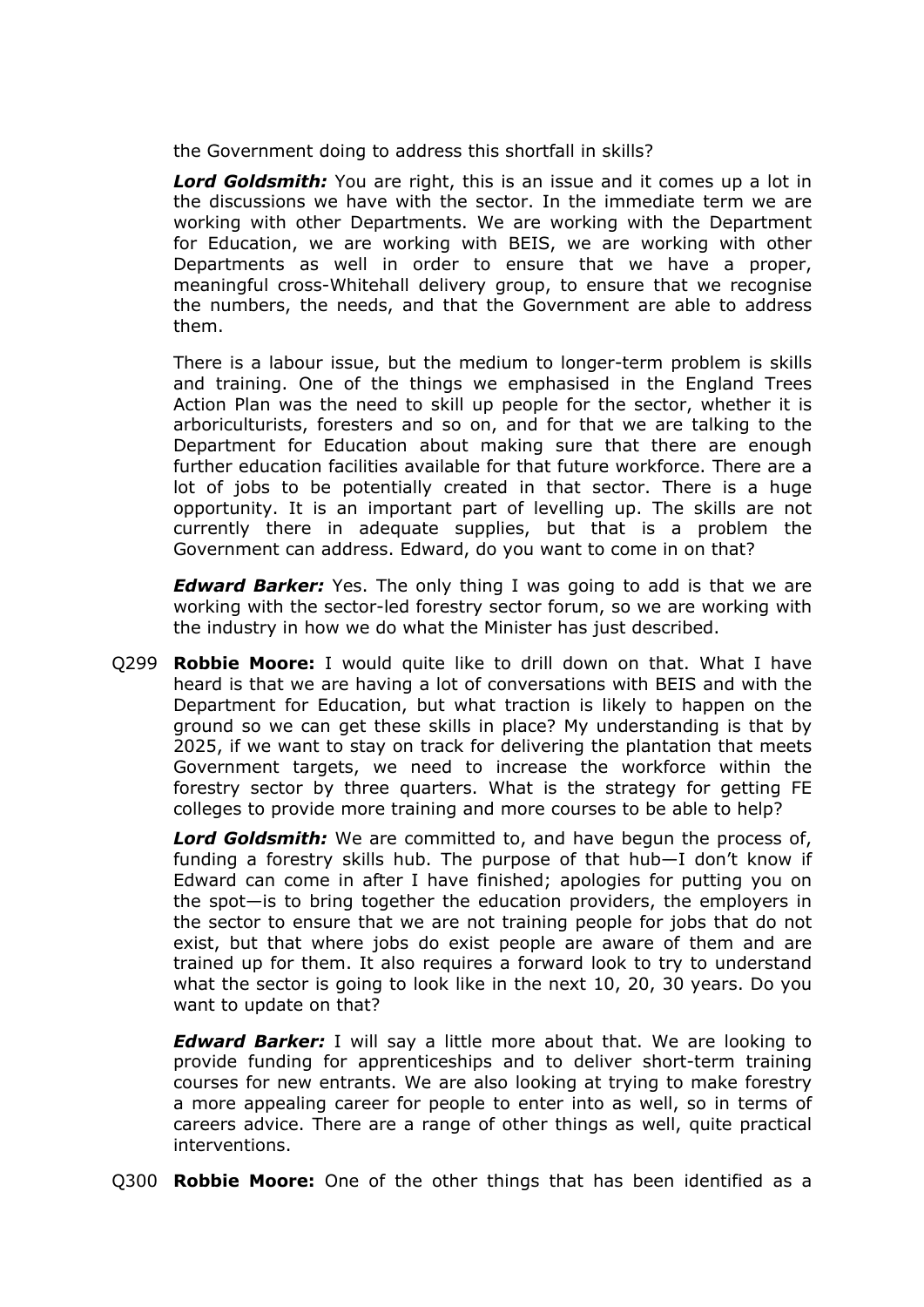weakness, in terms of reaching strategy targets that the Government have set out is not only the physical labour that is required to plant and manage the trees but, also, rolling out the management experience and the advisory capacity for landowners to be able to deliver the right sort of schemes for trees to be planted. What is the strategy from yourselves to get that rolled out?

*Lord Goldsmith:* The forestry skills hub will exist in order to tool people up for the high-quality, high-expertise jobs of the sort that you just described. The sector is a spectrum, everyone from planting the trees, managing and looking after those trees, as you say, all the way to ecological experts who need to understand what it means to have the right tree in the right place. There is a very broad range of skills that are required if we are going to meet that target and if that target is going to grow, as we expect it to, in line with Climate Change Committee recommendations, so there are a lot of opportunities there. The purpose of the hub that Edward was just talking about is to ensure that we have the right skills to be able to cope with that challenge. That would include the high-end skills that you are talking about.

Q301 **Robbie Moore:** Finally, obviously in terms of tree planting strategy, it is UK-wide. Do you envisage the sorts of courses being rolled out at multiple FE colleges, land-based colleges across the UK, or are we looking at having a specialist centre delivering forestry education? I want to understand practically how you see this rolling out across the UK.

*Lord Goldsmith:* I would hope that we would have a UK-wide approach. I think that is the plan with the hub.

*Edward Barker:* I am not sure I can speak to precisely whether we will have one facility or several, but this is one of the areas where we are working very closely with the rest of the UK.

Q302 **Chair:** Robbie has done a lot of research into land-based colleges and I think it is an important question if we are going to create this new type of woodland, the biodiversity in linking nature with it, our previous forestry courses would not have been the same at all. They want to be environmental but practical at the same time, and I am not sure we have them yet.

*Lord Goldsmith:* I do not think we do, but you have the biodiversity net gain. You could ask exactly the same question in relation to that. There are huge opportunities: companies are going to need to engage with and provide a target boosted by biodiversity but have no idea how to do it. A significant number of jobs are going to be created in that space, jobs that do not currently exist, skills that do not currently exist. All of this is going to have to be scaled up for sure.

Q303 **Chair:** At the end of the day, Lord Goldsmith, we ticked lots of boxes today and we are going to do this, do that and do the other, but if we do not have the practical people on the ground to deliver it, it will not actually happen. It is not your Department, but I think what Robbie was raising about the educational side of it and getting it in place now is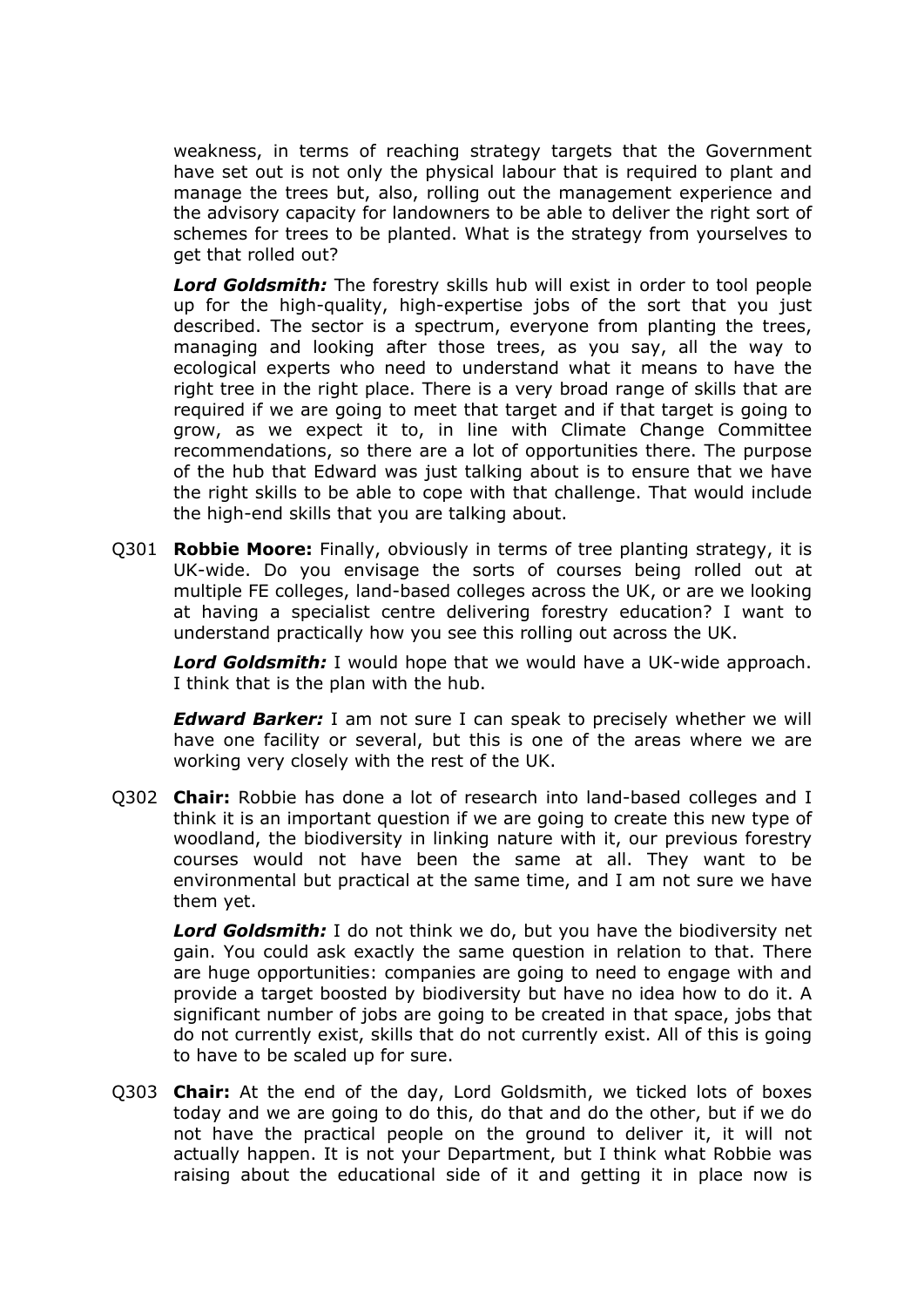important.

*Lord Goldsmith:* I agree 100%. Personally, I think we need to put more emphasis on decentralising further education funding, so that local areas that know what types of jobs are likely to emerge in those areas are able to do the kind of partnership building that this hub that I mentioned earlier will be doing on a national scale.

**Chair:** All right, we will send you into the Education Department, Lord Goldsmith.

*Lord Goldsmith:* Please don't.

Q304 **Julian Sturdy:** Lord Goldsmith, we have seen there is a huge pull on seasonal labour across the agricultural and forestry sector at the moment. Obviously there is a shortfall that is out there as well. Given that, and we know there is a seasonal labour shortfall within the nursery and forestry sector, what discussions have you had with the Home Office about including that sector, the ornamental sector, in the Seasonal Workers Pilot in future years?

*Lord Goldsmith:* I personally have not had this discussion with the Home Office or the Home Secretary, but I know the Secretary of State has. When he discusses labour shortages for areas that are relevant to DEFRA, the Secretary of State covers all the areas that you just described and the area that we are talking about here in this Select Committee, so that was very much part of his discussion.

Those discussions are clearly ongoing and will remain ongoing. They are not going to go away. This is an issue that is not going to go away, so for the Secretary of State this is a high priority and he has been keen to emphasise that in previous discussions.

Q305 **Julian Sturdy:** Do you accept that if this isn't sorted this is going to have an impact on your meeting your ultimate targets and goals going forward? Is that something that is seen in the Department as a challenge?

*Lord Goldsmith:* Of course, labour is absolutely critical. How much of an impact depends on how big the shortages of labour, so it is very hard to know. At the moment this is not top of the list of concerns that are coming through from the forestry sector. There are other bigger concerns in relation to fruit. There are concerns in fact in relation to all the areas that you described. I would say—Edward, please feel free to contradict me—this has not been a top concern that has been raised with me as a Minister for forestry other than at the margins, from the nursery sector where this is a concern. I do not want to exaggerate how big an issue this is at this stage.

*Edward Barker:* I think that is correct at this stage but, certainly, by the end of the programme there will be more demand.

*Lord Goldsmith:* Do you mean the end of Parliament?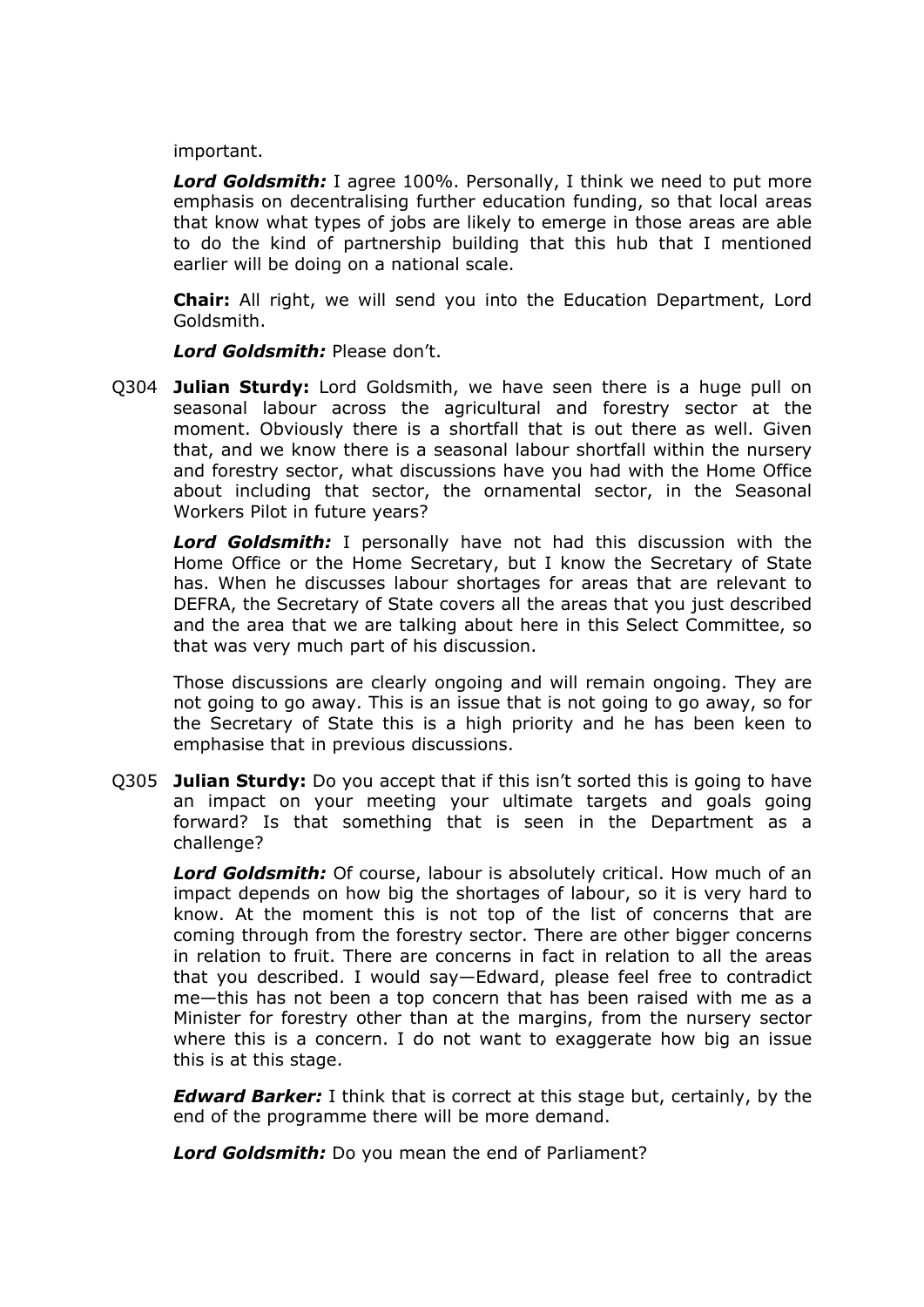*Edward Barker:* Yes. We need to resolve it by then.

Q306 **Julian Sturdy:** But you are feeding that through to the Secretary of State that that might become an issue going forward in meeting the targets?

*Lord Goldsmith:* The Secretary of State is very aware of that, so the Secretary of State is feeding that through to the Home Office to see if we can expand the various pilots to sectors relevant to this industry. That message is with the Home Secretary and when it comes to expanding the criteria for seasonal workers and the schemes that she is designing, trees will need to be part of the mix. That is our message to the Home Office and has been for some time.

Q307 **Julian Sturdy:** In previous inquiries on labour, it is coming through loud and clear that the Government have been reacting too slowly to this. What we are trying get more, I suppose, in the questioning is about making sure that if you are saying this may not be an issue at the moment, but could be an issue going forward, we have to make sure that there is an opportunity to put the ornamental sector and the forestry sector on those pilots going forward.

*Lord Goldsmith:* That is completely right. Part of our discussions with the sector—and we have many, many discussions with them because it is a complex area and no one knows the sector better than those people on the frontline, and I do not pretend that I would know anything like as much about the people I deal with in that sector. Therefore, we are talking to them all the time about the concerns they have and we are trying to measure those concerns with a view to dealing with them.

One of those issues and one area of discussion that we have continuously had is around potential labour shortages. At the moment I do not think there is anything that you could describe as a crisis but, as Edward said earlier, if we scale up in the way we are committed to doing by 2025 there could be a much bigger issue. That is why the Secretary of State is talking to the Home Secretary to ensure that, when schemes are devised year after year in relation to seasonal workers, this issue that we are talking about now features in the plans that are designed.

Of course, I cannot tell you what the schemes are going to look like in three to four years' time, but I can tell you that this is a big issue for DEFRA and it is part of the discussions that are happening between the Departments at the highest level.

**Chair:** Thank you, Julian. Dave, a short supplementary.

**Dave Doogan:** We have been around the houses with labour with the Home Office. It eventually very grudgingly allowed 30,000 and then made it extremely difficult for industry to access at least 15,000 of that 30,000. Aren't you giving the Home Office a get-out-of-jail-free card? Because your targets over the five years are a little bit opaque, in terms of your two and a half, and then you are hoping to be up to 7,000, and you have £100,000 but it is not £100,000 per year. It is going to ramp up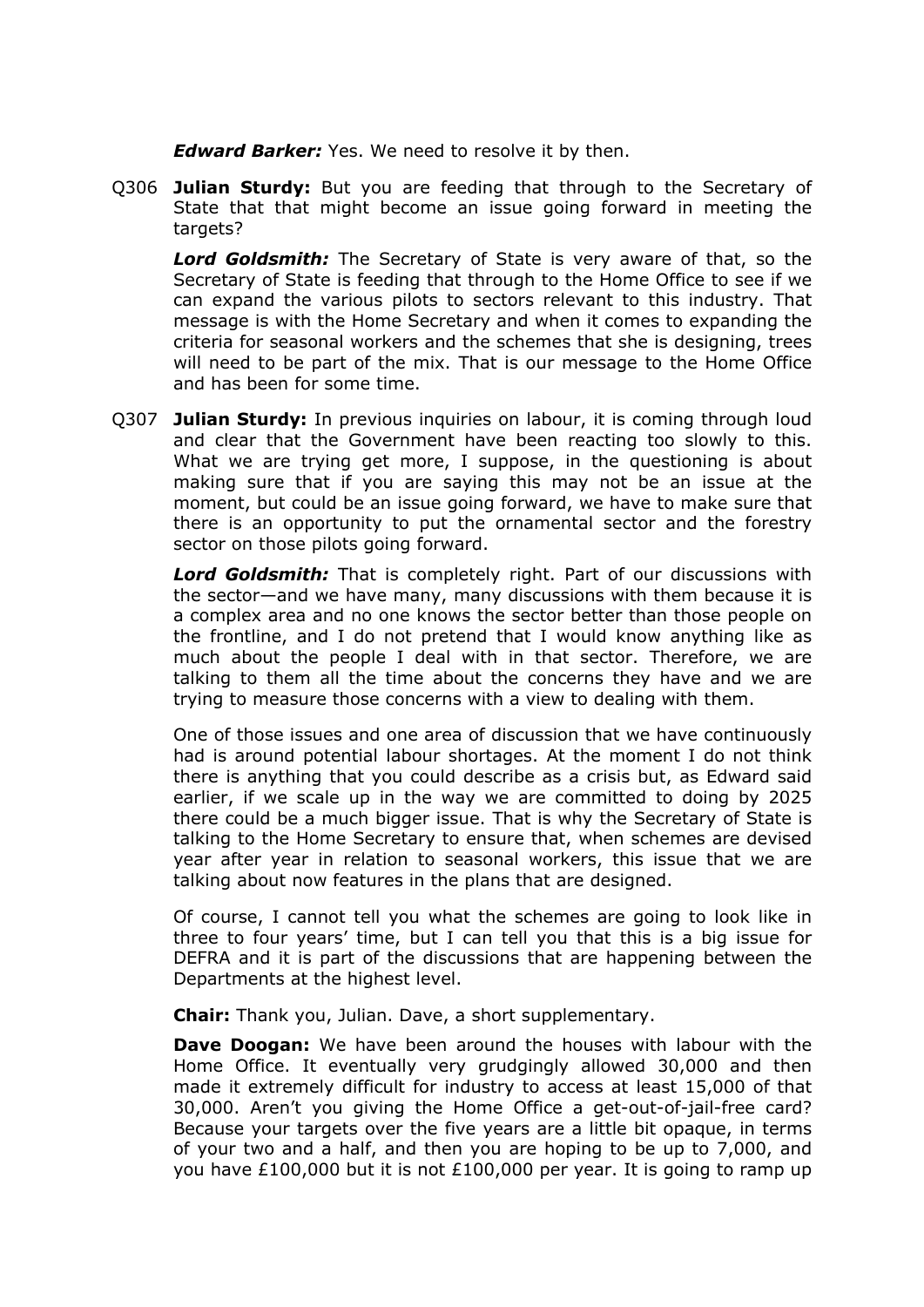towards the end of that five-year period. It is all a bit ununiform. Doesn't that open the door to the Home Office saying, "Tell us what you want and we will see if we can give it to you" because I suspect the Home Office probably won't. What I would like in terms of reassurance over and above that is that if the Secretary of State is speaking to Ministers in the Home Office what has he relayed to you about the nature of those conversations and how it will affect your priority of tree planting?

*Lord Goldsmith:* I would push back a bit on the vagueness of this. We will end up planting at least 7,000 hectares a year by the end of this Parliament, so a big increase from where we are today at around 2,000. Nothing in life is completely certain, but that is a commitment we have made and, if we do not hit that, I expect I or whoever follows me will get a very hard time in this Committee in the years to come. That is our commitment. That is what we are going to do and it may be much more than that.

On the basis of that, our discussions with the sector rest on a shared assumption that that is what we are going to do. On the back of those assumptions, they can tell us what kind of needs they have. Although they do not know exactly what kind of labour needs they are going to have in two or three or four years' time, they have a better idea than I do or, with respect, Edward or anyone else in the team. We rely on those discussions that we are having with them. They will inform us, as they do inform us, and that then informs whichever Minister is talking to the Home Office. At the moment, because this is high priority not just in this sector but in other areas relevant to DEFRA, those discussions are happening at the top between the Secretary of State and the Home Secretary.

We are not asking for an immediate response in relation to trees. This is a process, so I do not have anything specific I can give you on amounts or anything like that. I can tell you that this is not a casual discussion that is happening between the two Departments, on the basis that we might possibly need some extra help in two or three years' time. It is relatively straightforward—whatever something less than slightly straightforward is—to map out what the needs are going to be in the next three or four years' time, based on what we are hearing from the sector.

We have a good relationship with the sector. They are pretty brutal and honest when I talk to them if there is a concern, and I would not expect anything different in relation to this issue we are talking about at the moment.

Q308 **Chair:** I just hope that the Home Office is listening. If we get to a situation where we cannot slaughter our pigs because we do not have enough butchers, it is too late then. If we get to 2024 and you want to plant all these trees and you haven't grown them and you do not have the people to plant them it is too late.

*Lord Goldsmith:* I completely take your point.

**Chair:** With that message you probably understand why we are so loud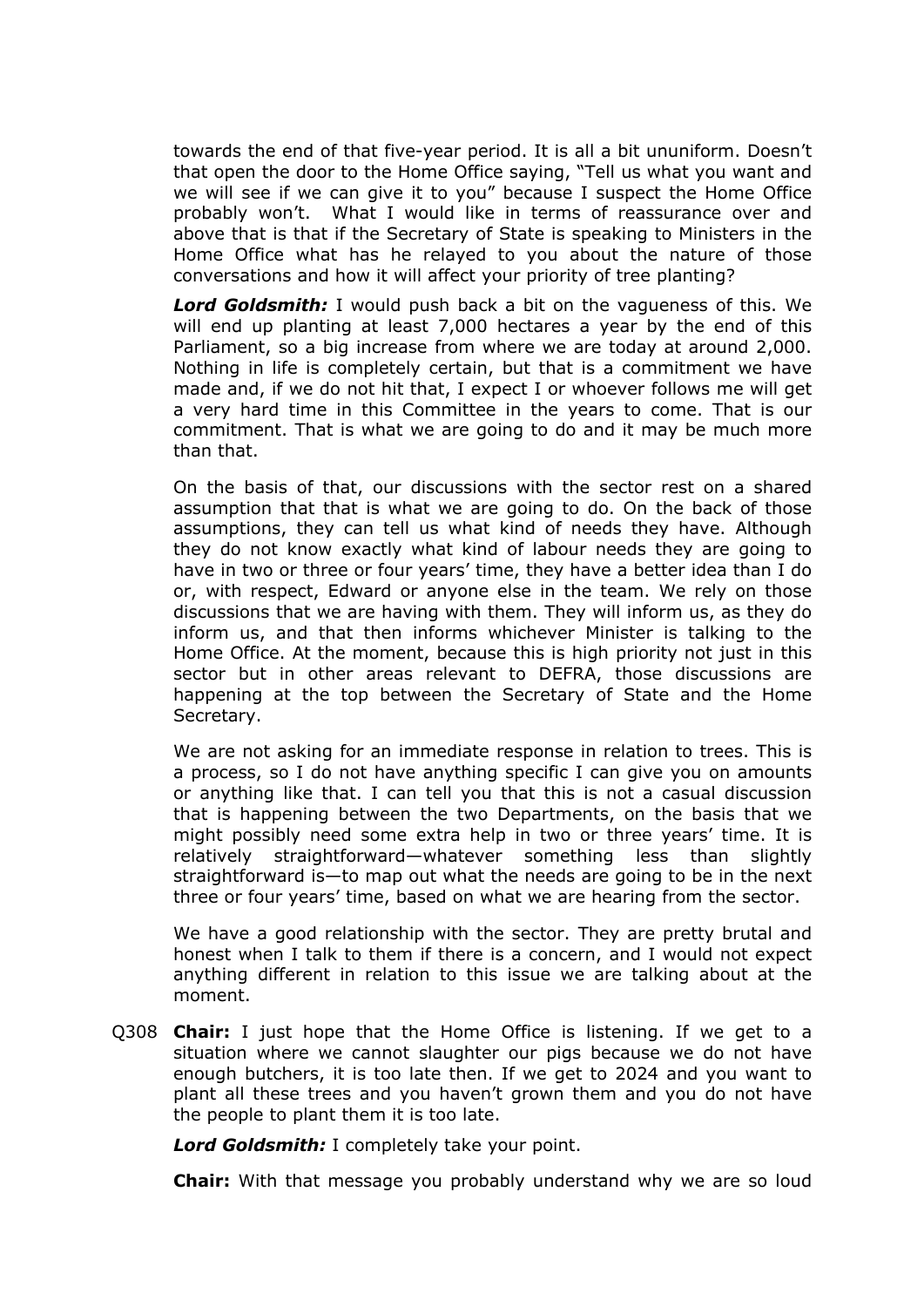and clear about it. Geraint, question no. 7.

Q309 **Geraint Davies:** Lord Goldsmith, we have the England Tree Action Plan. Could you explain how that will strengthen environmental controls and not weaken them? What criteria are you using to deliver that and how have you consulted on that to ensure you support the tree-planting targets without any environmental problems?

*Lord Goldsmith:* Can I just check the question? Are you talking generally about environmental standards or are you talking specifically in relation to that? Because the England Tree Action Plan is just that. It is a plan. It is not legislation obviously. There are things we need to do in order to realise that plan. I am not 100% sure what you are asking.

Q310 **Geraint Davies:** My question was meant to be about what criteria you were going to use to ensure that plan did not weaken environmental controls.

*Lord Goldsmith:* I do not see any way in which that plan could result in a weakening of environmental controls. The only small print I would add to that is the discussion that I had with Mr Byrne earlier, which was about the import of saplings versus the production of those saplings domestically. It is our goal to produce them domestically, so I will not repeat all that. If we can resolve that issue I do not see any threats at all to our environmental standards from the England Tree Action Plan. On the contrary, I think it is very good news for the environment.

Q311 **Geraint Davies:** Fair enough. In terms of the Forestry Commission and Natural England, they are saying they may have higher applicants and need more resources to deliver the plan. What reassurances can you provide in terms of funding or what are your views on that?

*Lord Goldsmith:* We have the funding that exists, which is the £640 million, £500 million of which is going to trees. We have the £125 million in addition to that, most of which will go to trees. Then we have ELM that kicks in, and then there is a whole bunch of other stuff, which is emerging as a consequence of legislation that has gone through.

It is a pretty good start in terms of the money required in order to deliver the plan that we have. It may well be that we need to go back to the Treasury because the requirements have grown and the goalposts have moved somewhat, as a consequence of the Environment Act. We do not know if that is the case, but if that is the case we go back to the Treasury and we make the case to Treasury. This is a job we need to do and we will do it. The resources we have at the moment feel like they are enough, but they will not be enough in the medium to long-term clearly.

Q312 **Geraint Davies:** In a nutshell, in your view, you have the resources in place and you will have the people in place to deliver the plan to have more trees to target in time, yes?

*Lord Goldsmith:* I think I would say we have—I do not want to jeopardise my discussions with the Treasury. We have a good slug of money from the Treasury to take a bite out of this problem but we will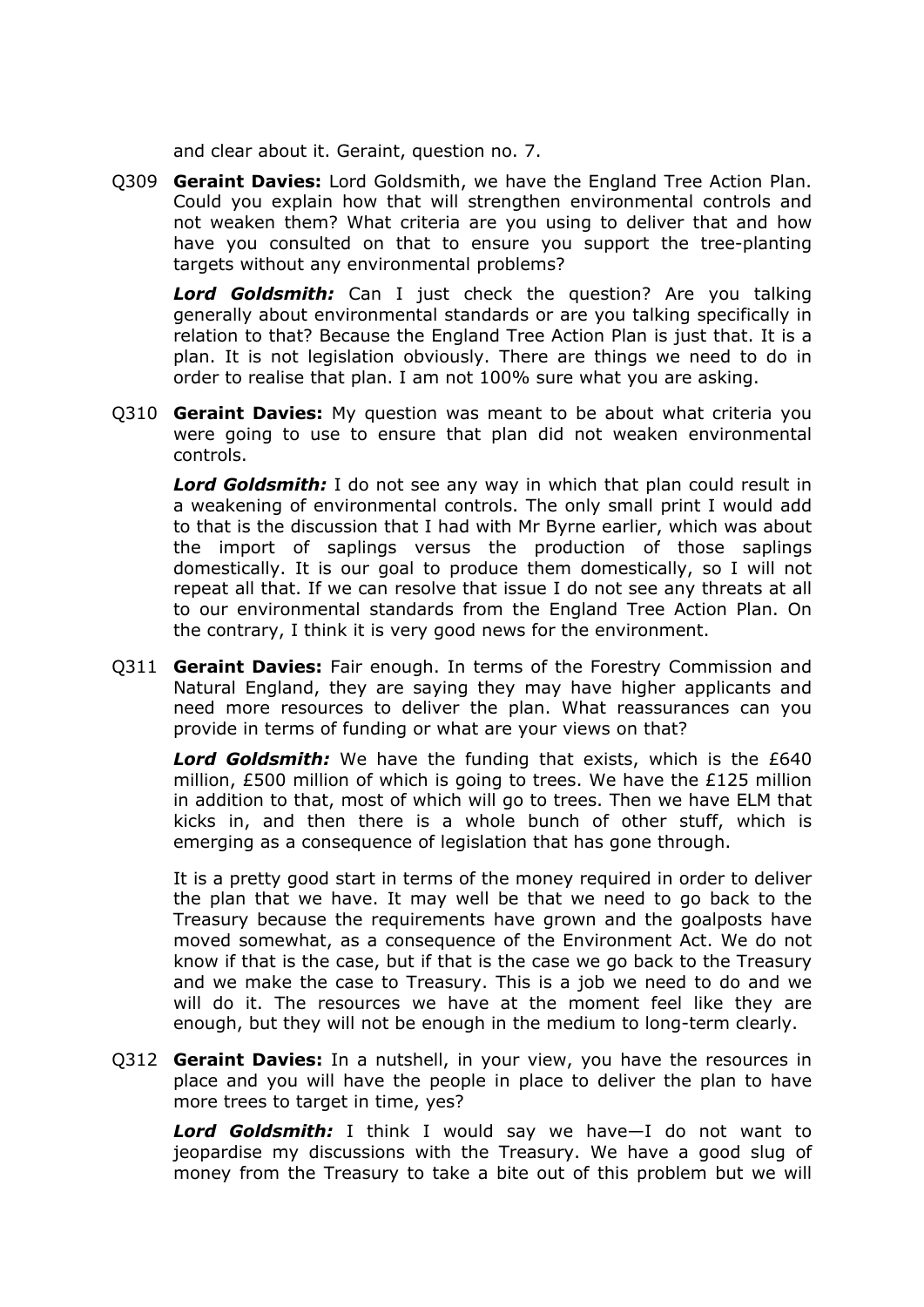always need to negotiate with the Treasury for more money for nature and climate.

**Geraint Davies:** Let's not bite on a slug. Anyway, over to you, Chair.

Q313 **Chair:** Thank you very much. Moving on to the last question, I will start off and Barry and Geraint will want to come in on this one as well. At COP26 the UK promised to help end and reverse deforestation by 2030. How do the Government plan to do this, given the UK is the world's second biggest importer of overseas timber?

*Lord Goldsmith:* I do not think there is a conflict between sustainable use of forest and the immense challenge of stopping deforestation. Indeed, reconciling human activity with forests, with nature, is the goal. That is it. That is the ultimate goal that we are all pushing towards.

I think what was delivered at COP is genuinely a turning point for forest. If you look at the financial pledge, which is unprecedented. You have the countries representing 90% of the world's forests making their 2030 commitment to halt and reverse deforestation. You have all the financial stuff that I mentioned and the focus on indigenous people. If you put all of that to one side, we have had variations of that in the past. We have never had anything as big. We have never had as much money, but we have had commitments in the past. We have had money in the past and we are still facing a world of escalating deforestation.

What makes this all different, in my view, is the market signal. Without naming names, there are countries that we could not get to sign up to that forest commitment until the last minute. The reason they signed up at the last minute was because we had signals from financial institutions, from the commodity buyers, from the multilateral development banks, unprecedented commitments committing to aligning their policies with nature over the next few years. That meant that for the kind of laggard or resistant countries or reluctant countries, whether or not they were susceptible to our diplomatic effort they knew that the market was changing. Therefore, they had no choice but to change with it. That is why I think it is meaningful what was delivered and it is why I think it does—

Q314 **Chair:** You see countries like Brazil that have cut down this year alone twice the size of Devon in the way of rainforests, do you see them actually stopping doing this under the present President?

*Lord Goldsmith:* It is absolutely devastating what has been happening in Brazil, not just to the forest but to many of the people who live within the forest. The indigenous people are facing appalling danger. Do I think it is going to be easy to turn things around in Brazil? Definitely not and it would be absurd to pretend otherwise. But if you are Brazil and if the commodity buyers who buy the soya that is grown in your forest at the expense of your forest are telling you, "We are going to stop buying commodities that are grown from the kind of deforestation that has been happening in places like Brazil", it does not matter who you are: you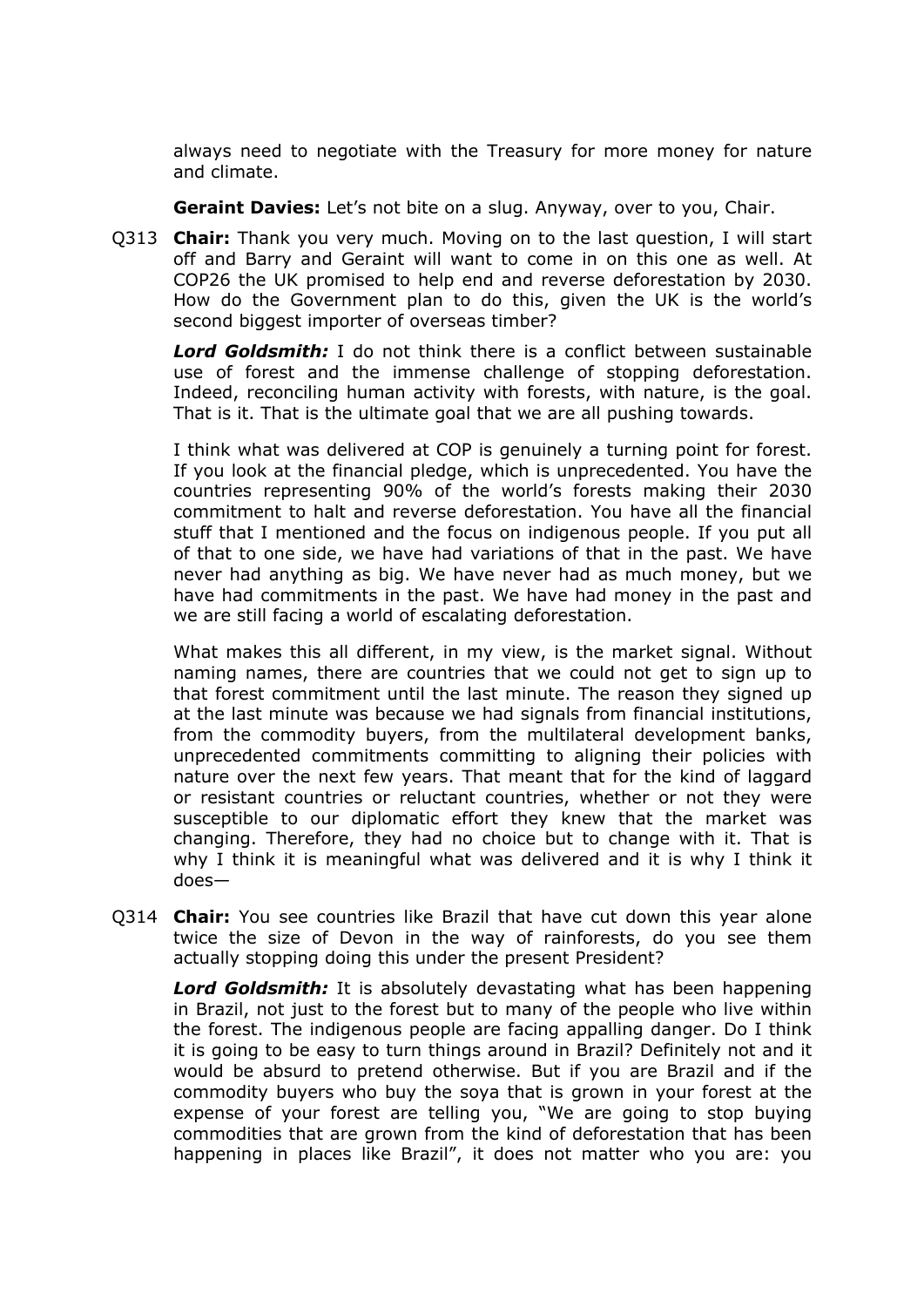cannot ignore that message. I think that is a very powerful thing that happened.

Clearly, over the next year, we have to tie all those commitments down. We have to ramp them up. We have to get the laggards signed up, those who did not quite make it in time for COP. If we can make real the commitments that were secured for COP it is genuinely a turning point for forests, whether you are talking about Gabon, which as a matter of policy protects nearly 90% of its land as forest or whether you are talking about Brazil, where you have extraordinary levels of destruction, I think the signal is unavoidable whoever you are.

Q315 **Chair:** You are right about the indigenous people because last night I met Claudelice dos Santos, she is part of the indigenous community in Brazil. Her brother and her sister-in-law were murdered basically by these ranchers and others burning down the rainforest, so it really is a serious situation. It is not just about deforestation. It is also about taking that land away from indigenous communities.

*Lord Goldsmith:* I strongly agree with you. One of the things that also made this a different COP, besides putting nature at the heart of it, was the focus on indigenous people who have always had a slightly totemic symbolic thing. They get up on the stage and say something interesting and then that is it. We had a nearly \$2 billion commitment to support indigenous people. That money will be used by and large to help to secure the legal rights to land occupied by indigenous people, but which is currently not recognised.

Besides all the issues of justice, which are obvious, probably the cheapest way to protect very large amounts of land is by protecting the people who live there and who have been protecting it. As one indigenous person said at an event I was at, "We protected 80% of the world's forest biodiversity without any support at all. Can you imagine what we will do if we do get support". I think it is a very important point, so I completely agree with that.

Q316 **Chair:** Yes. I have been to Brazil and in the back of trucks you very often see two guys with guns. You go out into the rainforest, you are very far away from any type of law and order, so I think it is not just about trying to get the laws right but it is also to try to get protection. Where I also wanted to take you was the agreement at COP on our financial institutions actually financing some of these big companies across the world, like for instance HSBC: £7 billion towards companies that have been deforesting. Barclays and NatWest here—they have not actually signed up even to this voluntary agreement. Therefore, I think not only do we need to get them to sign up but I think we need to tell the public exactly that our main banks are literally bankrolling these companies because, not only are they destroying the rainforest, ploughing up the savanna, burning down the trees, ranching but, when they have taken the fertility of that land, instead of farming it they then move on to some more.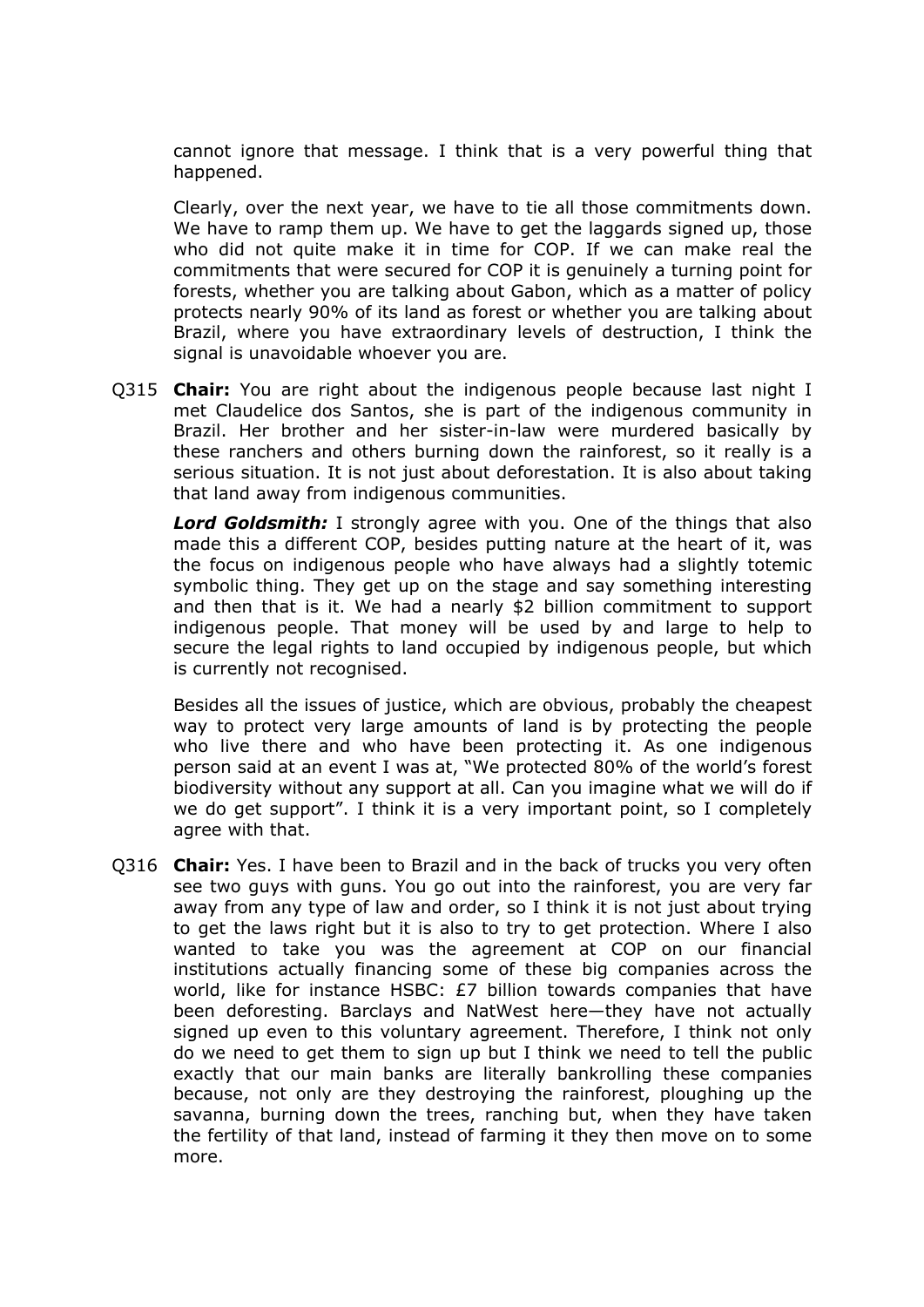I really do think it is time—dare I say it, Minister—to take the gloves off because you are right about importing soya and all these things. We need to grow more of our own proteins. We do not need to import them. It should not come from deforested land. What more can we do about our own banks that I believe should be named and shamed?

**Lord Goldsmith:** I strongly agree. I think naming and shaming is hugely important. If people knew what some of these household-name banks were getting up to they would be absolutely appalled. You have to be pretty unusual to welcome the kind of deforestation and land degradation that is happening around the world. You would have to be pretty odd, to put it mildly, to be indifferent to what is happening to the people who live in those forests—you are right, naming and shaming is a huge part of it.

There is another thing that we can do. As you know, we introduced a law on due diligence, which I regard to be a first step in a particular direction. That is about dealing with our international deforestation footprint but it only relates to commodities. What I think we ought to be doing on the back of what we secured for COP, which was a pretty unprecedent message from a lot of financial institutions and a lot of businesses, is to talk to them, which I fully intend to do over the next few weeks with a view to delivering something by the end of the year. I want to understand from them how we can take, broadly speaking, the best practice in the sector today and require that to become the norm tomorrow. I think at some point or other—ideally sooner rather than later—it should not be possible for people to be putting their money into a bank and unknowingly find themselves investing in the destruction of the planet. That is a process that needs to become obsolete; part of the past.

Q317 **Chair:** The problem is—and much as I know at COP it is difficult to get all countries to agree—there are voluntary agreements there. Like I said, many of our big banks have not signed up even to those. As we speak, more rainforest across the world is being destroyed all the time. Is it laws that we should bring in to actually stop banks directly investing? I think that should be done. At the very least, surely, Government should be saying to our major institutions, like Barclays and NatWest and HSBC, that they should stop it or else we will legislate. What are we doing about it? I am afraid we are literally fiddling while the forest burns and I do not wish to make a joke of it because it is not a joke.

*Lord Goldsmith:* I think a lot has happened in the last few months, which is very, very good and meaningful, not just peripheral stuff.

Q318 **Chair:** I am not knocking what has been done but I think it needs to go further.

*Lord Goldsmith:* I agree with that. China, for example, is introducing a law. China does things in two stages, brings in a law and then brings in the enforcement bit. The enforcement bit is about to be done. It has not yet been done. If it is done—and I sincerely hope it is and I am assured by the ambassador it is being done—it would criminalise the import of any forest products, any illegal forest products.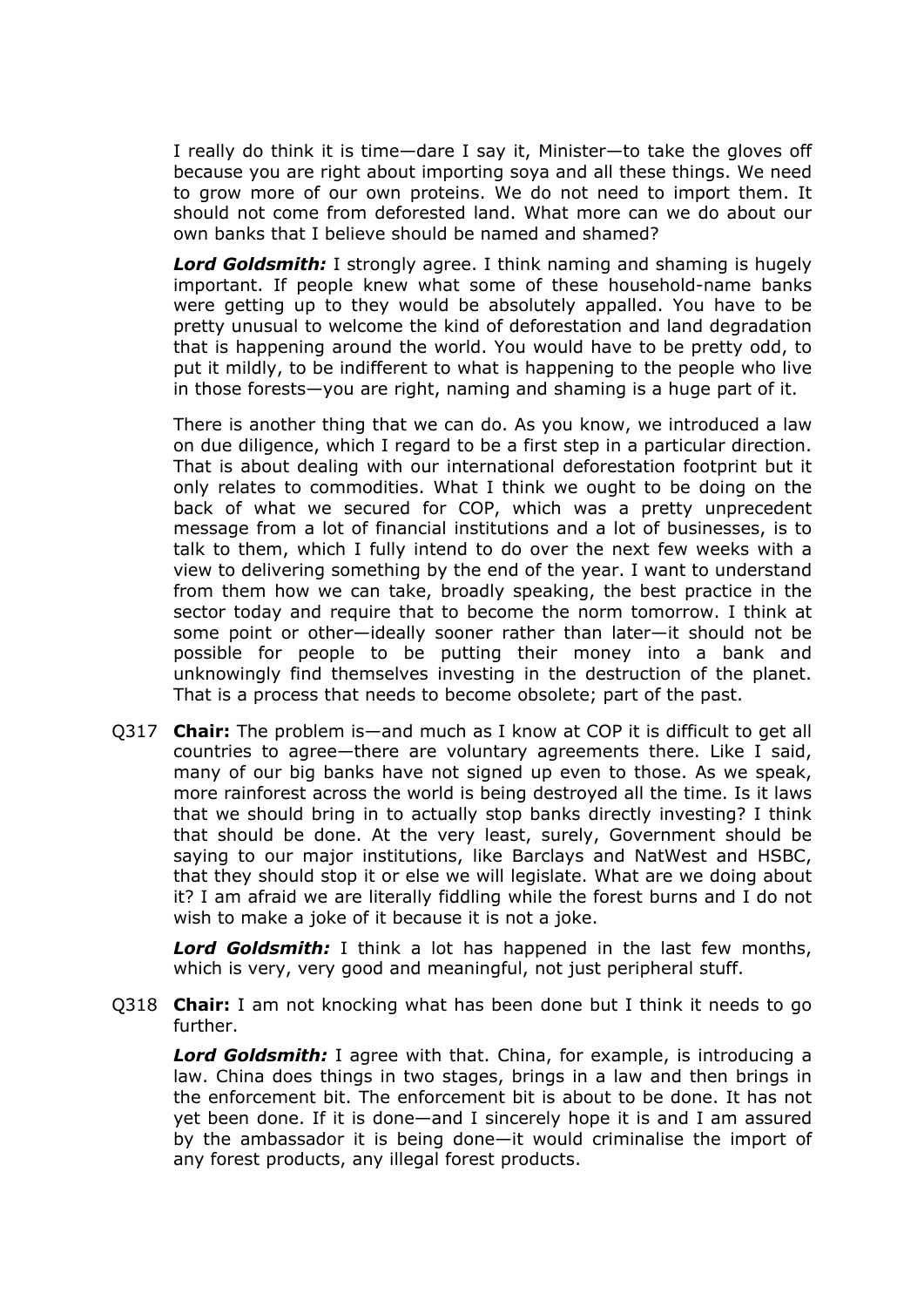Q319 **Barry Gardiner:** Minister, you know that is not good enough. We had this argument all throughout the Environment Bill because—

*Lord Goldsmith:* I am talking about China, not the UK.

Q320 **Barry Gardiner:** I understand, but to say you are not going to import any illegal forest products, that relies on the legality of those products in the country of origin. As you well know, what Brazil did when we had that legislation in place and companies started saying, "We are not going to source from Brazil because it is illegal in Brazil". Brazil changed its law to make it legal.

*Lord Goldsmith:* Hang on a second, so as we speak today 90 of deforestation in the Amazon is illegal; 90% across the whole Amazon. Most of that in Brazil, but across the whole Amazon. If we can bring in an initiative that deals with that 90% of deforestation in the Amazon, I would be very happy with that. We can always argue that nothing is enough and we can always do more but personally, given that deforestation has been going like this since I was born, I would be pretty happy if we could stop the illegal stuff. I think that is a pretty good thing.

No one is pretending that the due diligence law that we brought in is to solve the whole deforestation problem. It is one part of a whole spectrum of solutions. What I am talking about with China is extraordinarily important. If China does what I have just said it is committed to doing, which it is, that will be massively important. It is not the whole solution but not every single piece of legislation has to solve the whole world's problems. It solves a very large problem, which is the import into China of almost all of the illegally sources forest products. Whether that is wood or whether it is rubber, it all ends up in China and, therefore, that engine, that Chinese economy is devouring the world's forest. If by introducing this law they massively reduce the imports of those kinds of products that is a very, very good thing and it would be absurd to pretend otherwise.

Q321 **Barry Gardiner:** It is not about pretending otherwise. It is about looking at the detail. You will recall when we had the whole debate in the EU about whether it was going to be a FLEGT scheme or whether we were going to have a Lacey style scheme. We went for FLEGT. The outcome of that is that 10 years later we have hardly achieved anything in terms of our original objective. I think Ghana signed up and may be a couple of other countries signed up.

*Lord Goldsmith:* Indonesia.

Q322 **Barry Gardiner:** Okay, Indonesia. It is about how it is implemented and it is about the mechanics of it. What the Chair was talking about, in terms of the banks, HSBC \$1.1 billion to Marfrig—almost \$1 billion—\$970 million underwriting of bonds to Minerva. We are talking \$1.4 billion from Santander. There are shares in the companies who are responsible for this deforestation; GBS, Crédit Agricole, Deutsche Bank, Santander all have huge amounts of shares, millions and millions of dollars of shares in those companies. It is one thing for us to say to the financial institutions in this country, "We would like you to report on your illegal supply chain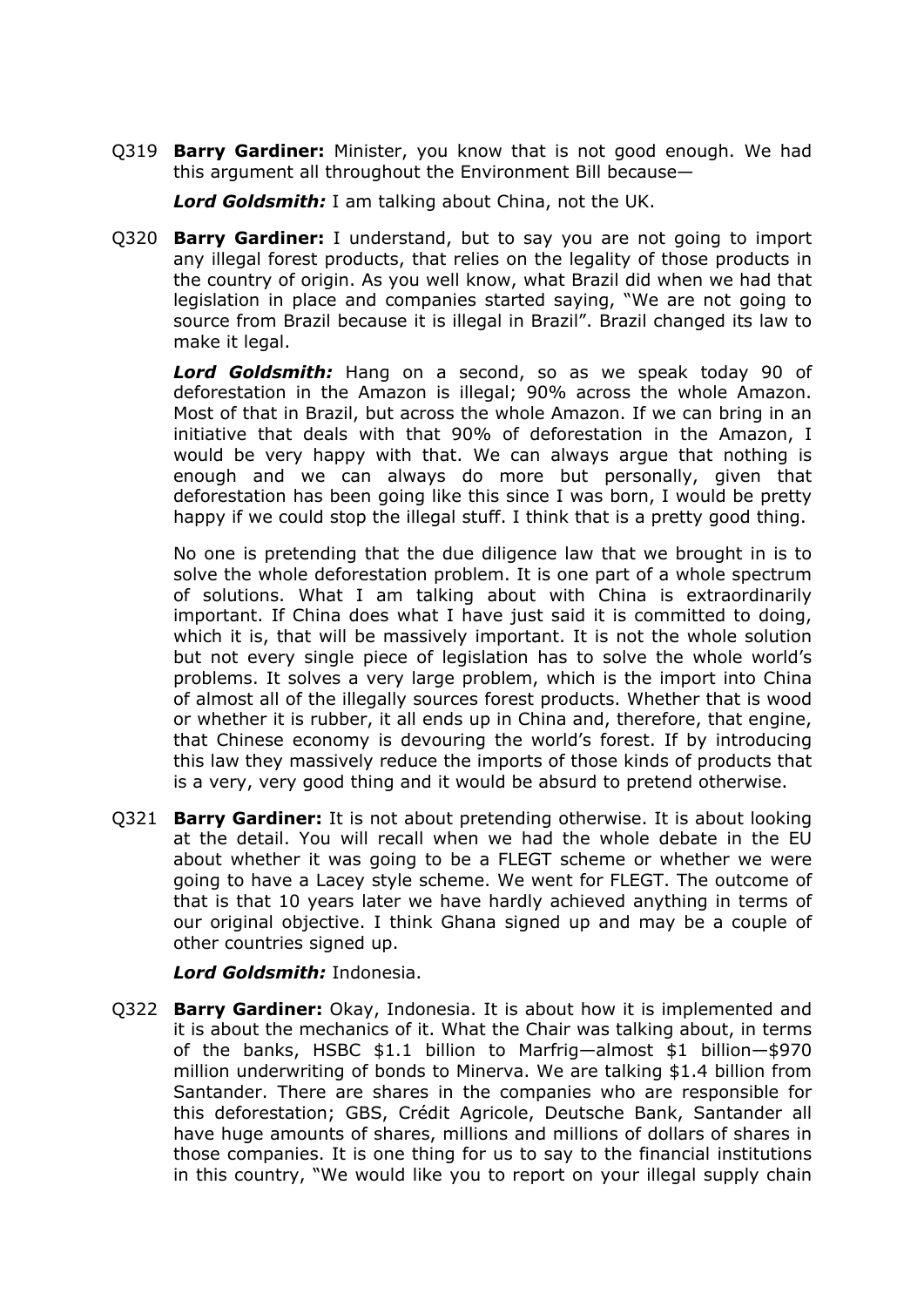or how you are funding what ultimately is deforestation in the Amazon".

*Lord Goldsmith:* I agree with all that. I do not want to conflate two issues. I was simply talking about something that is happening in China, which is a very good thing. I was not saying that it is okay if HSBC invests in deforestation if it is legal.

Q323 **Barry Gardiner:** There are two separate issues here, I absolutely agree with you. The Chinese thing, if it happens in an effective way, right, and that is the point. If we had done a Lacey style Act here in the UK it might have been effective. We didn't. We went for a FLEGT. If the Chinese do a sort of FLEGT style it won't be effective. What we need is legislation that is effective all the way down the supply chain. I will hold my breath on China. Let's see what happens. I hope you are right but, in the meantime, let's get on in the UK addressing the financial institutions that are based in the UK and stop them from colluding with the very drivers of deforestation in the Amazon and elsewhere.

*Lord Goldsmith:* I totally agree. I am not going to argue with that at all. I likewise hope that China does what China says it is going to do. I cannot agree it is for obvious reasons, but if it does and if it works it is huge and I am thrilled with that. Formerly DfID played a very big role in drawing up that legislation. It is kind of invisible work that DfID did for which it will not get praise but which is really important.

I agree with you and the point that the Chair made about financial institutions. The ideal situation is we get to a point where banks are not investing in these things and you don't require endless Government intervention. I do not think that is possible. I think there are lots of frontrunners who are taking these issues very seriously. I think there are lots of others who are not. I don't see what it will take to get them to take these issues seriously, other than a framework being set by the Government. That is something that no Government has yet grappled with successfully.

We have asked the GRI, who did the work originally on due diligence, to expand its remit to look at financial institutions. GRI will be coming back to us soon and we will take the conclusions of their work very seriously. I think this is among the most important issues in the world, so I am not disputing what either you or the Chair have said and if the Government need to stand ready to do that—

**Chair:** We welcome that. I think it is trying to make it stick, isn't it? I think in the meantime is about the more we talk about it in Committees like this, the more we raise the issue, the more you raise it as a Minister and across the piece. Surely, those buying shares in Barclays, buying shares in HSBC, people actually investing in institutions have also to look.

Across the piece we are, as a nation and across the world, interested in our environment. This is a direct destruction and of course, when you meet, as I did, Claudelice dos Santos who has lost her brother and sisterin-law in the rainforest, it is unbelievable what indigenous people are having to go through. I would urge you to raise it in an even louder voice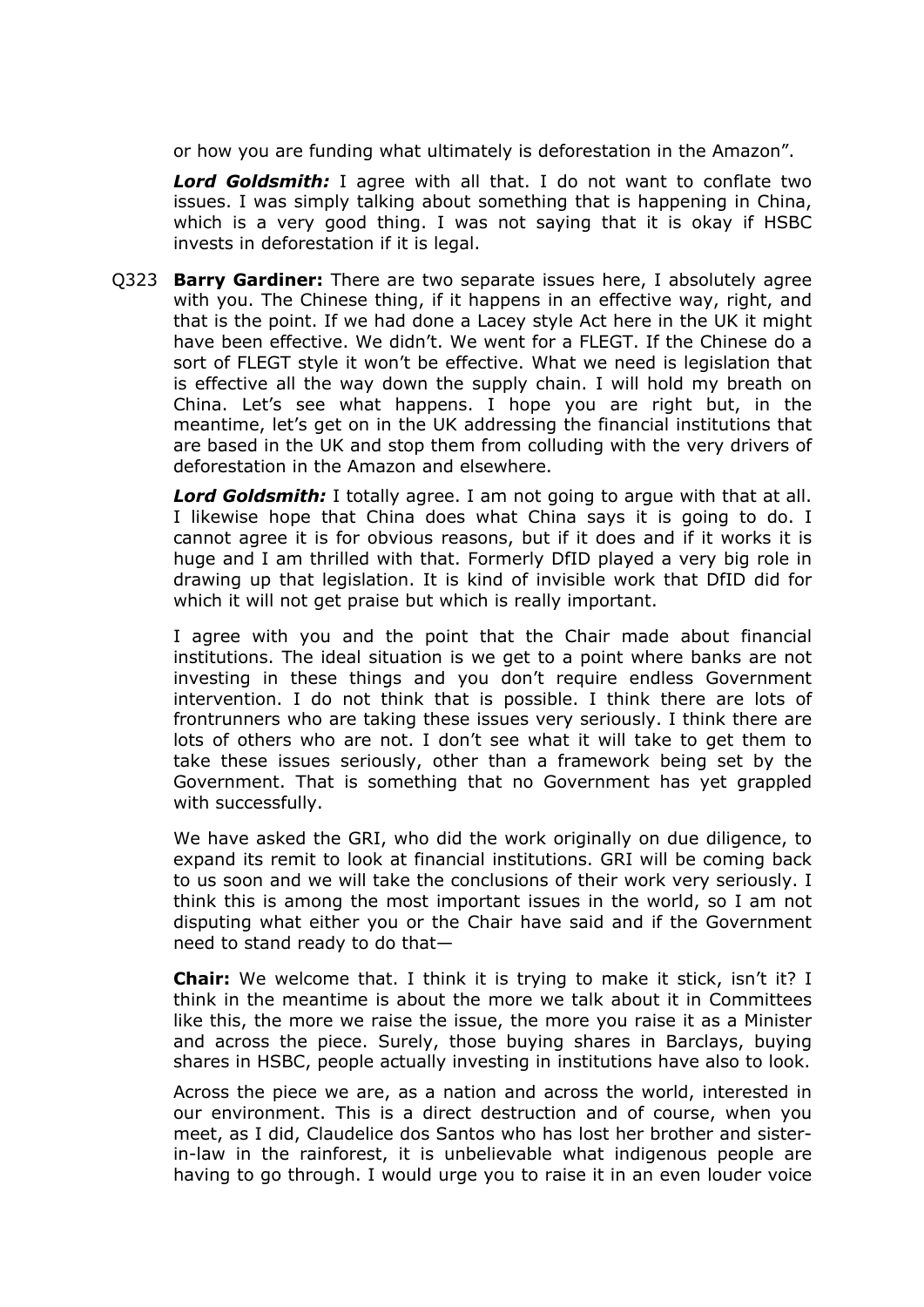than you are at the moment. Geraint, I think you wanted a supplementary.

Q324 **Geraint Davies:** Simply to say that it still is the case, Lord Goldsmith, that we are one of the biggest importers of wood. We burn the wood and ultimately this has a knock-on effect on the type of things the Chair has been talking about, the deforestation. I do think we should be putting more pressure on BEIS, for example, to change the balance of our energy towards renewable in terms of the subsidies we provide, instead of subsidising wood burning. I think as you pointed out, even bits of wood can be pulped into insulation for building, for instance, apart from wood in the construction. That would be a carbon store. Should you be leading the charge to reduce the amount of wood burning towards other alternatives in order to help the Amazon rainforest?

*Lord Goldsmith:* I do not pretend to be an expert on this. If it were the case that prime old-growth forest was being used to provide power in this country through things like Drax that would be abhorrent. I would absolutely very strongly oppose that. I do not believe that is the case. I am not saying it is not the case but I am not an expert. I would be astonished if it was the case.

Burning wood per se is not necessarily a problem. If you have woodlands and coppice being managed properly in a way that is good for nature and good for biodiversity and so on, and that coppice provides the power, the input for local biomass, I think that is a pretty good system from a climate biodiversity point of view. The question is always about where that wood comes from. The truth is I do not know enough about what feeds Drax to give you an authoritative answer. I made a commitment two weeks ago to look into it and that commitment stands. I have not yet honoured it, but I am going to look very closely at where that wood comes from. Maybe Edward can answer the question.

Q325 **Geraint Davies:** You said this thing about wood generally, but presumably you would accept that solar, wind, wave, hydro, all these ways of producing energy, are better than burning wood, which is after all a carbon store and a health problem, in the hierarchy of—

*Lord Goldsmith:* As I say, I am not an expert, but if you look at the embedded energy costs of some of those things the answer is: I cannot give you a proper answer. I would presume that what you are saying is correct. I do not really know, but I think well-managed woodlands managed in such a way as to provide fuel for local biomass—are probably a pretty ecological way to manage woodlands and provide power, so I do not think it is something that we should be turning our nose up at. Equally, when you have a system that is as big as Drax, if you get it even slightly wrong, in terms of the input, that is going to have big implications, so we have to be sure that we do not. I am not an expert on this and I will probably never be an expert, but I will be looking at it in more detail.

Q326 **Geraint Davies:** Woodburning stoves in urban environments contribute 38% of PM 2.5 and we would be able to deliver World Health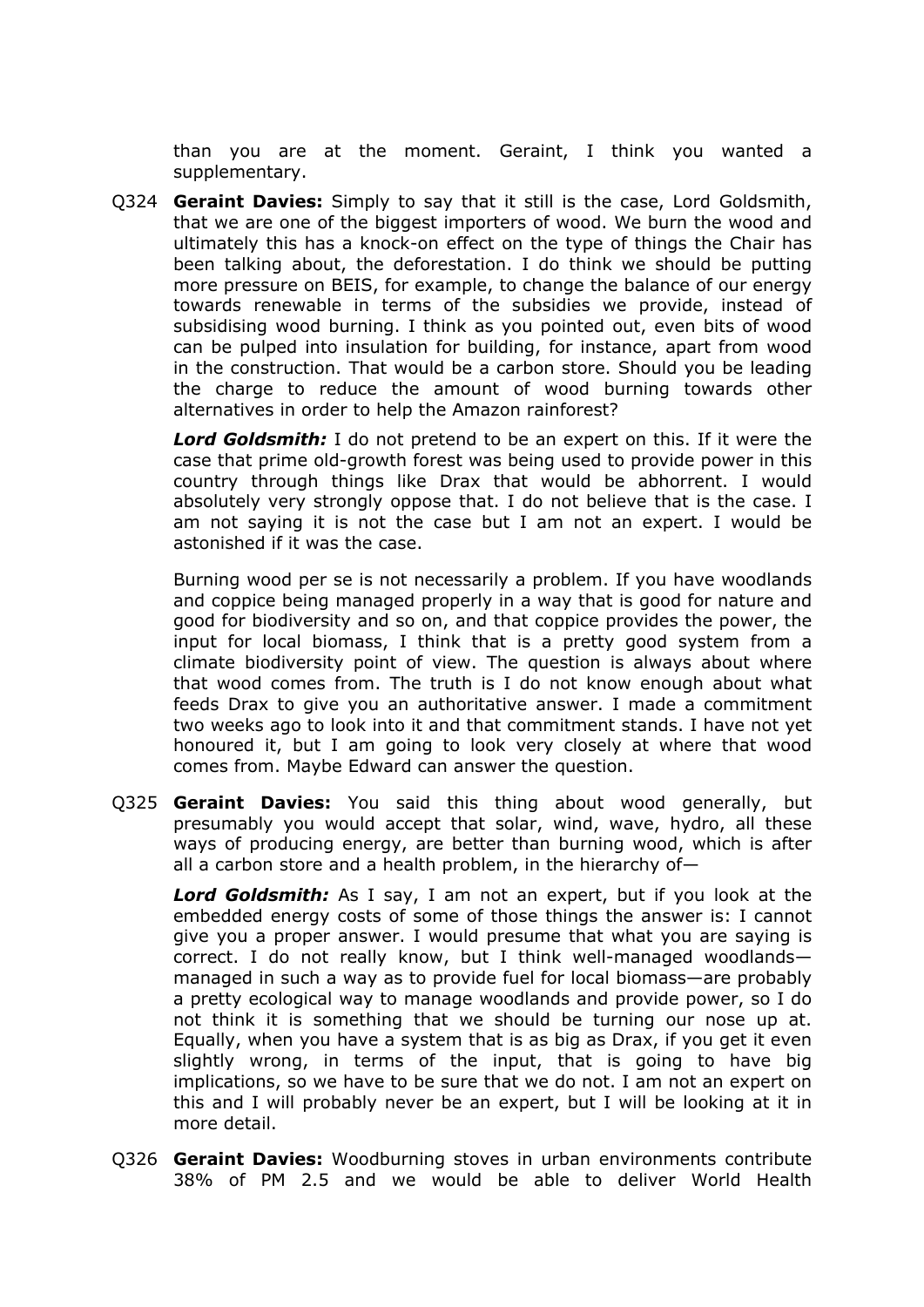Organisation air quality standards if we stopped people essentially burning wood in wood stoves in an urban environment. Again, isn't that something that should be perhaps in your in-tray to encourage Government to phase out urban woodburning so that we can help the climate and more immediately help our public health?

*Lord Goldsmith:* That is a big final question because it is not a simple yes or no. The reality is that we would struggle to meet the World Health Organisation's revised standards of five parts. I think they have only just begun. Roughly half of the 10 parts that we were being asked to deal with as part of the World Health Organisation recommendation, are things that are caused outside of our borders or by natural phenomena over which we have no control. It is not an absolutely black and white issue but, nevertheless, it is possible for us to do more than we are currently doing. It is also the case that doing those things might require a big ask of the public and an ask where the public appetite for green solutions is not exhaustive.

Our view is that we need to understand all the steps that would be needed in order to get as close as possible to the World Health Organisation standards, understand what steps that would require and then ask people for their views because it may be that banning barbecues is something that people would regard as a step too far, even if it does deliver—

Q327 **Geraint Davies:** No one is suggesting banning barbecues at all.

*Lord Goldsmith:* They are. A lot of people are.

Q328 **Geraint Davies:** I think we are talking about stopping the sale of any more wood burning stoves.

*Lord Goldsmith:* That is an example of something that can be done. There are lots of other things that can be done as well, but the reality is that I think there is an issue of consent that matters and, if we get it wrong—I have seen it in my own former constituency, where clumsy environmental policy completely switched off people's appetite for green solutions for quite a period of time. I think the Government needs to be very careful. We need to pursue whatever we can possibly pursue to clean our air and deal with these issues but we have to do so in a way that brings people with us.

**Chair:** Thank you. Dave, a quick supplementary.

Q329 **Dave Doogan:** Very quick, Chair, thank you. Lord Goldsmith has been very frank about the fact that he has some more reading to do on Drax. Could I invite him to write to the Committee, after he has done that reading, to confirm whether he still believes that it is an environmentally and ecologically sustainable way to generate power. I also invite him to clarify right now that the characterisation, perhaps accidentally, of Drax as a local energy producer—

*Lord Goldsmith:* No, that is not what I said.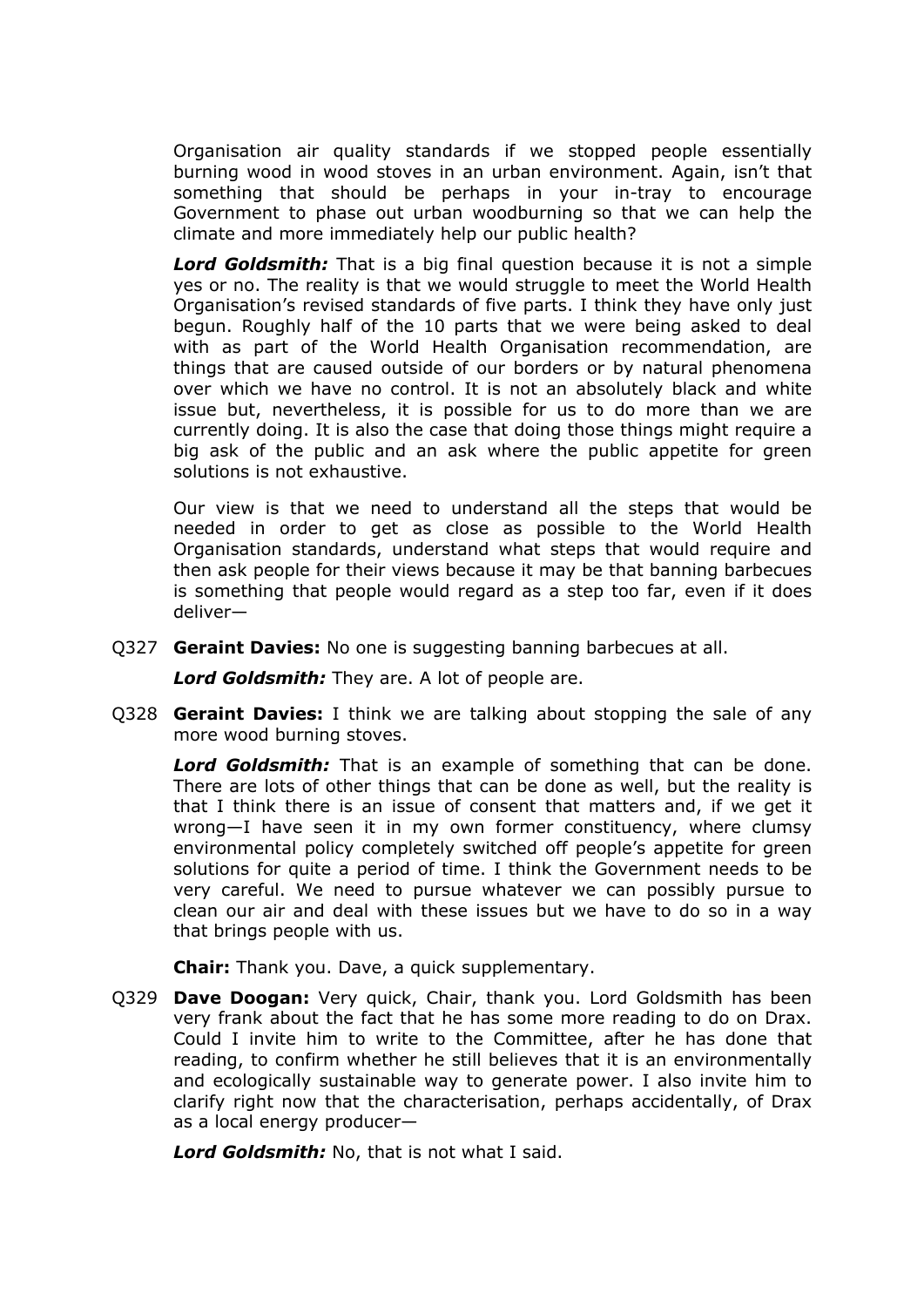Q330 **Dave Doogan:** That is fine then, because there is a role for biomass energy and heat production in areas that are off grid. That is completely not what Drax is, is it? It is a global enterprise requiring colossal amounts of feedstock, arguably, at some considerable cost to the environment and public health, Chair.

**Chair:** I will let Lord Goldsmith answer that and then I will bring Barry in.

*Lord Goldsmith:* Just to say I agree with the second point. If I said that, I certainly wasn't intending to say that. I was trying to make a distinction, exactly as you did, between local biomass solutions and the huge infrastructure that is Drax. I certainly will look into it. I am not in BEIS. It is a BEIS issue. I am very interested in knowing more about Drax, not least because of the questions that have been put to me today. I am not sure whether I am allowed to commit to writing on behalf of another Department but I certainly will—

Q331 **Dave Doogan:** It is extremely costly to the public purse. Subsidies to Drax are a BEIS issue and the energy supply issues are a BEIS issue, but the environmental consequences are a DEFRA issue.

**Chair:** Certainly, you can comment on the environmental consequences.

*Lord Goldsmith:* Then I will do so.

**Chair:** Thank you, Dave. Barry, very quickly, please, because of time.

Q332 **Barry Gardiner:** Two things on Drax and BECCS in particular. If you are using biomass in that way the IPCC's medium strategy for BECCS deployment would actually be for 12 gigatons of  $CO<sub>2</sub>$  per year. That would require up to 0.8 of a billion hectares of land, so it is absolutely not compatible with all the things that I know and I support and have been pushing in terms of nature-based solutions and nature and agriculture together. What I would urgently ask you to investigate is: why is it that, now that it is the Climate Change Committee that looks at this aspect of our own production, it has somebody who is an executive from Drax on its board? That I think is unacceptable.

*Lord Goldsmith:* That is a very interesting point and it is all new to me. Can I ask you, Barry, to email me about some of the things you just said, particularly the assessments that you just made from BECCS? Thank you.

Q333 **Chair:** We are about to vote. Just one very last question from me. We talked about the imports of wood. How can we create more of our wood that we grow ourselves to be incorporated into our buildings so that we import far less? Do you have a strategy, as you are looking not only at the biodiversity and the planting of woodland but also treating wood as a crop as well?

*Lord Goldsmith:* Yes. There is a tension that I should be upfront about. The tension is that we want to predominantly, when it comes to the use of public money, as I said earlier, buy as much solution as possible. That means having mixed woodlands—mixed native woodlands. The market for mixed native woodlands, the commercial bit, is less than it is, as you know, for conifers, so there is a natural tension there.